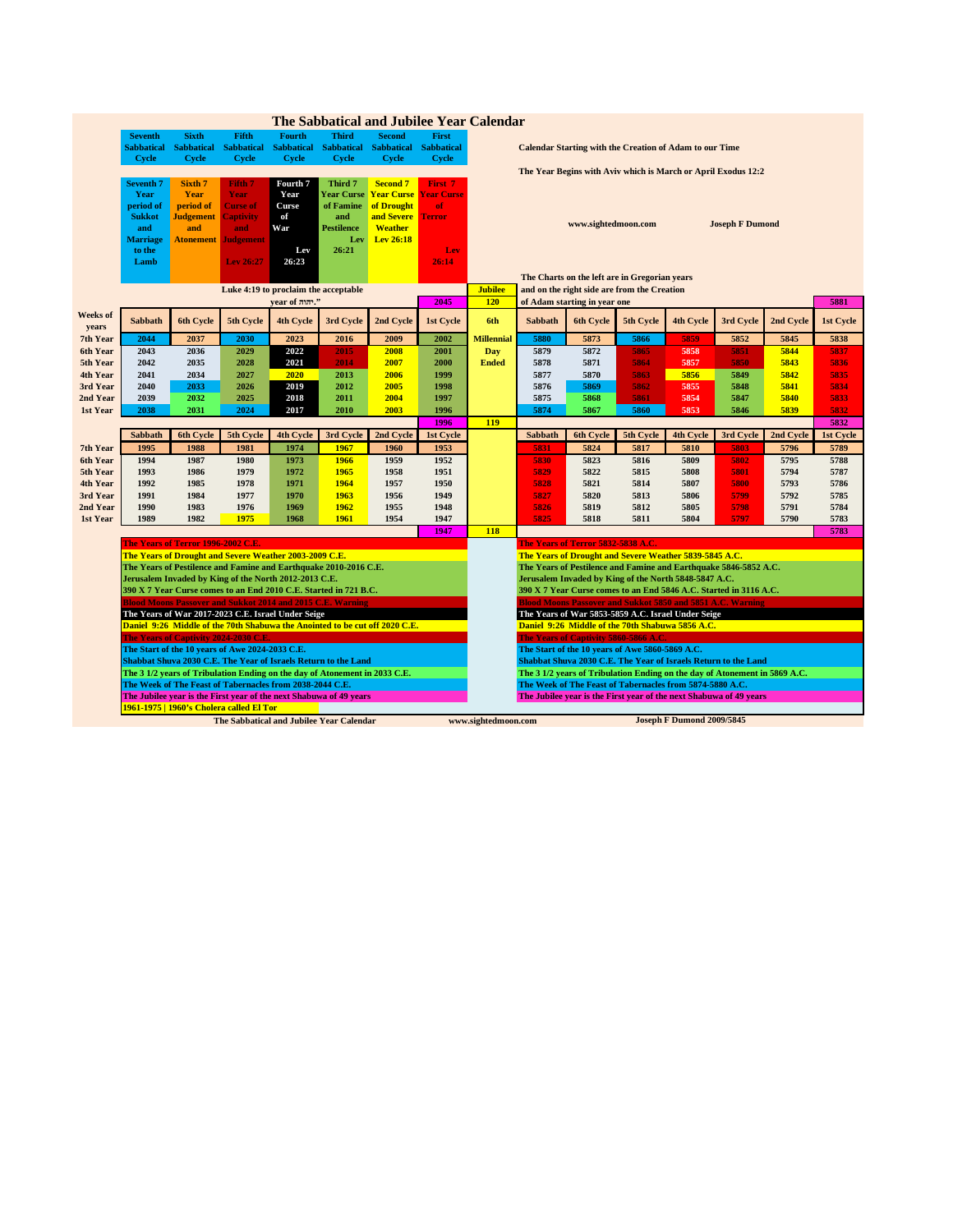|                      |                                    |                                   |                                                       |                  |              |                                  | 1947                | <b>118</b>          |              |                  |                                                                                                           |                                  |              |              | 5783         |
|----------------------|------------------------------------|-----------------------------------|-------------------------------------------------------|------------------|--------------|----------------------------------|---------------------|---------------------|--------------|------------------|-----------------------------------------------------------------------------------------------------------|----------------------------------|--------------|--------------|--------------|
|                      | Sabbath                            | <b>6th Cycle</b>                  | 5th Cycle                                             | <b>4th Cycle</b> | 3rd Cycle    | 2nd Cycle                        | 1st Cycle           |                     | Sabbath      | 6th Cycle        | 5th Cycle                                                                                                 | 4th Cycle                        | 3rd Cycle    | 2nd Cycle    | 1st Cycle    |
| 7th Year             | 1946                               | 1939                              | 1932                                                  | 1925             | 1918         | 1911                             | 1904                |                     | 5782         | 5775             | 5768                                                                                                      | 5761                             | 5754         | 5747         | 5740         |
| 6th Year             | 1945                               | 1938                              | 1931                                                  | 1924             | 1917         | 1910                             | 1903                |                     | 5781         | 5774             | 5767                                                                                                      | 5760                             | 5753         | 5746         | 5739         |
| 5th Year             | 1944                               | 1937                              | 1930                                                  | 1923             | 1916         | 1909                             | 1902                |                     | 5780         | 5773             | 5766                                                                                                      | 5759                             | 5752         | 5745         | 5738         |
| 4th Year             | 1943                               | 1936                              | 1929                                                  | 1922             | 1915         | 1908                             | 1901                |                     | 5779         | 5772             | 5765                                                                                                      | 5758                             | 5751         | 5744         | 5737         |
| 3rd Year             | 1942                               | 1935                              | 1928                                                  | 1921             | 1914         | 1907                             | <b>1900</b>         |                     | 5778         | 5771             | 5764                                                                                                      | 5757                             | 5750         | 5743         | 5736         |
| 2nd Year             | 1941                               | 1934                              | 1927                                                  | 1920             | 1913         | 1906                             | 1899                |                     | 5777         | 5770             | 5763                                                                                                      | 5756                             | 5749         | 5742         | 5735         |
| 1st Year             | 1940                               | 1933                              | 1926                                                  | 1919             | 1912         | 1905                             | 1898                |                     | 5776         | 5769             | 5762                                                                                                      | 5755                             | 5748         | 5741         | 5734         |
|                      |                                    |                                   |                                                       |                  |              |                                  | 1898                | 117                 |              |                  |                                                                                                           |                                  |              |              | 5734         |
|                      | Sabbath                            | 6th Cycle                         | 5th Cycle                                             | 4th Cycle        | 3rd Cycle    | 2nd Cycle                        | 1st Cycle           |                     | Sabbath      | <b>6th Cycle</b> | 5th Cycle                                                                                                 | 4th Cycle                        | 3rd Cycle    | 2nd Cycle    | 1st Cycle    |
| 7th Year             | 1897                               | 1890                              | 1883                                                  | 1876             | 1869         | 1862                             | 1855                |                     | 5733         | 5726             | 5719                                                                                                      | 5712                             | 5705         | 5698         | 5691         |
| 6th Year             | 1896                               | 1889                              | 1882                                                  | 1875             | 1868         | 1861                             | 1854                |                     | 5732         | 5725             | 5718                                                                                                      | 5711                             | 5704         | 5697         | 5690         |
| 5th Year             | 1895                               | 1888                              | 1881                                                  | 1874             | 1867         | 1860                             | 1853                |                     | 5731         | 5724             | 5717                                                                                                      | 5710                             | 5703         | 5696         | 5689         |
| 4th Year             | 1894                               | 1887                              | 1880                                                  | 1873             | 1866         | 1859                             | 1852                |                     | 5730         | 5723             | 5716                                                                                                      | 5709                             | 5702         | 5695         | 5688         |
| 3rd Year             | 1893                               | 1886                              | 1879                                                  | 1872             | 1865         | 1858                             | 1851                |                     | 5729         | 5722             | 5715                                                                                                      | 5708                             | 5701         | 5694         | 5687         |
| 2nd Year             | 1892                               | 1885                              | 1878                                                  | 1871             | 1864         | 1857                             | 1850                |                     | 5728         | 5721             | 5714                                                                                                      | 5707                             | 5700         | 5693         | 5686         |
| 1st Year             | 1891                               | 1884                              | 1877                                                  | 1870             | 1863         | 1856                             | 1849                |                     | 5727         | 5720             | 5713                                                                                                      | 5706                             | 5699         | 5692         | 5685         |
|                      |                                    |                                   |                                                       |                  |              |                                  | 1849                | 116                 |              |                  |                                                                                                           |                                  |              |              | 5685         |
|                      | Sabbath                            | <b>6th Cycle</b>                  | 5th Cycle                                             | 4th Cycle        | 3rd Cycle    | 2nd Cycle                        | 1st Cycle           |                     | Sabbath      | <b>6th Cycle</b> | 5th Cycle                                                                                                 | 4th Cycle                        | 3rd Cycle    | 2nd Cycle    | 1st Cycle    |
| 7th Year             | 1848                               | 1841                              | 1834                                                  | 1827             | 1820         | 1813                             | 1806                |                     | 5684         | 5677             | 5670                                                                                                      | 5663                             | 5656         | 5649         | 5642         |
| 6th Year             | 1847                               | 1840                              | 1833                                                  | 1826             | 1819         | 1812                             | 1805                |                     | 5683         | 5676             | 5669                                                                                                      | 5662                             | 5655         | 5648         | 5641         |
| 5th Year             | 1846                               | 1839                              | 1832                                                  | 1825             | 1818         | 1811                             | 1804                |                     | 5682         | 5675             | 5668                                                                                                      | 5661                             | 5654         | 5647         | 5640         |
| 4th Year             | 1845                               | 1838                              | 1831                                                  | 1824             | 1817         | 1810                             | 1803                |                     | 5681         | 5674             | 5667                                                                                                      | 5660                             | 5653         | 5646         | 5639         |
| 3rd Year             | 1844                               | 1837<br>1836                      | 1830                                                  | 1823<br>1822     | 1816<br>1815 | 1809                             | 1802                |                     | 5680         | 5673             | 5666                                                                                                      | 5659                             | 5652         | 5645         | 5638         |
| 2nd Year<br>1st Year | 1843<br>1842                       | 1835                              | 1829<br>1828                                          | 1821             | 1814         | 1808<br>1807                     | 1801<br><b>1800</b> |                     | 5679<br>5678 | 5672<br>5671     | 5665<br>5664                                                                                              | 5658<br>5657                     | 5651<br>5650 | 5644<br>5643 | 5637<br>5636 |
|                      |                                    |                                   |                                                       |                  |              |                                  | 1800                | 115                 |              |                  |                                                                                                           |                                  |              |              | 5636         |
|                      | Sabbath                            | 6th Cycle                         | 5th Cycle                                             | 4th Cycle        | 3rd Cycle    | 2nd Cycle                        | 1st Cycle           |                     | Sabbath      | 6th Cycle        | 5th Cycle                                                                                                 | 4th Cycle                        | 3rd Cycle    | 2nd Cycle    | 1st Cycle    |
| 7th Year             | 1799                               | 1792                              | 1785                                                  | 1778             | 1771         | 1764                             | 1757                |                     | 5635         | 5628             | 5621                                                                                                      | 5614                             | 5607         | 5600         | 5593         |
| 6th Year             | 1798                               | 1791                              | 1784                                                  | 1777             | 1770         | 1763                             | 1756                |                     | 5634         | 5627             | 5620                                                                                                      | 5613                             | 5606         | 5599         | 5592         |
| 5th Year             | 1797                               | 1790                              | 1783                                                  | 1776             | 1769         | 1762                             | 1755                |                     | 5633         | 5626             | 5619                                                                                                      | 5612                             | 5605         | 5598         | 5591         |
| 4th Year             | 1796                               | 1789                              | 1782                                                  | 1775             | 1768         | 1761                             | 1754                |                     | 5632         | 5625             | 5618                                                                                                      | 5611                             | 5604         | 5597         | 5590         |
| 3rd Year             | 1795                               | 1788                              | 1781                                                  | 1774             | 1767         | 1760                             | 1753                |                     | 5631         | 5624             | 5617                                                                                                      | 5610                             | 5603         | 5596         | 5589         |
| 2nd Year             | 1794                               | 1787                              | 1780                                                  | 1773             | 1766         | 1759                             | 1752                |                     | 5630         | 5623             | 5616                                                                                                      | 5609                             | 5602         | 5595         | 5588         |
| 1st Year             | 1793                               | 1786                              | 1779                                                  | 1772             | 1765         | 1758                             | 1751                |                     | 5629         | 5622             | 5615                                                                                                      | 5608                             | 5601         | 5594         | 5587         |
|                      |                                    |                                   |                                                       |                  |              |                                  | 1751                | 114                 |              |                  |                                                                                                           |                                  |              |              | 5587         |
|                      | Sabbath                            | 6th Cycle                         | 5th Cycle                                             | 4th Cycle        | 3rd Cycle    | 2nd Cycle                        | 1st Cycle           |                     | Sabbath      | 6th Cycle        | 5th Cycle                                                                                                 | 4th Cycle                        | 3rd Cycle    | 2nd Cycle    | 1st Cycle    |
| 7th Year             | 1750                               | 1743                              | 1736                                                  | 1729             | 1722         | 1715                             | 1708                |                     | 5586         | 5579             | 5572                                                                                                      | 5565                             | 5558         | 5551         | 5544         |
| 6th Year             | 1749                               | 1742                              | 1735                                                  | 1728             | 1721         | 1714                             | 1707                |                     | 5585         | 5578             | 5571                                                                                                      | 5564                             | 5557         | 5550         | 5543         |
| 5th Year             | 1748                               | 1741                              | 1734                                                  | 1727             | 1720         | 1713                             | 1706                |                     | 5584         | 5577             | 5570                                                                                                      | 5563                             | 5556         | 5549         | 5542         |
| 4th Year             | 1747                               | 1740                              | 1733                                                  | 1726             | 1719         | 1712                             | 1705                |                     | 5583         | 5576             | 5569                                                                                                      | 5562                             | 5555         | 5548         | 5541         |
| 3rd Year             | 1746                               | 1739                              | 1732                                                  | 1725             | 1718         | 1711                             | 1704                |                     | 5582         | 5575             | 5568                                                                                                      | 5561                             | 5554         | 5547         | 5540         |
| 2nd Year             | 1745                               | 1738                              | 1731                                                  | 1724             | 1717         | 1710                             | 1703                |                     | 5581         | 5574             | 5567                                                                                                      | 5560                             | 5553         | 5546         | 5539         |
| 1st Year             | 1744                               | 1737                              | 1730                                                  | 1723             | 1716         | 1709                             | 1702                |                     | 5580         | 5573             | 5566                                                                                                      | 5559                             | 5552         | 5545         | 5538         |
|                      |                                    |                                   |                                                       |                  |              |                                  | 1702                | 113                 |              |                  |                                                                                                           |                                  |              |              | 5538         |
|                      | <b>World War I 1914-1918 C.E.</b>  |                                   |                                                       |                  |              | 1816-1819   Typhus; Ireland      |                     |                     |              |                  |                                                                                                           |                                  |              |              |              |
|                      | <b>World War II 1939-1945 C.E.</b> |                                   |                                                       |                  |              | 1720-1722   Great Plague; France |                     |                     |              |                  |                                                                                                           |                                  |              |              |              |
|                      |                                    |                                   | 1912-1926   1899-1923 Cholera and 1918-1920 Avian Flu |                  |              |                                  |                     |                     |              |                  |                                                                                                           |                                  |              |              |              |
|                      | 1863-1877   1863-1875 Cholera      |                                   |                                                       |                  |              |                                  |                     |                     |              |                  | 1859 Henry Durant see wounded and writes book that leads to Geneva Convention Start of 3 1/2 year Jubilee |                                  |              |              |              |
|                      |                                    |                                   | 1814-1828   1816-1826   1829-1851 Cholera             |                  |              |                                  |                     |                     |              |                  |                                                                                                           |                                  |              |              |              |
|                      | 1765-1779   1775-1776 Influenza    |                                   |                                                       |                  |              |                                  |                     |                     |              |                  |                                                                                                           |                                  |              |              |              |
|                      | 1716-1730   1732-1733 Influenza    |                                   |                                                       |                  |              |                                  |                     |                     |              |                  |                                                                                                           |                                  |              |              |              |
|                      |                                    | 1832   Cholera; England and Paris | The Sabbatical and Jubilee Year Calendar              |                  |              |                                  |                     | www.sightedmoon.com |              |                  |                                                                                                           | <b>Joseph F Dumond 2009/5845</b> |              |              |              |
|                      |                                    |                                   |                                                       |                  |              |                                  |                     |                     |              |                  |                                                                                                           |                                  |              |              |              |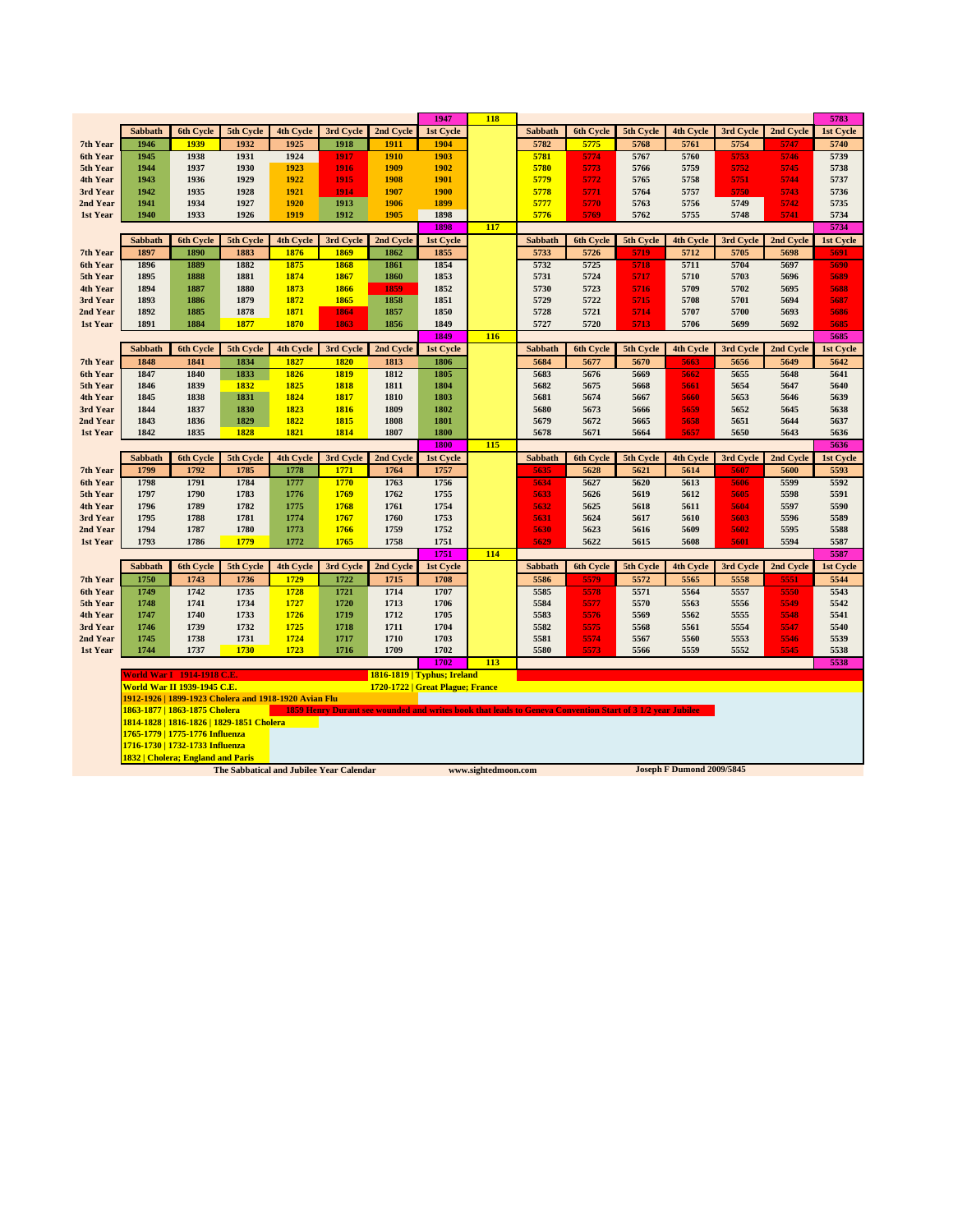|                      |                          |                             |              |                  |              |              | 1702              | 113 |                |                  |              |                  |              |              | 5538         |
|----------------------|--------------------------|-----------------------------|--------------|------------------|--------------|--------------|-------------------|-----|----------------|------------------|--------------|------------------|--------------|--------------|--------------|
|                      | Sabbath                  | 6th Cycle                   | 5th Cycle    | 4th Cycle        | 3rd Cycle    | 2nd Cycle    | 1st Cycle         |     | Sabbath        | 6th Cycle        | 5th Cycle    | 4th Cycle        | 3rd Cycle    | 2nd Cycle    | 1st Cycle    |
| 7th Year             | 1701                     | 1694                        | 1687         | 1680             | 1673         | 1666         | 1659              |     | 5537           | 5530             | 5523         | 5516             | 5509         | 5502         | 5495         |
| 6th Year             | 1700                     | 1693                        | 1686         | 1679             | 1672         | 1665         | 1658              |     | 5536           | 5529             | 5522         | 5515             | 5508         | 5501         | 5494         |
| 5th Year             | 1699                     | 1692                        | 1685         | 1678             | 1671         | 1664         | 1657              |     | 5535           | 5528             | 5521         | 5514             | 5507         | 5500         | 5493         |
| 4th Year             | 1698                     | 1691                        | 1684         | 1677             | 1670         | 1663         | 1656              |     | 5534           | 5527             | 5520         | 5513             | 5506         | 5499         | 5492         |
| 3rd Year             | 1697                     | 1690                        | 1683         | 1676             | 1669         | 1662         | 1655              |     | 5533           | 5526             | 5519         | 5512             | 5505         | 5498         | 5491         |
| 2nd Year             | 1696                     | 1689                        | 1682         | 1675             | 1668         | 1661         | 1654              |     | 5532           | 5525             | 5518         | 5511             | 5504         | 5497         | 5490         |
| 1st Year             | 1695                     | 1688                        | 1681         | 1674             | 1667         | 1660         | 1653              | 112 | 5531           | 5524             | 5517         | 5510             | 5503         | 5496         | 5489<br>5489 |
|                      | Sabbath                  | 6th Cycle                   | 5th Cycle    | 4th Cycle        | 3rd Cycle    | 2nd Cycle    | 1653<br>1st Cycle |     | Sabbath        | 6th Cycle        | 5th Cycle    | 4th Cycle        | 3rd Cycle    | 2nd Cycle    | 1st Cycle    |
| 7th Year             | 1652                     | 1645                        | 1638         | 1631             | 1624         | 1617         | 1610              |     | 5488           | 5481             | 5474         | 5467             | 5460         | 5453         | 5446         |
| 6th Year             | 1651                     | 1644                        | 1637         | 1630             | 1623         | 1616         | 1609              |     | 5487           | 5480             | 5473         | 5466             | 5459         | 5452         | 5445         |
| 5th Year             | 1650                     | 1643                        | 1636         | 1629             | 1622         | 1615         | 1608              |     | 5486           | 5479             | 5472         | 5465             | 5458         | 5451         | 5444         |
| 4th Year             | 1649                     | 1642                        | 1635         | 1628             | 1621         | 1614         | 1607              |     | 5485           | 5478             | 5471         | 5464             | 5457         | 5450         | 5443         |
| 3rd Year             | 1648                     | 1641                        | 1634         | 1627             | 1620         | 1613         | 1606              |     | 5484           | 5477             | 5470         | 5463             | 5456         | 5449         | 5442         |
| 2nd Year             | 1647                     | 1640                        | 1633         | 1626             | 1619         | 1612         | 1605              |     | 5483           | 5476             | 5469         | 5462             | 5455         | 5448         | 5441         |
| 1st Year             | 1646                     | 1639                        | 1632         | 1625             | 1618         | 1611         | 1604              |     | 5482           | 5475             | 5468         | 5461             | 5454         | 5447         | 5440         |
|                      |                          |                             |              |                  |              |              | 1604              | 111 |                |                  |              |                  |              |              | 5440         |
|                      | Sabbath                  | 6th Cycle                   | 5th Cycle    | <b>4th Cycle</b> | 3rd Cycle    | 2nd Cycle    | 1st Cycle         |     | Sabbath        | 6th Cycle        | 5th Cycle    | <b>4th Cycle</b> | 3rd Cycle    | 2nd Cycle    | 1st Cycle    |
| 7th Year             | 1603                     | 1596                        | 1589         | 1582             | 1575         | 1568         | 1561              |     | 5439           | 5432             | 5425         | 5418             | 5411         | 5404         | 5397         |
| 6th Year             | 1602                     | 1595                        | 1588         | 1581             | 1574         | 1567         | 1560              |     | 5438           | 5431             | 5424         | 5417             | 5410         | 5403         | 5396         |
| 5th Year             | 1601                     | 1594                        | 1587         | 1580             | 1573         | 1566         | 1559              |     | 5437           | 5430             | 5423         | 5416             | 5409         | 5402         | 5395         |
| 4th Year             | 1600                     | 1593<br>1592                | 1586         | 1579             | 1572         | 1565         | 1558              |     | 5436           | 5429             | 5422<br>5421 | 5415             | 5408<br>5407 | 5401         | 5394         |
| 3rd Year<br>2nd Year | 1599<br>1598             | 1591                        | 1585<br>1584 | 1578<br>1577     | 1571<br>1570 | 1564<br>1563 | 1557<br>1556      |     | 5435<br>5434   | 5428<br>5427     | 5420         | 5414<br>5413     | 5406         | 5400<br>5399 | 5393<br>5392 |
| 1st Year             | 1597                     | 1590                        | 1583         | 1576             | 1569         | 1562         | 1555              |     | 5433           | 5426             | 5419         | 5412             | 5405         | 5398         | 5391         |
|                      |                          |                             |              |                  |              |              | 1555              | 110 |                |                  |              |                  |              |              | 5391         |
|                      | Sabbath                  | <b>6th Cycle</b>            | 5th Cycle    | 4th Cycle        | 3rd Cycle    | 2nd Cycle    | 1st Cycle         |     | Sabbath        | 6th Cycle        | 5th Cycle    | 4th Cycle        | 3rd Cycle    | 2nd Cycle    | 1st Cycle    |
| 7th Year             | 1554                     | 1547                        | 1540         | 1533             | 1526         | 1519         | 1512              |     | 5390           | 5383             | 5376         | 5369             | 5362         | 5355         | 5348         |
| 6th Year             | 1553                     | 1546                        | 1539         | 1532             | 1525         | 1518         | 1511              |     | 5389           | 5382             | 5375         | 5368             | 5361         | 5354         | 5347         |
| 5th Year             | 1552                     | 1545                        | 1538         | 1531             | 1524         | 1517         | 1510              |     | 5388           | 5381             | 5374         | 5367             | 5360         | 5353         | 5346         |
| 4th Year             | 1551                     | 1544                        | 1537         | 1530             | 1523         | 1516         | 1509              |     | 5387           | 5380             | 5373         | 5366             | 5359         | 5352         | 5345         |
| 3rd Year             | 1550                     | 1543                        | 1536         | 1529             | 1522         | 1515         | 1508              |     | 5386           | 5379             | 5372         | 5365             | 5358         | 5351         | 5344         |
| 2nd Year             | 1549                     | 1542                        | 1535         | 1528             | 1521         | 1514         | 1507              |     | 5385           | 5378             | 5371         | 5364             | 5357         | 5350         | 5343         |
| 1st Year             | 1548                     | 1541                        | 1534         | 1527             | 1520         | 1513         | 1506              |     | 5384           | 5377             | 5370         | 5363             | 5356         | 5349         | 5342         |
|                      |                          |                             |              |                  |              |              | 1506              | 109 |                |                  |              |                  |              |              | 5342         |
|                      | <b>Sabbath</b>           | 6th Cycle                   | 5th Cycle    | 4th Cycle        | 3rd Cycle    | 2nd Cycle    | 1st Cycle         |     | <b>Sabbath</b> | <b>6th Cycle</b> | 5th Cycle    | <b>4th Cycle</b> | 3rd Cycle    | 2nd Cycle    | 1st Cycle    |
| 7th Year<br>6th Year | 1505<br>1504             | 1498<br>1497                | 1491<br>1490 | 1484<br>1483     | 1477<br>1476 | 1470         | 1463<br>1462      |     | 5341<br>5340   | 5334             | 5327         | 5320<br>5319     | 5313         | 5306<br>5305 | 5299         |
| 5th Year             | 1503                     | 1496                        | 1489         | 1482             | 1475         | 1469<br>1468 | 1461              |     | 5339           | 5333<br>5332     | 5326<br>5325 | 5318             | 5312<br>5311 | 5304         | 5298<br>5297 |
| 4th Year             | 1502                     | 1495                        | 1488         | 1481             | 1474         | 1467         | 1460              |     | 5338           | 5331             | 5324         | 5317             | 5310         | 5303         | 5296         |
| 3rd Year             | 1501                     | 1494                        | 1487         | 1480             | 1473         | 1466         | 1459              |     | 5337           | 5330             | 5323         | 5316             | 5309         | 5302         | 5295         |
| 2nd Year             | 1500                     | 1493                        | 1486         | 1479             | 1472         | 1465         | 1458              |     | 5336           | 5329             | 5322         | 5315             | 5308         | 5301         | 5294         |
| 1st Year             | 1499                     | 1492                        | 1485         | 1478             | 1471         | 1464         | 1457              |     | 5335           | 5328             | 5321         | 5314             | 5307         | 5300         | 5293         |
|                      |                          |                             |              |                  |              |              | 1457              | 108 |                |                  |              |                  |              |              | 5293         |
|                      | 1668   Plague; France    |                             |              |                  |              |              |                   |     |                |                  |              |                  |              |              |              |
|                      | 1665   Plague; England   |                             |              |                  |              |              |                   |     |                |                  |              |                  |              |              |              |
|                      |                          | 1663-1664   Plague; Holland |              |                  |              |              |                   |     |                |                  |              |                  |              |              |              |
|                      | 1636   Plague; England   |                             |              |                  |              |              |                   |     |                |                  |              |                  |              |              |              |
|                      | 1574   Plague; Scotland  |                             |              |                  |              |              |                   |     |                |                  |              |                  |              |              |              |
|                      | 1485   Sweating; England |                             |              |                  |              |              |                   |     |                |                  |              |                  |              |              |              |
|                      |                          |                             |              |                  |              |              |                   |     |                |                  |              |                  |              |              |              |
|                      |                          |                             |              |                  |              |              |                   |     |                |                  |              |                  |              |              |              |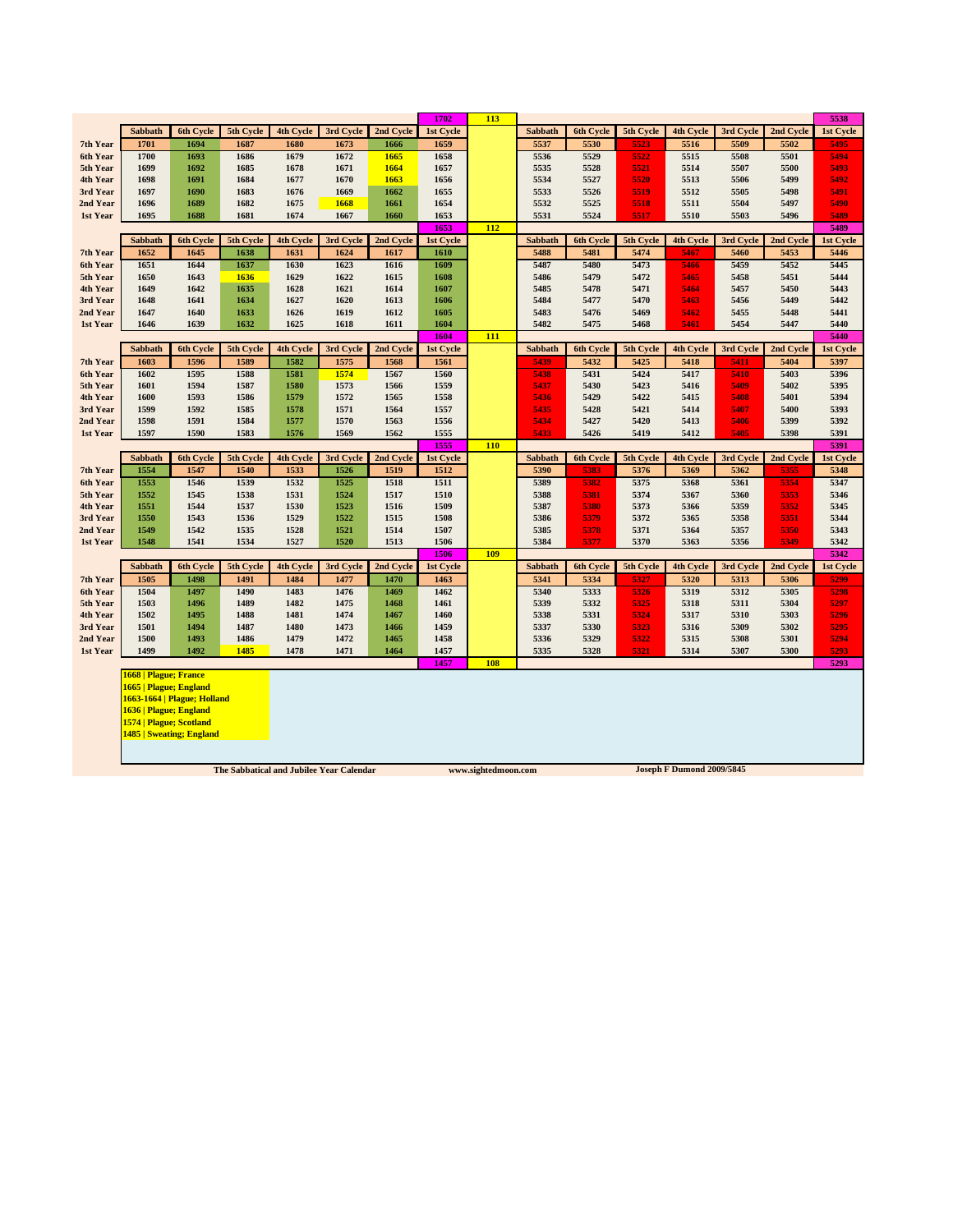|                 |                                                                                                                 |                          |           |                   |           |           | 1457              | <b>108</b> |                        |                  |                   |                          |           |           | 5293              |
|-----------------|-----------------------------------------------------------------------------------------------------------------|--------------------------|-----------|-------------------|-----------|-----------|-------------------|------------|------------------------|------------------|-------------------|--------------------------|-----------|-----------|-------------------|
|                 | <b>Sabbath</b>                                                                                                  | 6th Cycle                | 5th Cycle | 4th Cycle         | 3rd Cycle | 2nd Cycle | 1st Cycle         |            | Sabbath                | <b>6th Cycle</b> | 5th Cycle         | 4th Cycle                | 3rd Cycle | 2nd Cycle | 1st Cycle         |
| 7th Year        | 1456                                                                                                            | 1449                     | 1442      | 1435              | 1428      | 1421      | 1414              |            | 5292                   | 5285             | 5278              | 5271                     | 5264      | 5257      | 5250              |
| <b>6th Year</b> | 1455                                                                                                            | 1448                     | 1441      | 1434              | 1427      | 1420      | 1413              |            | 5291                   | 5284             | 5277              | 5270                     | 5263      | 5256      | 5249              |
| 5th Year        | 1454                                                                                                            | 1447                     | 1440      | 1433              | 1426      | 1419      | 1412              |            | 5290                   | 5283             | 5276              | 5269                     | 5262      | 5255      | 5248              |
| 4th Year        | 1453                                                                                                            | 1446                     | 1439      | 1432              | 1425      | 1418      | 1411              |            | 5289                   | 5282             | 5275              | 5268                     | 5261      | 5254      | 5247              |
| 3rd Year        | 1452                                                                                                            | 1445                     | 1438      | 1431              | 1424      | 1417      | 1410              |            | 5288                   | 5281             | 5274              | 5267                     | 5260      | 5253      | 5246              |
| 2nd Year        | 1451                                                                                                            | 1444                     | 1437      | 1430              | 1423      | 1416      | 1409              |            | 5287                   | 5280             | 5273              | 5266                     | 5259      | 5252      | 5245              |
| 1st Year        | 1450                                                                                                            | 1443                     | 1436      | 1429              | 1422      | 1415      | 1408              |            | 5286                   | 5279             | 5272              | 5265                     | 5258      | 5251      | 5244              |
|                 | <b>Sabbath</b>                                                                                                  | 6th Cycle                | 5th Cycle | 4th Cycle         | 3rd Cycle | 2nd Cycle | 1408<br>1st Cycle | 107        | Sabbath                | 6th Cycle        | 5th Cycle         | 4th Cycle                | 3rd Cycle | 2nd Cycle | 5244<br>1st Cycle |
| 7th Year        | 1407                                                                                                            | 1400                     | 1393      | 1386              | 1379      | 1372      | 1365              |            | 5243                   | 5236             | 5229              | 5222                     | 5215      | 5208      | 5201              |
| 6th Year        | 1406                                                                                                            | 1399                     | 1392      | 1385              | 1378      | 1371      | 1364              |            | 5242                   | 5235             | 5228              | 5221                     | 5214      | 5207      | 5200              |
| 5th Year        | 1405                                                                                                            | 1398                     | 1391      | 1384              | 1377      | 1370      | 1363              |            | 5241                   | 5234             | 5227              | 5220                     | 5213      | 5206      | 5199              |
| 4th Year        | 1404                                                                                                            | 1397                     | 1390      | 1383              | 1376      | 1369      | 1362              |            | 5240                   | 5233             | 5226              | 5219                     | 5212      | 5205      | 5198              |
| 3rd Year        | 1403                                                                                                            | 1396                     | 1389      | 1382              | 1375      | 1368      | 1361              |            | 5239                   | 5232             | 5225              | 5218                     | 5211      | 5204      | 5197              |
| 2nd Year        | 1402                                                                                                            | 1395                     | 1388      | 1381              | 1374      | 1367      | 1360              |            | 5238                   | 5231             | 5224              | 5217                     | 5210      | 5203      | 5196              |
| 1st Year        | 1401                                                                                                            | 1394                     | 1387      | 1380              | 1373      | 1366      | 1359              |            | 5237                   | 5230             | 5223              | 5216                     | 5209      | 5202      | 5195              |
|                 |                                                                                                                 |                          |           |                   |           |           | 1359              | 106        |                        |                  |                   |                          |           |           | 5195              |
|                 | Sabbath                                                                                                         | 6th Cycle                | 5th Cycle | <b>4th Cycle</b>  | 3rd Cycle | 2nd Cycle | <b>1st Cycle</b>  |            | <b>Sabbath</b>         | <b>6th Cycle</b> | 5th Cycle         | <b>4th Cycle</b>         | 3rd Cycle | 2nd Cycle | <b>1st Cycle</b>  |
| 7th Year        | 1358                                                                                                            | 1351                     | 1344      | 1337              | 1330      | 1323      | 1316              |            | 5194                   | 5187             | 5180              | 5173                     | 5166      | 5159      | 5152              |
| 6th Year        | 1357                                                                                                            | 1350                     | 1343      | 1336              | 1329      | 1322      | 1315              |            | 5193                   | 5186             | 5179              | 5172                     | 5165      | 5158      | 5151              |
| 5th Year        | 1356                                                                                                            | 1349                     | 1342      | 1335              | 1328      | 1321      | 1314              |            | 5192                   | 5185             | 5178              | 5171                     | 5164      | 5157      | 5150              |
| 4th Year        | 1355                                                                                                            | 1348                     | 1341      | 1334              | 1327      | 1320      | 1313              |            | 5191                   | 5184             | 5177              | 5170                     | 5163      | 5156      | 5149              |
| 3rd Year        | 1354                                                                                                            | 1347                     | 1340      | 1333              | 1326      | 1319      | 1312              |            | 5190                   | 5183             | 5176              | 5169                     | 5162      | 5155      | 5148              |
| 2nd Year        | 1353                                                                                                            | 1346                     | 1339      | 1332              | 1325      | 1318      | 1311              |            | 5189                   | 5182             | 5175              | 5168                     | 5161      | 5154      | 5147              |
| 1st Year        | 1352                                                                                                            | 1345                     | 1338      | 1331              | 1324      | 1317      | 1310              |            | 5188                   | 5181             | 5174              | 5167                     | 5160      | 5153      | 5146              |
|                 |                                                                                                                 |                          | 5th Cycle |                   | 3rd Cycle | 2nd Cycle | 1310              | 105        |                        | <b>6th Cycle</b> |                   |                          | 3rd Cycle | 2nd Cycle | 5146              |
| 7th Year        | Sabbath<br>1309                                                                                                 | <b>6th Cycle</b><br>1302 | 1295      | 4th Cycle<br>1288 | 1281      | 1274      | 1st Cycle<br>1267 |            | <b>Sabbath</b><br>5145 | 5138             | 5th Cycle<br>5131 | <b>4th Cycle</b><br>5124 | 5117      | 5110      | 1st Cycle<br>5103 |
| 6th Year        | 1308                                                                                                            | 1301                     | 1294      | 1287              | 1280      | 1273      | 1266              |            | 5144                   | 5137             | 5130              | 5123                     | 5116      | 5109      | 5102              |
| 5th Year        | 1307                                                                                                            | 1300                     | 1293      | 1286              | 1279      | 1272      | 1265              |            | 5143                   | 5136             | 5129              | 5122                     | 5115      | 5108      | 5101              |
| 4th Year        | 1306                                                                                                            | 1299                     | 1292      | 1285              | 1278      | 1271      | 1264              |            | 5142                   | 5135             | 5128              | 5121                     | 5114      | 5107      | 5100              |
| 3rd Year        | 1305                                                                                                            | 1298                     | 1291      | 1284              | 1277      | 1270      | 1263              |            | 5141                   | 5134             | 5127              | 5120                     | 5113      | 5106      | 5099              |
| 2nd Year        | 1304                                                                                                            | 1297                     | 1290      | 1283              | 1276      | 1269      | 1262              |            | 5140                   | 5133             | 5126              | 5119                     | 5112      | 5105      | 5098              |
| 1st Year        | 1303                                                                                                            | 1296                     | 1289      | 1282              | 1275      | 1268      | 1261              |            | 5139                   | 5132             | 5125              | 5118                     | 5111      | 5104      | 5097              |
|                 |                                                                                                                 |                          |           |                   |           |           | 1261              | 104        |                        |                  |                   |                          |           |           | 5097              |
|                 | Sabbath                                                                                                         | 6th Cycle                | 5th Cycle | <b>4th Cycle</b>  | 3rd Cycle | 2nd Cycle | 1st Cycle         |            | Sabbath                | <b>6th Cycle</b> | 5th Cycle         | <b>4th Cycle</b>         | 3rd Cycle | 2nd Cycle | 1st Cycle         |
| 7th Year        | 1260                                                                                                            | 1253                     | 1246      | 1239              | 1232      | 1225      | 1218              |            | 5096                   | 5089             | 5082              | 5075                     | 5068      | 5061      | 5054              |
| 6th Year        | 1259                                                                                                            | 1252                     | 1245      | 1238              | 1231      | 1224      | 1217              |            | 5095                   | 5088             | 5081              | 5074                     | 5067      | 5060      | 5053              |
| 5th Year        | 1258                                                                                                            | 1251                     | 1244      | 1237              | 1230      | 1223      | 1216              |            | 5094                   | 5087             | 5080              | 5073                     | 5066      | 5059      | 5052              |
| 4th Year        | 1257                                                                                                            | 1250                     | 1243      | 1236              | 1229      | 1222      | 1215              |            | 5093                   | 5086             | 5079              | 5072                     | 5065      | 5058      | 5051              |
| 3rd Year        | 1256                                                                                                            | 1249                     | 1242      | 1235              | 1228      | 1221      | 1214              |            | 5092                   | 5085             | 5078              | 5071                     | 5064      | 5057      | 5050              |
| 2nd Year        | 1255                                                                                                            | 1248                     | 1241      | 1234              | 1227      | 1220      | 1213              |            | 5091                   | 5084             | 5077              | 5070                     | 5063      | 5056      | 5049              |
| 1st Year        | 1254                                                                                                            | 1247                     | 1240      | 1233              | 1226      | 1219      | 1212              |            | 5090                   | 5083             | 5076              | 5069                     | 5062      | 5055      | 5048              |
|                 |                                                                                                                 |                          |           |                   |           |           | 1212              | 103        |                        |                  |                   |                          |           |           | 5048              |
|                 | <b>1428   Plague; England</b>                                                                                   |                          |           |                   |           |           |                   |            |                        |                  |                   |                          |           |           |                   |
|                 | In 1347-1350 Europe as well as Norway, Scotland and Iceland had The Bubonic Plague which began in India in 1332 |                          |           |                   |           |           |                   |            |                        |                  |                   |                          |           |           |                   |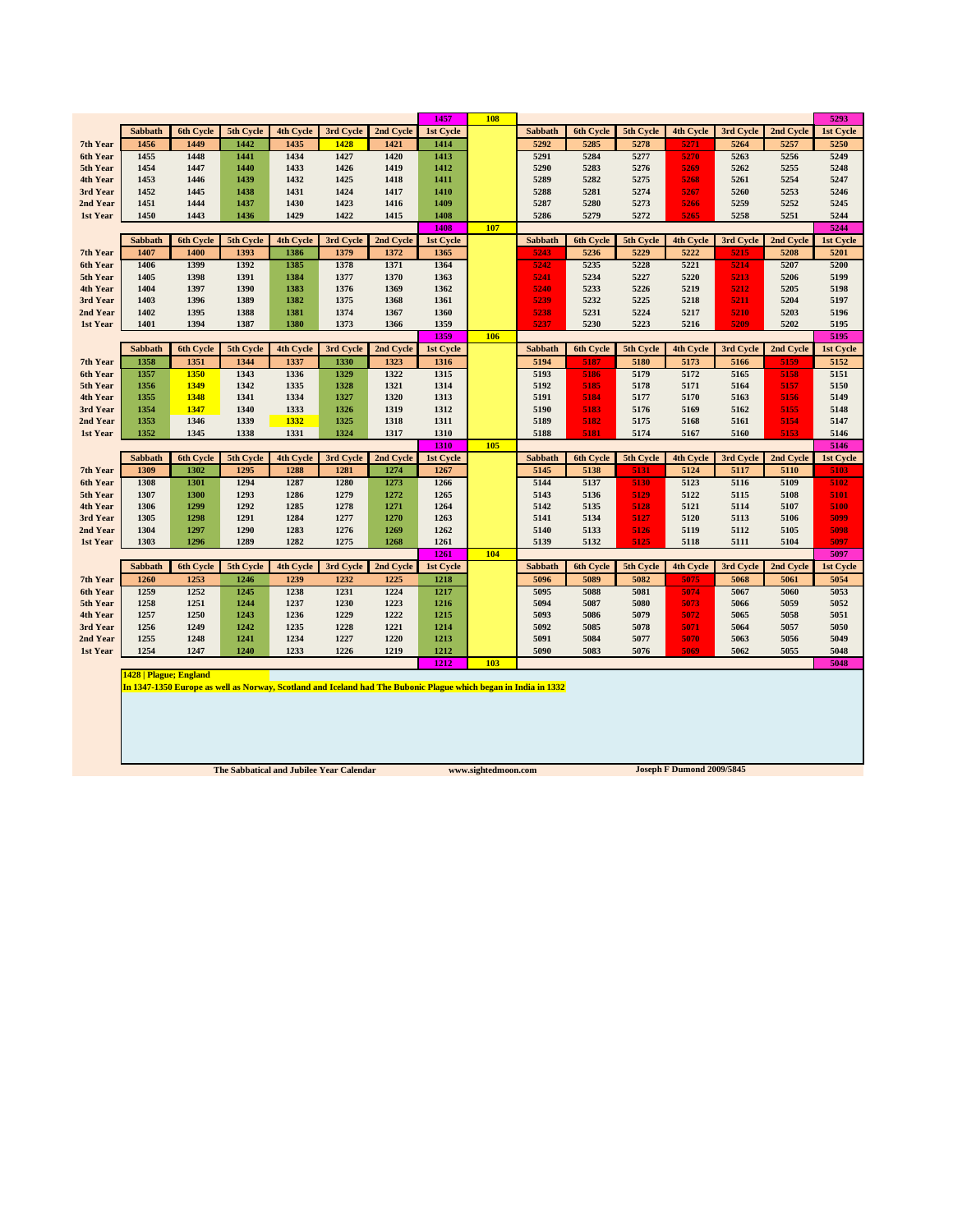|                      |                |              |                                          |                  |              |              | 1212         | 103                 |                |              |              |                           |              |              | 5048         |
|----------------------|----------------|--------------|------------------------------------------|------------------|--------------|--------------|--------------|---------------------|----------------|--------------|--------------|---------------------------|--------------|--------------|--------------|
|                      | <b>Sabbath</b> | 6th Cycle    | 5th Cycle                                | <b>4th Cycle</b> | 3rd Cycle    | 2nd Cycle    | 1st Cycle    |                     | Sabbath        | 6th Cycle    | 5th Cycle    | <b>4th Cycle</b>          | 3rd Cycle    | 2nd Cycle    | 1st Cycle    |
| 7th Year             | 1211           | 1204         | 1197                                     | 1190             | 1183         | 1176         | 1169         |                     | 5047           | 5040         | 5033         | 5026                      | 5019         | 5012         | 5005         |
| 6th Year             | 1210           | 1203         | 1196                                     | 1189             | 1182         | 1175         | 1168         |                     | 5046           | 5039         | 5032         | 5025                      | 5018         | 5011         | 5004         |
| 5th Year             | 1209           | 1202         | 1195                                     | 1188             | 1181         | 1174         | 1167         |                     | 5045           | 5038         | 5031         | 5024                      | 5017         | 5010         | 5003         |
| 4th Year             | 1208           | 1201         | 1194                                     | 1187             | 1180         | 1173         | 1166         |                     | 5044           | 5037         | 5030         | 5023                      | 5016         | 5009         | 5002         |
| 3rd Year             | 1207           | 1200         | 1193                                     | 1186             | 1179         | 1172         | 1165         |                     | 5043           | 5036         | 5029         | 5022                      | 5015         | 5008         | 5001         |
| 2nd Year             | 1206           | 1199         | 1192                                     | 1185             | 1178         | 1171         | 1164         |                     | 5042           | 5035         | 5028         | 5021                      | 5014         | 5007         | 5000         |
| 1st Year             | 1205           | 1198         | 1191                                     | 1184             | 1177         | 1170         | 1163         |                     | 5041           | 5034         | 5027         | 5020                      | 5013         | 5006         | 4999         |
|                      |                |              |                                          |                  |              |              | 1163         | 102                 |                |              |              |                           |              |              | 4999         |
|                      | Sabbath        | 6th Cycle    | 5th Cycle                                | 4th Cycle        | 3rd Cycle    | 2nd Cycle    | 1st Cycle    |                     | Sabbath        | 6th Cycle    | 5th Cycle    | 4th Cycle                 | 3rd Cycle    | 2nd Cycle    | 1st Cycle    |
| 7th Year             | 1162           | 1155         | 1148                                     | 1141             | 1134         | 1127         | 1120         |                     | 4998           | 4991         | 4984         | 4977                      | 4970         | 4963         | 4956         |
| 6th Year             | 1161           | 1154         | 1147                                     | 1140             | 1133         | 1126         | 1119         |                     | 4997           | 4990         | 4983         | 4976                      | 4969         | 4962         | 4955         |
| 5th Year             | 1160           | 1153         | 1146                                     | 1139             | 1132         | 1125         | 1118         |                     | 4996           | 4989         | 4982         | 4975                      | 4968         | 4961         | 4954         |
| 4th Year             | 1159           | 1152         | 1145                                     | 1138             | 1131         | 1124         | 1117         |                     | 4995           | 4988<br>4987 | 4981<br>4980 | 4974<br>4973              | 4967         | 4960<br>4959 | 4953<br>4952 |
| 3rd Year<br>2nd Year | 1158<br>1157   | 1151<br>1150 | 1144<br>1143                             | 1137<br>1136     | 1130<br>1129 | 1123<br>1122 | 1116<br>1115 |                     | 4994<br>4993   | 4986         | 4979         | 4972                      | 4966<br>4965 | 4958         | 4951         |
| 1st Year             | 1156           | 1149         | 1142                                     | 1135             | 1128         | 1121         | 1114         |                     | 4992           | 4985         | 4978         | 4971                      | 4964         | 4957         | 4950         |
|                      |                |              |                                          |                  |              |              | 1114         | 101                 |                |              |              |                           |              |              | 4950         |
|                      | Sabbath        | 6th Cycle    | 5th Cycle                                | 4th Cycle        | 3rd Cycle    | 2nd Cycle    | 1st Cycle    |                     | Sabbath        | 6th Cycle    | 5th Cycle    | 4th Cycle                 | 3rd Cycle    | 2nd Cycle    | 1st Cycle    |
| 7th Year             | 1113           | 1106         | 1099                                     | 1092             | 1085         | 1078         | 1071         |                     | 4949           | 4942         | 4935         | 4928                      | 4921         | 4914         | 4907         |
| 6th Year             | 1112           | 1105         | 1098                                     | 1091             | 1084         | 1077         | 1070         |                     | 4948           | 4941         | 4934         | 4927                      | 4920         | 4913         | 4906         |
| 5th Year             | 1111           | 1104         | 1097                                     | 1090             | 1083         | 1076         | 1069         |                     | 4947           | 4940         | 4933         | 4926                      | 4919         | 4912         | 4905         |
| 4th Year             | 1110           | 1103         | 1096                                     | 1089             | 1082         | 1075         | 1068         | 6th                 | 4946           | 4939         | 4932         | 4925                      | 4918         | 4911         | 4904         |
| 3rd Year             | 1109           | 1102         | 1095                                     | 1088             | 1081         | 1074         | 1067         | <b>Millenial</b>    | 4945           | 4938         | 4931         | 4924                      | 4917         | 4910         | 4903         |
| 2nd Year             | 1108           | 1101         | 1094                                     | 1087             | 1080         | 1073         | 1066         | Day                 | 4944           | 4937         | 4930         | 4923                      | 4916         | 4909         | 4902         |
| 1st Year             | 1107           | 1100         | 1093                                     | 1086             | 1079         | 1072         | 1065         | <b>Starts</b>       | 4943           | 4936         | 4929         | 4922                      | 4915         | 4908         | 4901         |
|                      |                |              |                                          |                  |              |              | 1065         | 100                 |                |              |              |                           |              |              | 4901         |
|                      | Sabbath        | 6th Cycle    | 5th Cycle                                | 4th Cycle        | 3rd Cycle    | 2nd Cycle    | 1st Cycle    | 5th                 | <b>Sabbath</b> | 6th Cycle    | 5th Cycle    | 4th Cycle                 | 3rd Cycle    | 2nd Cycle    | 1st Cycle    |
| 7th Year             | 1064           | 1057         | 1050                                     | 1043             | 1036         | 1029         | 1022         | <b>Millenial</b>    | 4900           | 4893         | 4886         | 4879                      | 4872         | 4865         | 4858         |
| 6th Year             | 1063           | 1056         | 1049                                     | 1042             | 1035         | 1028         | 1021         | Day                 | 4899           | 4892         | 4885         | 4878                      | 4871         | 4864         | 4857         |
| 5th Year             | 1062           | 1055         | 1048                                     | 1041             | 1034         | 1027         | 1020         | <b>Ended</b>        | 4898           | 4891         | 4884         | 4877                      | 4870         | 4863         | 4856         |
| 4th Year             | 1061           | 1054         | 1047                                     | 1040             | 1033         | 1026         | 1019         |                     | 4897           | 4890         | 4883         | 4876                      | 4869         | 4862         | 4855         |
| 3rd Year             | 1060           | 1053         | 1046                                     | 1039             | 1032         | 1025         | 1018         |                     | 4896           | 4889         | 4882         | 4875                      | 4868         | 4861         | 4854         |
| 2nd Year             | 1059           | 1052         | 1045                                     | 1038             | 1031         | 1024         | 1017         |                     | 4895           | 4888         | 4881<br>4880 | 4874<br>4873              | 4867<br>4866 | 4860         | 4853<br>4852 |
| 1st Year             | 1058           | 1051         | 1044                                     | 1037             | 1030         | 1023         | 1016<br>1016 | 99                  | 4894           | 4887         |              |                           |              | 4859         | 4852         |
|                      | Sabbath        | 6th Cycle    | 5th Cycle                                | 4th Cycle        | 3rd Cycle    | 2nd Cycle    | 1st Cycle    |                     | Sabbath        | 6th Cycle    | 5th Cycle    | 4th Cycle                 | 3rd Cycle    | 2nd Cycle    | 1st Cycle    |
| 7th Year             | 1015           | 1008         | 1001                                     | 994              | 987          | 980          | 973          |                     | 4851           | 4844         | 4837         | 4830                      | 4823         | 4816         | 4809         |
| 6th Year             | 1014           | 1007         | 1000                                     | 993              | 986          | 979          | 972          |                     | 4850           | 4843         | 4836         | 4829                      | 4822         | 4815         | 4808         |
| 5th Year             | 1013           | 1006         | 999                                      | 992              | 985          | 978          | 971          |                     | 4849           | 4842         | 4835         | 4828                      | 4821         | 4814         | 4807         |
| 4th Year             | 1012           | 1005         | 998                                      | 991              | 984          | 977          | 970          |                     | 4848           | 4841         | 4834         | 4827                      | 4820         | 4813         | 4806         |
| 3rd Year             | 1011           | 1004         | 997                                      | 990              | 983          | 976          | 969          |                     | 4847           | 4840         | 4833         | 4826                      | 4819         | 4812         | 4805         |
| 2nd Year             | 1010           | 1003         | 996                                      | 989              | 982          | 975          | 968          |                     | 4846           | 4839         | 4832         | 4825                      | 4818         | 4811         | 4804         |
| 1st Year             | 1009           | 1002         | 995                                      | 988              | 981          | 974          | 967          |                     | 4845           | 4838         | 4831         | 4824                      | 4817         | 4810         | 4803         |
|                      |                |              |                                          |                  |              |              | 967          | 98                  |                |              |              |                           |              |              | 4803         |
|                      | Notes:         |              |                                          |                  |              |              |              |                     |                |              |              |                           |              |              |              |
|                      |                |              | The Sabbatical and Jubilee Year Calendar |                  |              |              |              | www.sightedmoon.com |                |              |              | Joseph F Dumond 2009/5845 |              |              |              |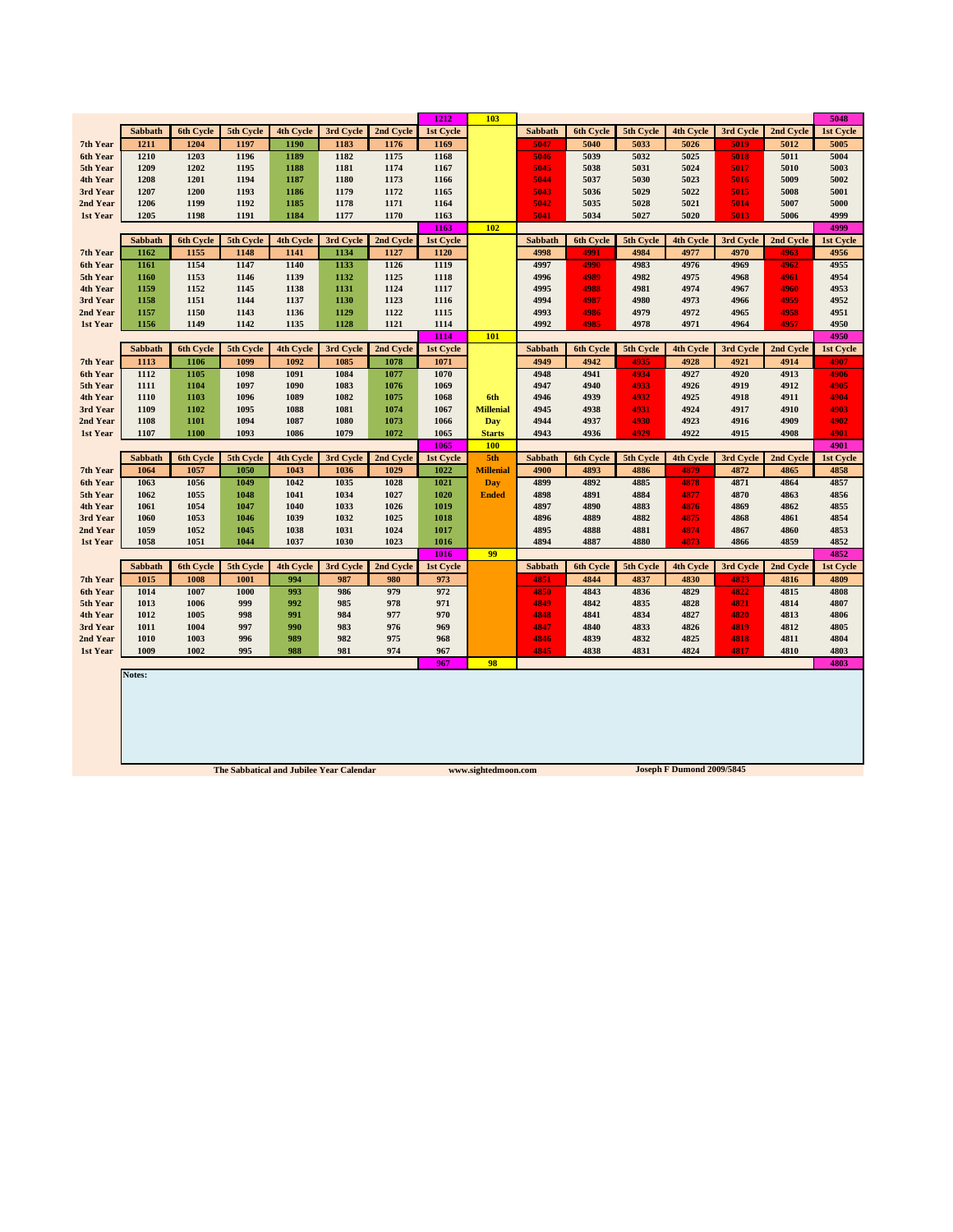|                      |                |            |            |                  |            |            | 967        | 98 |                |              |              |                  |              |              | 4803         |
|----------------------|----------------|------------|------------|------------------|------------|------------|------------|----|----------------|--------------|--------------|------------------|--------------|--------------|--------------|
|                      | Sabbath        | 6th Cycle  | 5th Cycle  | <b>4th Cycle</b> | 3rd Cycle  | 2nd Cycle  | 1st Cycle  |    | <b>Sabbath</b> | 6th Cycle    | 5th Cycle    | <b>4th Cycle</b> | 3rd Cycle    | 2nd Cycle    | 1st Cycle    |
| 7th Year             | 966            | 959        | 952        | 945              | 938        | 931        | 924        |    | 4802           | 4795         | 4788         | 4781             | 4774         | 4767         | 4760         |
| 6th Year             | 965            | 958        | 951        | 944              | 937        | 930        | 923        |    | 4801           | 4794         | 4787         | 4780             | 4773         | 4766         | 4759         |
| 5th Year             | 964            | 957        | 950        | 943              | 936        | 929        | 922        |    | 4800           | 4793         | 4786         | 4779             | 4772         | 4765         | 4758         |
| 4th Year             | 963            | 956        | 949        | 942              | 935        | 928        | 921        |    | 4799           | 4792         | 4785         | 4778             | 4771         | 4764         | 4757         |
| 3rd Year             | 962            | 955        | 948        | 941              | 934        | 927        | 920        |    | 4798           | 4791         | 4784         | 4777             | 4770         | 4763         | 4756         |
| 2nd Year             | 961            | 954        | 947        | 940              | 933        | 926        | 919        |    | 4797           | 4790         | 4783         | 4776             | 4769         | 4762         | 4755         |
| 1st Year             | 960            | 953        | 946        | 939              | 932        | 925        | 918        |    | 4796           | 4789         | 4782         | 4775             | 4768         | 4761         | 4754         |
|                      |                |            |            |                  |            |            | 918        | 97 |                |              |              |                  |              |              | 4754         |
|                      | Sabbath        | 6th Cycle  | 5th Cycle  | 4th Cycle        | 3rd Cycle  | 2nd Cycle  | 1st Cycle  |    | Sabbath        | 6th Cycle    | 5th Cycle    | 4th Cycle        | 3rd Cycle    | 2nd Cycle    | 1st Cycle    |
| 7th Year             | 917            | 910        | 903        | 896              | 889        | 882        | 875        |    | 4753           | 4746         | 4739         | 4732             | 4725         | 4718         | 4711         |
| 6th Year             | 916            | 909        | 902        | 895              | 888        | 881        | 874        |    | 4752           | 4745         | 4738         | 4731             | 4724         | 4717         | 4710         |
| 5th Year             | 915            | 908        | 901        | 894              | 887        | 880        | 873        |    | 4751           | 4744         | 4737         | 4730             | 4723         | 4716         | 4709         |
| 4th Year             | 914            | 907        | 900        | 893              | 886        | 879        | 872        |    | 4750           | 4743         | 4736         | 4729             | 4722         | 4715         | 4708         |
| 3rd Year<br>2nd Year | 913<br>912     | 906<br>905 | 899<br>898 | 892<br>891       | 885<br>884 | 878<br>877 | 871<br>870 |    | 4749<br>4748   | 4742<br>4741 | 4735<br>4734 | 4728<br>4727     | 4721<br>4720 | 4714<br>4713 | 4707<br>4706 |
| 1st Year             | 911            | 904        | 897        | 890              | 883        | 876        | 869        |    | 4747           | 4740         | 4733         | 4726             | 4719         | 4712         | 4705         |
|                      |                |            |            |                  |            |            | 869        | 96 |                |              |              |                  |              |              | 4705         |
|                      | <b>Sabbath</b> | 6th Cycle  | 5th Cycle  | <b>4th Cycle</b> | 3rd Cycle  | 2nd Cycle  | 1st Cycle  |    | <b>Sabbath</b> | 6th Cycle    | 5th Cycle    | 4th Cycle        | 3rd Cycle    | 2nd Cycle    | 1st Cycle    |
| 7th Year             | 868            | 861        | 854        | 847              | 840        | 833        | 826        |    | 4704           | 4697         | 4690         | 4683             | 4676         | 4669         | 4662         |
| 6th Year             | 867            | 860        | 853        | 846              | 839        | 832        | 825        |    | 4703           | 4696         | 4689         | 4682             | 4675         | 4668         | 4661         |
| 5th Year             | 866            | 859        | 852        | 845              | 838        | 831        | 824        |    | 4702           | 4695         | 4688         | 4681             | 4674         | 4667         | 4660         |
| 4th Year             | 865            | 858        | 851        | 844              | 837        | 830        | 823        |    | 4701           | 4694         | 4687         | 4680             | 4673         | 4666         | 4659         |
| 3rd Year             | 864            | 857        | 850        | 843              | 836        | 829        | 822        |    | 4700           | 4693         | 4686         | 4679             | 4672         | 4665         | 4658         |
| 2nd Year             | 863            | 856        | 849        | 842              | 835        | 828        | 821        |    | 4699           | 4692         | 4685         | 4678             | 4671         | 4664         | 4657         |
| 1st Year             | 862            | 855        | 848        | 841              | 834        | 827        | 820        |    | 4698           | 4691         | 4684         | 4677             | 4670         | 4663         | 4656         |
|                      |                |            |            |                  |            |            | 820        | 95 |                |              |              |                  |              |              | 4656         |
|                      | Sabbath        | 6th Cycle  | 5th Cycle  | <b>4th Cycle</b> | 3rd Cycle  | 2nd Cycle  | 1st Cycle  |    | Sabbath        | 6th Cycle    | 5th Cycle    | 4th Cycle        | 3rd Cycle    | 2nd Cycle    | 1st Cycle    |
| 7th Year             | 819            | 812        | 805        | 798              | 791        | 784        | 777        |    | 4655           | 4648         | 4641         | 4634             | 4627         | 4620         | 4613         |
| 6th Year             | 818            | 811        | 804        | 797              | 790        | 783        | 776        |    | 4654           | 4647         | 4640         | 4633             | 4626         | 4619         | 4612         |
| 5th Year             | 817            | 810        | 803        | 796              | 789        | 782        | 775        |    | 4653           | 4646         | 4639         | 4632             | 4625         | 4618         | 4611         |
| 4th Year             | 816            | 809        | 802        | 795              | 788        | 781        | 774        |    | 4652           | 4645         | 4638         | 4631             | 4624         | 4617         | 4610         |
| 3rd Year             | 815            | 808        | 801        | 794              | 787        | 780        | 773        |    | 4651           | 4644         | 4637         | 4630             | 4623         | 4616         | 4609         |
| 2nd Year             | 814            | 807        | 800        | 793              | 786        | 779        | 772        |    | 4650           | 4643         | 4636         | 4629             | 4622         | 4615         | 4608         |
| 1st Year             | 813            | 806        | 799        | 792              | 785        | 778        | 771        |    | 4649           | 4642         | 4635         | 4628             | 4621         | 4614         | 4607         |
|                      |                |            |            |                  |            |            | 771        | 94 |                |              |              |                  |              |              | 4607         |
|                      | Sabbath        | 6th Cycle  | 5th Cycle  | 4th Cycle        | 3rd Cycle  | 2nd Cycle  | 1st Cycle  |    | Sabbath        | 6th Cycle    | 5th Cycle    | 4th Cycle        | 3rd Cycle    | 2nd Cycle    | 1st Cycle    |
| 7th Year             | 770            | 763        | 756        | 749              | 742        | 735        | 728        |    | 4606           | 4599         | 4592         | 4585             | 4578         | 4571         | 4564         |
| 6th Year             | 769            | 762        | 755        | 748              | 741        | 734        | 727        |    | 4605           | 4598         | 4591         | 4584             | 4577         | 4570         | 4563         |
| 5th Year<br>4th Year | 768<br>767     | 761<br>760 | 754<br>753 | 747<br>746       | 740<br>739 | 733<br>732 | 726<br>725 |    | 4604<br>4603   | 4597<br>4596 | 4590<br>4589 | 4583<br>4582     | 4576<br>4575 | 4569<br>4568 | 4562<br>4561 |
| 3rd Year             | 766            | 759        | 752        | 745              | 738        | 731        | 724        |    | 4602           | 4595         | 4588         | 4581             | 4574         | 4567         | 4560         |
| 2nd Year             | 765            | 758        | 751        | 744              | 737        | 730        | 723        |    | 4601           | 4594         | 4587         | 4580             | 4573         | 4566         | 4559         |
| 1st Year             | 764            | 757        | 750        | 743              | 736        | 729        | 722        |    | 4600           | 4593         | 4586         | 4579             | 4572         | 4565         | 4558         |
|                      |                |            |            |                  |            |            | 722        | 93 |                |              |              |                  |              |              | 4558         |
|                      | Notes:         |            |            |                  |            |            |            |    |                |              |              |                  |              |              |              |
|                      |                |            |            |                  |            |            |            |    |                |              |              |                  |              |              |              |
|                      |                |            |            |                  |            |            |            |    |                |              |              |                  |              |              |              |
|                      |                |            |            |                  |            |            |            |    |                |              |              |                  |              |              |              |
|                      |                |            |            |                  |            |            |            |    |                |              |              |                  |              |              |              |
|                      |                |            |            |                  |            |            |            |    |                |              |              |                  |              |              |              |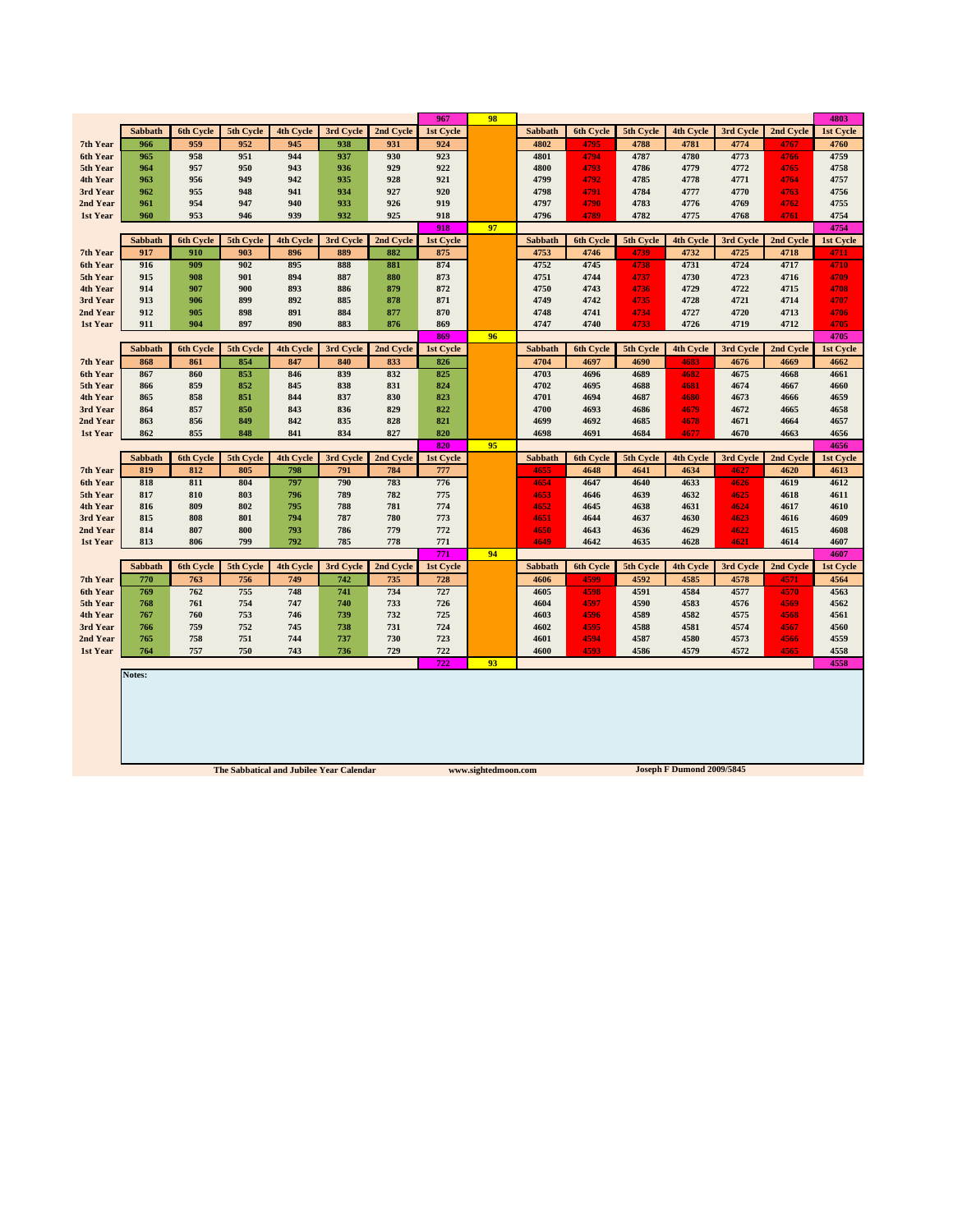|                      |                |                  |                                          |                  |            |            | 722              | 93                  |                |                  |              |                           |              |              | 4558         |
|----------------------|----------------|------------------|------------------------------------------|------------------|------------|------------|------------------|---------------------|----------------|------------------|--------------|---------------------------|--------------|--------------|--------------|
|                      | Sabbath        | <b>6th Cycle</b> | 5th Cycle                                | 4th Cycle        | 3rd Cycle  | 2nd Cycle  | 1st Cycle        |                     | Sabbath        | 6th Cycle        | 5th Cycle    | 4th Cycle                 | 3rd Cycle    | 2nd Cycle    | 1st Cycle    |
| 7th Year             | 721            | 714              | 707                                      | 700              | 693        | 686        | 679              |                     | 4557           | 4550             | 4543         | 4536                      | 4529         | 4522         | 4515         |
| 6th Year             | 720            | 713              | 706                                      | 699              | 692        | 685        | 678              |                     | 4556           | 4549             | 4542         | 4535                      | 4528         | 4521         | 4514         |
| 5th Year             | 719            | 712              | 705                                      | 698              | 691        | 684        | 677              |                     | 4555           | 4548             | 4541         | 4534                      | 4527         | 4520         | 4513         |
| 4th Year             | 718            | 711              | 704                                      | 697              | 690        | 683        | 676              |                     | 4554           | 4547             | 4540         | 4533                      | 4526         | 4519         | 4512         |
| 3rd Year             | 717            | 710              | 703                                      | 696              | 689        | 682        | 675              |                     | 4553           | 4546             | 4539         | 4532                      | 4525         | 4518         | 4511         |
| 2nd Year<br>1st Year | 716<br>715     | 709<br>708       | 702<br>701                               | 695<br>694       | 688<br>687 | 681<br>680 | 674<br>673       |                     | 4552<br>4551   | 4545<br>4544     | 4538<br>4537 | 4531<br>4530              | 4524<br>4523 | 4517<br>4516 | 4510<br>4509 |
|                      |                |                  |                                          |                  |            |            | 673              | 92                  |                |                  |              |                           |              |              | 4509         |
|                      | Sabbath        | <b>6th Cycle</b> | 5th Cycle                                | <b>4th Cycle</b> | 3rd Cycle  | 2nd Cycle  | 1st Cycle        |                     | <b>Sabbath</b> | 6th Cycle        | 5th Cycle    | 4th Cycle                 | 3rd Cycle    | 2nd Cycle    | 1st Cycle    |
| 7th Year             | 672            | 665              | 658                                      | 651              | 644        | 637        | 630              |                     | 4508           | 4501             | 4494         | 4487                      | 4480         | 4473         | 4466         |
| 6th Year             | 671            | 664              | 657                                      | 650              | 643        | 636        | 629              |                     | 4507           | 4500             | 4493         | 4486                      | 4479         | 4472         | 4465         |
| 5th Year             | 670            | 663              | 656                                      | 649              | 642        | 635        | 628              |                     | 4506           | 4499             | 4492         | 4485                      | 4478         | 4471         | 4464         |
| 4th Year             | 669            | 662              | 655                                      | 648              | 641        | 634        | 627              |                     | 4505           | 4498             | 4491         | 4484                      | 4477         | 4470         | 4463         |
| 3rd Year             | 668            | 661              | 654                                      | 647              | 640        | 633        | 626              |                     | 4504           | 4497             | 4490         | 4483                      | 4476         | 4469         | 4462         |
| 2nd Year             | 667            | 660              | 653                                      | 646              | 639        | 632        | 625              |                     | 4503           | 4496             | 4489         | 4482                      | 4475         | 4468         | 4461         |
| 1st Year             | 666            | 659              | 652                                      | 645              | 638        | 631        | 624              |                     | 4502           | 4495             | 4488         | 4481                      | 4474         | 4467         | 4460         |
|                      |                |                  |                                          |                  |            |            | 624              | 91                  |                |                  |              |                           |              |              | 4460         |
|                      | <b>Sabbath</b> | 6th Cycle        | 5th Cycle                                | <b>4th Cycle</b> | 3rd Cycle  | 2nd Cycle  | 1st Cycle        |                     | Sabbath        | <b>6th Cycle</b> | 5th Cycle    | <b>4th Cycle</b>          | 3rd Cycle    | 2nd Cycle    | 1st Cycle    |
| 7th Year             | 623<br>622     | 616<br>615       | 609<br>608                               | 602<br>601       | 595<br>594 | 588<br>587 | 581<br>580       |                     | 4459           | 4452<br>4451     | 4445<br>4444 | 4438<br>4437              | 4431<br>4430 | 4424<br>4423 | 4417<br>4416 |
| 6th Year<br>5th Year | 621            | 614              | 607                                      | 600              | 593        | 586        | 579              |                     | 4458<br>4457   | 4450             | 4443         | 4436                      | 4429         | 4422         | 4415         |
| 4th Year             | 620            | 613              | 606                                      | 599              | 592        | 585        | 578              |                     | 4456           | 4449             | 4442         | 4435                      | 4428         | 4421         | 4414         |
| 3rd Year             | 619            | 612              | 605                                      | 598              | 591        | 584        | 577              |                     | 4455           | 4448             | 4441         | 4434                      | 4427         | 4420         | 4413         |
| 2nd Year             | 618            | 611              | 604                                      | 597              | 590        | 583        | 576              |                     | 4454           | 4447             | 4440         | 4433                      | 4426         | 4419         | 4412         |
| 1st Year             | 617            | 610              | 603                                      | 596              | 589        | 582        | 575              |                     | 4453           | 4446             | 4439         | 4432                      | 4425         | 4418         | 4411         |
|                      |                |                  |                                          |                  |            |            | 575              | 90                  |                |                  |              |                           |              |              | 4411         |
|                      | Sabbath        | 6th Cycle        | 5th Cycle                                | 4th Cycle        | 3rd Cycle  | 2nd Cycle  | <b>1st Cycle</b> |                     | Sabbath        | 6th Cycle        | 5th Cycle    | 4th Cycle                 | 3rd Cycle    | 2nd Cycle    | 1st Cycle    |
| 7th Year             | 574            | 567              | 560                                      | 553              | 546        | 539        | 532              |                     | 4410           | 4403             | 4396         | 4389                      | 4382         | 4375         | 4368         |
| 6th Year             | 573            | 566              | 559                                      | 552              | 545        | 538        | 531              |                     | 4409           | 4402             | 4395         | 4388                      | 4381         | 4374         | 4367         |
| 5th Year             | 572            | 565              | 558                                      | 551              | 544        | 537        | 530              |                     | 4408           | 4401             | 4394         | 4387                      | 4380         | 4373         | 4366         |
| 4th Year             | 571            | 564              | 557                                      | 550              | 543        | 536        | 529              |                     | 4407           | 4400             | 4393         | 4386                      | 4379         | 4372         | 4365         |
| 3rd Year<br>2nd Year | 570<br>569     | 563<br>562       | 556<br>555                               | 549<br>548       | 542<br>541 | 535<br>534 | 528<br>527       |                     | 4406<br>4405   | 4399<br>4398     | 4392<br>4391 | 4385<br>4384              | 4378<br>4377 | 4371<br>4370 | 4364<br>4363 |
| 1st Year             | 568            | 561              | 554                                      | 547              | 540        | 533        | 526              |                     | 4404           | 4397             | 4390         | 4383                      | 4376         | 4369         | 4362         |
|                      |                |                  |                                          |                  |            |            | 526              | 89                  |                |                  |              |                           |              |              | 4362         |
|                      | Sabbath        | 6th Cycle        | 5th Cycle                                | 4th Cycle        | 3rd Cycle  | 2nd Cycle  | 1st Cycle        |                     | Sabbath        | 6th Cycle        | 5th Cycle    | 4th Cycle                 | 3rd Cycle    | 2nd Cycle    | 1st Cycle    |
| 7th Year             | 525            | 518              | 511                                      | 504              | 497        | 490        | 483              |                     | 4361           | 4354             | 4347         | 4340                      | 4333         | 4326         | 4319         |
| 6th Year             | 524            | 517              | 510                                      | 503              | 496        | 489        | 482              |                     | 4360           | 4353             | 4346         | 4339                      | 4332         | 4325         | 4318         |
| 5th Year             | 523            | 516              | 509                                      | 502              | 495        | 488        | 481              |                     | 4359           | 4352             | 4345         | 4338                      | 4331         | 4324         | 4317         |
| 4th Year             | 522            | 515              | 508                                      | 501              | 494        | 487        | 480              |                     | 4358           | 4351             | 4344         | 4337                      | 4330         | 4323         | 4316         |
| 3rd Year             | 521            | 514              | 507                                      | 500              | 493        | 486        | 479              |                     | 4357           | 4350             | 4343         | 4336                      | 4329         | 4322         | 4315         |
|                      |                |                  | 506                                      | 499              | 492        | 485        | 478              |                     | 4356           | 4349             | 4342         | 4335                      | 4328         | 4321         | 4314         |
| 2nd Year             | 520            | 513              |                                          |                  |            |            |                  |                     |                |                  |              |                           |              |              | 4313         |
| 1st Year             | 519            | 512              | 505                                      | 498              | 491        | 484        | 477              |                     | 4355           | 4348             | 4341         | 4334                      | 4327         | 4320         |              |
|                      |                |                  |                                          |                  |            |            | 477              | 88                  |                |                  |              |                           |              |              | 4313         |
|                      | Notes:         |                  |                                          |                  |            |            |                  |                     |                |                  |              |                           |              |              |              |
|                      |                |                  | The Sabbatical and Jubilee Year Calendar |                  |            |            |                  | www.sightedmoon.com |                |                  |              | Joseph F Dumond 2009/5845 |              |              |              |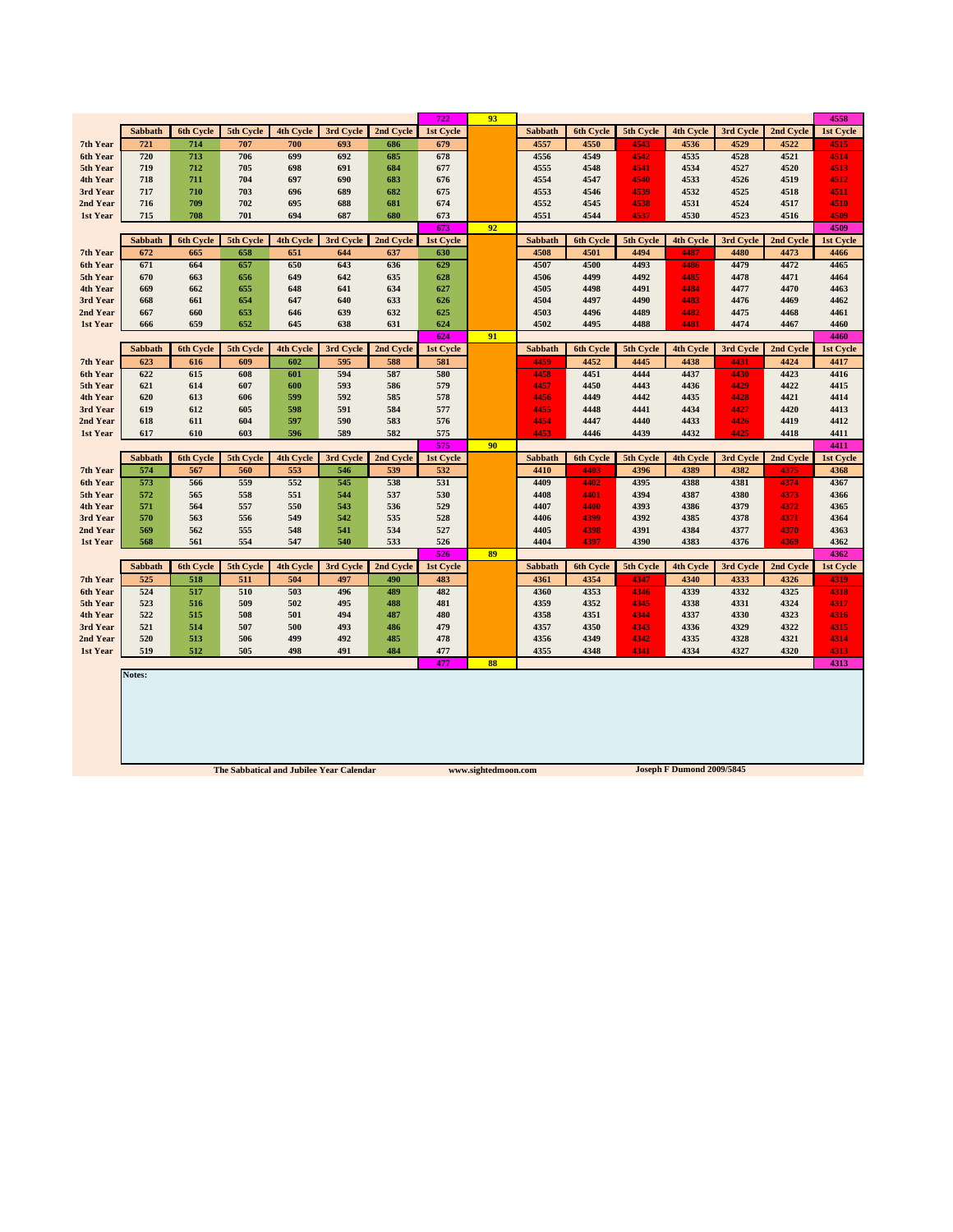| 6th Cycle<br>5th Cycle<br><b>4th Cycle</b><br>3rd Cycle<br>2nd Cycle<br><b>1st Cycle</b><br>6th Cycle<br>5th Cycle<br>4th Cycle<br>3rd Cycle<br>2nd Cycle<br>1st Cycle<br>Sabbath<br>Sabbath<br>476<br>434<br>4270<br>469<br>462<br>455<br>448<br>441<br>4312<br>4305<br>4298<br>4291<br>4284<br>4277<br>7th Year<br>475<br>447<br>468<br>454<br>440<br>433<br>4311<br>4304<br>4297<br>4283<br>4276<br>4269<br>6th Year<br>461<br>4290<br>4303<br>4282<br>474<br>467<br>460<br>453<br>446<br>439<br>432<br>4310<br>4296<br>4289<br>4275<br>4268<br>5th Year<br>473<br>452<br>431<br>4302<br>4281<br>4267<br>4th Year<br>466<br>459<br>445<br>438<br>4309<br>4295<br>4288<br>4274<br>472<br>465<br>458<br>451<br>444<br>437<br>430<br>4308<br>4301<br>4294<br>4287<br>4280<br>4273<br>4266<br>3rd Year<br>450<br>443<br>4300<br>4279<br>4265<br>2nd Year<br>471<br>464<br>457<br>436<br>429<br>4307<br>4293<br>4286<br>4272<br>470<br>463<br>456<br>449<br>442<br>435<br>428<br>4306<br>4299<br>4292<br>4285<br>4278<br>4271<br>4264<br>1st Year<br>87<br>4264<br>428<br>5th Cycle<br>Sabbath<br>6th Cycle<br>4th Cycle<br>3rd Cycle<br>2nd Cycle<br>1st Cycle<br>Sabbath<br>6th Cycle<br>5th Cycle<br>4th Cycle<br>3rd Cycle<br>2nd Cycle<br>1st Cycle<br>399<br>392<br>385<br>4256<br>4249<br>4242<br>4235<br>4228<br>4221<br>7th Year<br>427<br>420<br>413<br>406<br>4263<br>426<br>419<br>4255<br>4248<br>412<br>405<br>398<br>391<br>384<br>4241<br>4234<br>4227<br>4220<br>6th Year<br>4262<br>397<br>4233<br>425<br>418<br>411<br>404<br>390<br>383<br>4254<br>4247<br>4240<br>4226<br>4219<br>5th Year<br>4261<br>424<br>417<br>403<br>396<br>389<br>382<br>4253<br>4239<br>4232<br>4225<br>4218<br>4th Year<br>410<br>4260<br>4246<br>423<br>416<br>409<br>402<br>395<br>388<br>381<br>4259<br>4252<br>4245<br>4238<br>4231<br>4224<br>4217<br>3rd Year<br>422<br>394<br>2nd Year<br>415<br>408<br>401<br>387<br>380<br>4258<br>4251<br>4244<br>4237<br>4230<br>4223<br>4216<br>421<br>407<br>400<br>393<br>386<br>378<br>4257<br>4250<br>4236<br>4229<br>4222<br>4215<br>1st Year<br>414<br>4243<br>86<br>378<br>4215<br>6th Cycle<br>3rd Cycle<br>5th Cycle<br>Sabbath<br>5th Cycle<br>4th Cycle<br>2nd Cycle<br>1st Cycle<br>Sabbath<br>6th Cycle<br>4th Cycle<br>3rd Cycle<br>2nd Cycle<br>1st Cycle<br>7th Year<br>378<br>371<br>364<br>357<br>350<br>343<br>336<br>4214<br>4207<br>4200<br>4193<br>4186<br>4179<br>4172<br>377<br>370<br>363<br>356<br>349<br>342<br>335<br>4199<br>4192<br>4185<br>4171<br>6th Year<br>4213<br>4206<br>4178<br>376<br>369<br>362<br>355<br>348<br>341<br>334<br>4212<br>4205<br>4191<br>4184<br>4177<br>4170<br>5th Year<br>4198<br>354<br>333<br>4th Year<br>375<br>368<br>361<br>347<br>340<br>4211<br>4204<br>4197<br>4190<br>4183<br>4176<br>4169<br>367<br>353<br>339<br>332<br>4210<br>4203<br>4182<br>3rd Year<br>374<br>360<br>346<br>4196<br>4189<br>4175<br>4168<br>359<br>352<br>331<br>2nd Year<br>373<br>366<br>345<br>338<br>4209<br>4202<br>4195<br>4188<br>4181<br>4174<br>4167<br>358<br>351<br>344<br>337<br>330<br>4187<br>4180<br>372<br>365<br>4208<br>4201<br>4194<br>4173<br>4166<br>1st Year<br>330<br>85<br>4166<br>6th Cycle<br>5th Cycle<br>4th Cycle<br>3rd Cycle<br>2nd Cycle<br>1st Cycle<br>Sabbath<br>6th Cycle<br>5th Cycle<br>4th Cycle<br>3rd Cycle<br>2nd Cycle<br>1st Cycle<br>Sabbath<br>329<br>322<br>287<br>4123<br>7th Year<br>315<br>308<br>301<br>294<br>4165<br>4158<br>4151<br>4144<br>4137<br>4130<br>321<br>328<br>314<br>307<br>300<br>293<br>286<br>4164<br>4157<br>4150<br>4143<br>4136<br>4129<br>4122<br>6th Year<br>327<br>320<br>306<br>299<br>285<br>4156<br>4135<br>4121<br>5th Year<br>313<br>292<br>4163<br>4149<br>4142<br>4128<br>326<br>319<br>312<br>305<br>298<br>291<br>284<br>4155<br>4148<br>4141<br>4134<br>4127<br>4120<br>4th Year<br>4162<br>304<br>4119<br>3rd Year<br>325<br>318<br>311<br>297<br>290<br>283<br>4154<br>4147<br>4133<br>4126<br>4161<br>4140<br>324<br>317<br>310<br>296<br>289<br>282<br>4153<br>4146<br>4139<br>4132<br>4125<br>4118<br>2nd Year<br>303<br>4160<br>302<br>4152<br>4145<br>323<br>316<br>309<br>295<br>288<br>281<br>4159<br>4138<br>4131<br>4124<br>4117<br>1st Year<br>281<br>84<br>4117<br><b>6th Cycle</b><br>5th Cycle<br><b>4th Cycle</b><br>3rd Cycle<br>2nd Cycle<br>1st Cycle<br><b>6th Cycle</b><br>5th Cycle<br>4th Cycle<br>3rd Cycle<br>2nd Cycle<br>Sabbath<br><b>Sabbath</b><br>1st Cycle<br>280<br>273<br>259<br>252<br>238<br>4109<br>4102<br>4095<br>4088<br>4081<br>4074<br>7th Year<br>266<br>245<br>4116<br>272<br>258<br>279<br>265<br>251<br>244<br>237<br>4115<br>4108<br>4101<br>4087<br>4073<br>6th Year<br>4080<br>4094<br>250<br>5th Year<br>278<br>271<br>264<br>257<br>243<br>236<br>4114<br>4107<br>4100<br>4093<br>4086<br>4079<br>4072<br>277<br>256<br>249<br>242<br>235<br>4113<br>4106<br>4099<br>4085<br>4078<br>4071<br>4th Year<br>270<br>263<br>4092<br>276<br>269<br>262<br>255<br>248<br>241<br>234<br>4112<br>4105<br>4098<br>4091<br>4084<br>4077<br>4070<br>3rd Year<br>268<br>254<br>247<br>233<br>4083<br>4069<br>2nd Year<br>275<br>261<br>240<br>4111<br>4104<br>4097<br>4090<br>4076<br>274<br>267<br>260<br>253<br>232<br>4089<br>4082<br>1st Year<br>246<br>239<br>4110<br>4103<br>4096<br>4075<br>4068<br>232<br>83<br>4068<br><b>803 C.E. Tenth Persecution of the Saints</b><br>270 C.E. Ninth Persecution of the Saints<br><b>257 C.E. Eighth Persecution of the Saints</b><br>249 C.E. Seventh Persecution of the Saints |  |  |  | 477 | 88 |  |  |  | 4313 |
|-------------------------------------------------------------------------------------------------------------------------------------------------------------------------------------------------------------------------------------------------------------------------------------------------------------------------------------------------------------------------------------------------------------------------------------------------------------------------------------------------------------------------------------------------------------------------------------------------------------------------------------------------------------------------------------------------------------------------------------------------------------------------------------------------------------------------------------------------------------------------------------------------------------------------------------------------------------------------------------------------------------------------------------------------------------------------------------------------------------------------------------------------------------------------------------------------------------------------------------------------------------------------------------------------------------------------------------------------------------------------------------------------------------------------------------------------------------------------------------------------------------------------------------------------------------------------------------------------------------------------------------------------------------------------------------------------------------------------------------------------------------------------------------------------------------------------------------------------------------------------------------------------------------------------------------------------------------------------------------------------------------------------------------------------------------------------------------------------------------------------------------------------------------------------------------------------------------------------------------------------------------------------------------------------------------------------------------------------------------------------------------------------------------------------------------------------------------------------------------------------------------------------------------------------------------------------------------------------------------------------------------------------------------------------------------------------------------------------------------------------------------------------------------------------------------------------------------------------------------------------------------------------------------------------------------------------------------------------------------------------------------------------------------------------------------------------------------------------------------------------------------------------------------------------------------------------------------------------------------------------------------------------------------------------------------------------------------------------------------------------------------------------------------------------------------------------------------------------------------------------------------------------------------------------------------------------------------------------------------------------------------------------------------------------------------------------------------------------------------------------------------------------------------------------------------------------------------------------------------------------------------------------------------------------------------------------------------------------------------------------------------------------------------------------------------------------------------------------------------------------------------------------------------------------------------------------------------------------------------------------------------------------------------------------------------------------------------------------------------------------------------------------------------------------------------------------------------------------------------------------------------------------------------------------------------------------------------------------------------------------------------------------------------------------------------------------------------------------------------------------------------------------------------------------------------------------------------------------------------------------------------------------------------------------------------------------------------------------------------------------------------------------------------------------------------------------------------------------------------------------------------------------------------------------------------------------------------------------------------------------------------------------------------------------------------------------------------------------------------------------------------------------------------------------------------------------------------------------------------------------------------------------------------------|--|--|--|-----|----|--|--|--|------|
|                                                                                                                                                                                                                                                                                                                                                                                                                                                                                                                                                                                                                                                                                                                                                                                                                                                                                                                                                                                                                                                                                                                                                                                                                                                                                                                                                                                                                                                                                                                                                                                                                                                                                                                                                                                                                                                                                                                                                                                                                                                                                                                                                                                                                                                                                                                                                                                                                                                                                                                                                                                                                                                                                                                                                                                                                                                                                                                                                                                                                                                                                                                                                                                                                                                                                                                                                                                                                                                                                                                                                                                                                                                                                                                                                                                                                                                                                                                                                                                                                                                                                                                                                                                                                                                                                                                                                                                                                                                                                                                                                                                                                                                                                                                                                                                                                                                                                                                                                                                                                                                                                                                                                                                                                                                                                                                                                                                                                                                                                                                                           |  |  |  |     |    |  |  |  |      |
|                                                                                                                                                                                                                                                                                                                                                                                                                                                                                                                                                                                                                                                                                                                                                                                                                                                                                                                                                                                                                                                                                                                                                                                                                                                                                                                                                                                                                                                                                                                                                                                                                                                                                                                                                                                                                                                                                                                                                                                                                                                                                                                                                                                                                                                                                                                                                                                                                                                                                                                                                                                                                                                                                                                                                                                                                                                                                                                                                                                                                                                                                                                                                                                                                                                                                                                                                                                                                                                                                                                                                                                                                                                                                                                                                                                                                                                                                                                                                                                                                                                                                                                                                                                                                                                                                                                                                                                                                                                                                                                                                                                                                                                                                                                                                                                                                                                                                                                                                                                                                                                                                                                                                                                                                                                                                                                                                                                                                                                                                                                                           |  |  |  |     |    |  |  |  |      |
|                                                                                                                                                                                                                                                                                                                                                                                                                                                                                                                                                                                                                                                                                                                                                                                                                                                                                                                                                                                                                                                                                                                                                                                                                                                                                                                                                                                                                                                                                                                                                                                                                                                                                                                                                                                                                                                                                                                                                                                                                                                                                                                                                                                                                                                                                                                                                                                                                                                                                                                                                                                                                                                                                                                                                                                                                                                                                                                                                                                                                                                                                                                                                                                                                                                                                                                                                                                                                                                                                                                                                                                                                                                                                                                                                                                                                                                                                                                                                                                                                                                                                                                                                                                                                                                                                                                                                                                                                                                                                                                                                                                                                                                                                                                                                                                                                                                                                                                                                                                                                                                                                                                                                                                                                                                                                                                                                                                                                                                                                                                                           |  |  |  |     |    |  |  |  |      |
|                                                                                                                                                                                                                                                                                                                                                                                                                                                                                                                                                                                                                                                                                                                                                                                                                                                                                                                                                                                                                                                                                                                                                                                                                                                                                                                                                                                                                                                                                                                                                                                                                                                                                                                                                                                                                                                                                                                                                                                                                                                                                                                                                                                                                                                                                                                                                                                                                                                                                                                                                                                                                                                                                                                                                                                                                                                                                                                                                                                                                                                                                                                                                                                                                                                                                                                                                                                                                                                                                                                                                                                                                                                                                                                                                                                                                                                                                                                                                                                                                                                                                                                                                                                                                                                                                                                                                                                                                                                                                                                                                                                                                                                                                                                                                                                                                                                                                                                                                                                                                                                                                                                                                                                                                                                                                                                                                                                                                                                                                                                                           |  |  |  |     |    |  |  |  |      |
|                                                                                                                                                                                                                                                                                                                                                                                                                                                                                                                                                                                                                                                                                                                                                                                                                                                                                                                                                                                                                                                                                                                                                                                                                                                                                                                                                                                                                                                                                                                                                                                                                                                                                                                                                                                                                                                                                                                                                                                                                                                                                                                                                                                                                                                                                                                                                                                                                                                                                                                                                                                                                                                                                                                                                                                                                                                                                                                                                                                                                                                                                                                                                                                                                                                                                                                                                                                                                                                                                                                                                                                                                                                                                                                                                                                                                                                                                                                                                                                                                                                                                                                                                                                                                                                                                                                                                                                                                                                                                                                                                                                                                                                                                                                                                                                                                                                                                                                                                                                                                                                                                                                                                                                                                                                                                                                                                                                                                                                                                                                                           |  |  |  |     |    |  |  |  |      |
|                                                                                                                                                                                                                                                                                                                                                                                                                                                                                                                                                                                                                                                                                                                                                                                                                                                                                                                                                                                                                                                                                                                                                                                                                                                                                                                                                                                                                                                                                                                                                                                                                                                                                                                                                                                                                                                                                                                                                                                                                                                                                                                                                                                                                                                                                                                                                                                                                                                                                                                                                                                                                                                                                                                                                                                                                                                                                                                                                                                                                                                                                                                                                                                                                                                                                                                                                                                                                                                                                                                                                                                                                                                                                                                                                                                                                                                                                                                                                                                                                                                                                                                                                                                                                                                                                                                                                                                                                                                                                                                                                                                                                                                                                                                                                                                                                                                                                                                                                                                                                                                                                                                                                                                                                                                                                                                                                                                                                                                                                                                                           |  |  |  |     |    |  |  |  |      |
|                                                                                                                                                                                                                                                                                                                                                                                                                                                                                                                                                                                                                                                                                                                                                                                                                                                                                                                                                                                                                                                                                                                                                                                                                                                                                                                                                                                                                                                                                                                                                                                                                                                                                                                                                                                                                                                                                                                                                                                                                                                                                                                                                                                                                                                                                                                                                                                                                                                                                                                                                                                                                                                                                                                                                                                                                                                                                                                                                                                                                                                                                                                                                                                                                                                                                                                                                                                                                                                                                                                                                                                                                                                                                                                                                                                                                                                                                                                                                                                                                                                                                                                                                                                                                                                                                                                                                                                                                                                                                                                                                                                                                                                                                                                                                                                                                                                                                                                                                                                                                                                                                                                                                                                                                                                                                                                                                                                                                                                                                                                                           |  |  |  |     |    |  |  |  |      |
|                                                                                                                                                                                                                                                                                                                                                                                                                                                                                                                                                                                                                                                                                                                                                                                                                                                                                                                                                                                                                                                                                                                                                                                                                                                                                                                                                                                                                                                                                                                                                                                                                                                                                                                                                                                                                                                                                                                                                                                                                                                                                                                                                                                                                                                                                                                                                                                                                                                                                                                                                                                                                                                                                                                                                                                                                                                                                                                                                                                                                                                                                                                                                                                                                                                                                                                                                                                                                                                                                                                                                                                                                                                                                                                                                                                                                                                                                                                                                                                                                                                                                                                                                                                                                                                                                                                                                                                                                                                                                                                                                                                                                                                                                                                                                                                                                                                                                                                                                                                                                                                                                                                                                                                                                                                                                                                                                                                                                                                                                                                                           |  |  |  |     |    |  |  |  |      |
|                                                                                                                                                                                                                                                                                                                                                                                                                                                                                                                                                                                                                                                                                                                                                                                                                                                                                                                                                                                                                                                                                                                                                                                                                                                                                                                                                                                                                                                                                                                                                                                                                                                                                                                                                                                                                                                                                                                                                                                                                                                                                                                                                                                                                                                                                                                                                                                                                                                                                                                                                                                                                                                                                                                                                                                                                                                                                                                                                                                                                                                                                                                                                                                                                                                                                                                                                                                                                                                                                                                                                                                                                                                                                                                                                                                                                                                                                                                                                                                                                                                                                                                                                                                                                                                                                                                                                                                                                                                                                                                                                                                                                                                                                                                                                                                                                                                                                                                                                                                                                                                                                                                                                                                                                                                                                                                                                                                                                                                                                                                                           |  |  |  |     |    |  |  |  |      |
|                                                                                                                                                                                                                                                                                                                                                                                                                                                                                                                                                                                                                                                                                                                                                                                                                                                                                                                                                                                                                                                                                                                                                                                                                                                                                                                                                                                                                                                                                                                                                                                                                                                                                                                                                                                                                                                                                                                                                                                                                                                                                                                                                                                                                                                                                                                                                                                                                                                                                                                                                                                                                                                                                                                                                                                                                                                                                                                                                                                                                                                                                                                                                                                                                                                                                                                                                                                                                                                                                                                                                                                                                                                                                                                                                                                                                                                                                                                                                                                                                                                                                                                                                                                                                                                                                                                                                                                                                                                                                                                                                                                                                                                                                                                                                                                                                                                                                                                                                                                                                                                                                                                                                                                                                                                                                                                                                                                                                                                                                                                                           |  |  |  |     |    |  |  |  |      |
|                                                                                                                                                                                                                                                                                                                                                                                                                                                                                                                                                                                                                                                                                                                                                                                                                                                                                                                                                                                                                                                                                                                                                                                                                                                                                                                                                                                                                                                                                                                                                                                                                                                                                                                                                                                                                                                                                                                                                                                                                                                                                                                                                                                                                                                                                                                                                                                                                                                                                                                                                                                                                                                                                                                                                                                                                                                                                                                                                                                                                                                                                                                                                                                                                                                                                                                                                                                                                                                                                                                                                                                                                                                                                                                                                                                                                                                                                                                                                                                                                                                                                                                                                                                                                                                                                                                                                                                                                                                                                                                                                                                                                                                                                                                                                                                                                                                                                                                                                                                                                                                                                                                                                                                                                                                                                                                                                                                                                                                                                                                                           |  |  |  |     |    |  |  |  |      |
|                                                                                                                                                                                                                                                                                                                                                                                                                                                                                                                                                                                                                                                                                                                                                                                                                                                                                                                                                                                                                                                                                                                                                                                                                                                                                                                                                                                                                                                                                                                                                                                                                                                                                                                                                                                                                                                                                                                                                                                                                                                                                                                                                                                                                                                                                                                                                                                                                                                                                                                                                                                                                                                                                                                                                                                                                                                                                                                                                                                                                                                                                                                                                                                                                                                                                                                                                                                                                                                                                                                                                                                                                                                                                                                                                                                                                                                                                                                                                                                                                                                                                                                                                                                                                                                                                                                                                                                                                                                                                                                                                                                                                                                                                                                                                                                                                                                                                                                                                                                                                                                                                                                                                                                                                                                                                                                                                                                                                                                                                                                                           |  |  |  |     |    |  |  |  |      |
|                                                                                                                                                                                                                                                                                                                                                                                                                                                                                                                                                                                                                                                                                                                                                                                                                                                                                                                                                                                                                                                                                                                                                                                                                                                                                                                                                                                                                                                                                                                                                                                                                                                                                                                                                                                                                                                                                                                                                                                                                                                                                                                                                                                                                                                                                                                                                                                                                                                                                                                                                                                                                                                                                                                                                                                                                                                                                                                                                                                                                                                                                                                                                                                                                                                                                                                                                                                                                                                                                                                                                                                                                                                                                                                                                                                                                                                                                                                                                                                                                                                                                                                                                                                                                                                                                                                                                                                                                                                                                                                                                                                                                                                                                                                                                                                                                                                                                                                                                                                                                                                                                                                                                                                                                                                                                                                                                                                                                                                                                                                                           |  |  |  |     |    |  |  |  |      |
|                                                                                                                                                                                                                                                                                                                                                                                                                                                                                                                                                                                                                                                                                                                                                                                                                                                                                                                                                                                                                                                                                                                                                                                                                                                                                                                                                                                                                                                                                                                                                                                                                                                                                                                                                                                                                                                                                                                                                                                                                                                                                                                                                                                                                                                                                                                                                                                                                                                                                                                                                                                                                                                                                                                                                                                                                                                                                                                                                                                                                                                                                                                                                                                                                                                                                                                                                                                                                                                                                                                                                                                                                                                                                                                                                                                                                                                                                                                                                                                                                                                                                                                                                                                                                                                                                                                                                                                                                                                                                                                                                                                                                                                                                                                                                                                                                                                                                                                                                                                                                                                                                                                                                                                                                                                                                                                                                                                                                                                                                                                                           |  |  |  |     |    |  |  |  |      |
|                                                                                                                                                                                                                                                                                                                                                                                                                                                                                                                                                                                                                                                                                                                                                                                                                                                                                                                                                                                                                                                                                                                                                                                                                                                                                                                                                                                                                                                                                                                                                                                                                                                                                                                                                                                                                                                                                                                                                                                                                                                                                                                                                                                                                                                                                                                                                                                                                                                                                                                                                                                                                                                                                                                                                                                                                                                                                                                                                                                                                                                                                                                                                                                                                                                                                                                                                                                                                                                                                                                                                                                                                                                                                                                                                                                                                                                                                                                                                                                                                                                                                                                                                                                                                                                                                                                                                                                                                                                                                                                                                                                                                                                                                                                                                                                                                                                                                                                                                                                                                                                                                                                                                                                                                                                                                                                                                                                                                                                                                                                                           |  |  |  |     |    |  |  |  |      |
|                                                                                                                                                                                                                                                                                                                                                                                                                                                                                                                                                                                                                                                                                                                                                                                                                                                                                                                                                                                                                                                                                                                                                                                                                                                                                                                                                                                                                                                                                                                                                                                                                                                                                                                                                                                                                                                                                                                                                                                                                                                                                                                                                                                                                                                                                                                                                                                                                                                                                                                                                                                                                                                                                                                                                                                                                                                                                                                                                                                                                                                                                                                                                                                                                                                                                                                                                                                                                                                                                                                                                                                                                                                                                                                                                                                                                                                                                                                                                                                                                                                                                                                                                                                                                                                                                                                                                                                                                                                                                                                                                                                                                                                                                                                                                                                                                                                                                                                                                                                                                                                                                                                                                                                                                                                                                                                                                                                                                                                                                                                                           |  |  |  |     |    |  |  |  |      |
|                                                                                                                                                                                                                                                                                                                                                                                                                                                                                                                                                                                                                                                                                                                                                                                                                                                                                                                                                                                                                                                                                                                                                                                                                                                                                                                                                                                                                                                                                                                                                                                                                                                                                                                                                                                                                                                                                                                                                                                                                                                                                                                                                                                                                                                                                                                                                                                                                                                                                                                                                                                                                                                                                                                                                                                                                                                                                                                                                                                                                                                                                                                                                                                                                                                                                                                                                                                                                                                                                                                                                                                                                                                                                                                                                                                                                                                                                                                                                                                                                                                                                                                                                                                                                                                                                                                                                                                                                                                                                                                                                                                                                                                                                                                                                                                                                                                                                                                                                                                                                                                                                                                                                                                                                                                                                                                                                                                                                                                                                                                                           |  |  |  |     |    |  |  |  |      |
|                                                                                                                                                                                                                                                                                                                                                                                                                                                                                                                                                                                                                                                                                                                                                                                                                                                                                                                                                                                                                                                                                                                                                                                                                                                                                                                                                                                                                                                                                                                                                                                                                                                                                                                                                                                                                                                                                                                                                                                                                                                                                                                                                                                                                                                                                                                                                                                                                                                                                                                                                                                                                                                                                                                                                                                                                                                                                                                                                                                                                                                                                                                                                                                                                                                                                                                                                                                                                                                                                                                                                                                                                                                                                                                                                                                                                                                                                                                                                                                                                                                                                                                                                                                                                                                                                                                                                                                                                                                                                                                                                                                                                                                                                                                                                                                                                                                                                                                                                                                                                                                                                                                                                                                                                                                                                                                                                                                                                                                                                                                                           |  |  |  |     |    |  |  |  |      |
|                                                                                                                                                                                                                                                                                                                                                                                                                                                                                                                                                                                                                                                                                                                                                                                                                                                                                                                                                                                                                                                                                                                                                                                                                                                                                                                                                                                                                                                                                                                                                                                                                                                                                                                                                                                                                                                                                                                                                                                                                                                                                                                                                                                                                                                                                                                                                                                                                                                                                                                                                                                                                                                                                                                                                                                                                                                                                                                                                                                                                                                                                                                                                                                                                                                                                                                                                                                                                                                                                                                                                                                                                                                                                                                                                                                                                                                                                                                                                                                                                                                                                                                                                                                                                                                                                                                                                                                                                                                                                                                                                                                                                                                                                                                                                                                                                                                                                                                                                                                                                                                                                                                                                                                                                                                                                                                                                                                                                                                                                                                                           |  |  |  |     |    |  |  |  |      |
|                                                                                                                                                                                                                                                                                                                                                                                                                                                                                                                                                                                                                                                                                                                                                                                                                                                                                                                                                                                                                                                                                                                                                                                                                                                                                                                                                                                                                                                                                                                                                                                                                                                                                                                                                                                                                                                                                                                                                                                                                                                                                                                                                                                                                                                                                                                                                                                                                                                                                                                                                                                                                                                                                                                                                                                                                                                                                                                                                                                                                                                                                                                                                                                                                                                                                                                                                                                                                                                                                                                                                                                                                                                                                                                                                                                                                                                                                                                                                                                                                                                                                                                                                                                                                                                                                                                                                                                                                                                                                                                                                                                                                                                                                                                                                                                                                                                                                                                                                                                                                                                                                                                                                                                                                                                                                                                                                                                                                                                                                                                                           |  |  |  |     |    |  |  |  |      |
|                                                                                                                                                                                                                                                                                                                                                                                                                                                                                                                                                                                                                                                                                                                                                                                                                                                                                                                                                                                                                                                                                                                                                                                                                                                                                                                                                                                                                                                                                                                                                                                                                                                                                                                                                                                                                                                                                                                                                                                                                                                                                                                                                                                                                                                                                                                                                                                                                                                                                                                                                                                                                                                                                                                                                                                                                                                                                                                                                                                                                                                                                                                                                                                                                                                                                                                                                                                                                                                                                                                                                                                                                                                                                                                                                                                                                                                                                                                                                                                                                                                                                                                                                                                                                                                                                                                                                                                                                                                                                                                                                                                                                                                                                                                                                                                                                                                                                                                                                                                                                                                                                                                                                                                                                                                                                                                                                                                                                                                                                                                                           |  |  |  |     |    |  |  |  |      |
|                                                                                                                                                                                                                                                                                                                                                                                                                                                                                                                                                                                                                                                                                                                                                                                                                                                                                                                                                                                                                                                                                                                                                                                                                                                                                                                                                                                                                                                                                                                                                                                                                                                                                                                                                                                                                                                                                                                                                                                                                                                                                                                                                                                                                                                                                                                                                                                                                                                                                                                                                                                                                                                                                                                                                                                                                                                                                                                                                                                                                                                                                                                                                                                                                                                                                                                                                                                                                                                                                                                                                                                                                                                                                                                                                                                                                                                                                                                                                                                                                                                                                                                                                                                                                                                                                                                                                                                                                                                                                                                                                                                                                                                                                                                                                                                                                                                                                                                                                                                                                                                                                                                                                                                                                                                                                                                                                                                                                                                                                                                                           |  |  |  |     |    |  |  |  |      |
|                                                                                                                                                                                                                                                                                                                                                                                                                                                                                                                                                                                                                                                                                                                                                                                                                                                                                                                                                                                                                                                                                                                                                                                                                                                                                                                                                                                                                                                                                                                                                                                                                                                                                                                                                                                                                                                                                                                                                                                                                                                                                                                                                                                                                                                                                                                                                                                                                                                                                                                                                                                                                                                                                                                                                                                                                                                                                                                                                                                                                                                                                                                                                                                                                                                                                                                                                                                                                                                                                                                                                                                                                                                                                                                                                                                                                                                                                                                                                                                                                                                                                                                                                                                                                                                                                                                                                                                                                                                                                                                                                                                                                                                                                                                                                                                                                                                                                                                                                                                                                                                                                                                                                                                                                                                                                                                                                                                                                                                                                                                                           |  |  |  |     |    |  |  |  |      |
|                                                                                                                                                                                                                                                                                                                                                                                                                                                                                                                                                                                                                                                                                                                                                                                                                                                                                                                                                                                                                                                                                                                                                                                                                                                                                                                                                                                                                                                                                                                                                                                                                                                                                                                                                                                                                                                                                                                                                                                                                                                                                                                                                                                                                                                                                                                                                                                                                                                                                                                                                                                                                                                                                                                                                                                                                                                                                                                                                                                                                                                                                                                                                                                                                                                                                                                                                                                                                                                                                                                                                                                                                                                                                                                                                                                                                                                                                                                                                                                                                                                                                                                                                                                                                                                                                                                                                                                                                                                                                                                                                                                                                                                                                                                                                                                                                                                                                                                                                                                                                                                                                                                                                                                                                                                                                                                                                                                                                                                                                                                                           |  |  |  |     |    |  |  |  |      |
|                                                                                                                                                                                                                                                                                                                                                                                                                                                                                                                                                                                                                                                                                                                                                                                                                                                                                                                                                                                                                                                                                                                                                                                                                                                                                                                                                                                                                                                                                                                                                                                                                                                                                                                                                                                                                                                                                                                                                                                                                                                                                                                                                                                                                                                                                                                                                                                                                                                                                                                                                                                                                                                                                                                                                                                                                                                                                                                                                                                                                                                                                                                                                                                                                                                                                                                                                                                                                                                                                                                                                                                                                                                                                                                                                                                                                                                                                                                                                                                                                                                                                                                                                                                                                                                                                                                                                                                                                                                                                                                                                                                                                                                                                                                                                                                                                                                                                                                                                                                                                                                                                                                                                                                                                                                                                                                                                                                                                                                                                                                                           |  |  |  |     |    |  |  |  |      |
|                                                                                                                                                                                                                                                                                                                                                                                                                                                                                                                                                                                                                                                                                                                                                                                                                                                                                                                                                                                                                                                                                                                                                                                                                                                                                                                                                                                                                                                                                                                                                                                                                                                                                                                                                                                                                                                                                                                                                                                                                                                                                                                                                                                                                                                                                                                                                                                                                                                                                                                                                                                                                                                                                                                                                                                                                                                                                                                                                                                                                                                                                                                                                                                                                                                                                                                                                                                                                                                                                                                                                                                                                                                                                                                                                                                                                                                                                                                                                                                                                                                                                                                                                                                                                                                                                                                                                                                                                                                                                                                                                                                                                                                                                                                                                                                                                                                                                                                                                                                                                                                                                                                                                                                                                                                                                                                                                                                                                                                                                                                                           |  |  |  |     |    |  |  |  |      |
|                                                                                                                                                                                                                                                                                                                                                                                                                                                                                                                                                                                                                                                                                                                                                                                                                                                                                                                                                                                                                                                                                                                                                                                                                                                                                                                                                                                                                                                                                                                                                                                                                                                                                                                                                                                                                                                                                                                                                                                                                                                                                                                                                                                                                                                                                                                                                                                                                                                                                                                                                                                                                                                                                                                                                                                                                                                                                                                                                                                                                                                                                                                                                                                                                                                                                                                                                                                                                                                                                                                                                                                                                                                                                                                                                                                                                                                                                                                                                                                                                                                                                                                                                                                                                                                                                                                                                                                                                                                                                                                                                                                                                                                                                                                                                                                                                                                                                                                                                                                                                                                                                                                                                                                                                                                                                                                                                                                                                                                                                                                                           |  |  |  |     |    |  |  |  |      |
|                                                                                                                                                                                                                                                                                                                                                                                                                                                                                                                                                                                                                                                                                                                                                                                                                                                                                                                                                                                                                                                                                                                                                                                                                                                                                                                                                                                                                                                                                                                                                                                                                                                                                                                                                                                                                                                                                                                                                                                                                                                                                                                                                                                                                                                                                                                                                                                                                                                                                                                                                                                                                                                                                                                                                                                                                                                                                                                                                                                                                                                                                                                                                                                                                                                                                                                                                                                                                                                                                                                                                                                                                                                                                                                                                                                                                                                                                                                                                                                                                                                                                                                                                                                                                                                                                                                                                                                                                                                                                                                                                                                                                                                                                                                                                                                                                                                                                                                                                                                                                                                                                                                                                                                                                                                                                                                                                                                                                                                                                                                                           |  |  |  |     |    |  |  |  |      |
|                                                                                                                                                                                                                                                                                                                                                                                                                                                                                                                                                                                                                                                                                                                                                                                                                                                                                                                                                                                                                                                                                                                                                                                                                                                                                                                                                                                                                                                                                                                                                                                                                                                                                                                                                                                                                                                                                                                                                                                                                                                                                                                                                                                                                                                                                                                                                                                                                                                                                                                                                                                                                                                                                                                                                                                                                                                                                                                                                                                                                                                                                                                                                                                                                                                                                                                                                                                                                                                                                                                                                                                                                                                                                                                                                                                                                                                                                                                                                                                                                                                                                                                                                                                                                                                                                                                                                                                                                                                                                                                                                                                                                                                                                                                                                                                                                                                                                                                                                                                                                                                                                                                                                                                                                                                                                                                                                                                                                                                                                                                                           |  |  |  |     |    |  |  |  |      |
|                                                                                                                                                                                                                                                                                                                                                                                                                                                                                                                                                                                                                                                                                                                                                                                                                                                                                                                                                                                                                                                                                                                                                                                                                                                                                                                                                                                                                                                                                                                                                                                                                                                                                                                                                                                                                                                                                                                                                                                                                                                                                                                                                                                                                                                                                                                                                                                                                                                                                                                                                                                                                                                                                                                                                                                                                                                                                                                                                                                                                                                                                                                                                                                                                                                                                                                                                                                                                                                                                                                                                                                                                                                                                                                                                                                                                                                                                                                                                                                                                                                                                                                                                                                                                                                                                                                                                                                                                                                                                                                                                                                                                                                                                                                                                                                                                                                                                                                                                                                                                                                                                                                                                                                                                                                                                                                                                                                                                                                                                                                                           |  |  |  |     |    |  |  |  |      |
|                                                                                                                                                                                                                                                                                                                                                                                                                                                                                                                                                                                                                                                                                                                                                                                                                                                                                                                                                                                                                                                                                                                                                                                                                                                                                                                                                                                                                                                                                                                                                                                                                                                                                                                                                                                                                                                                                                                                                                                                                                                                                                                                                                                                                                                                                                                                                                                                                                                                                                                                                                                                                                                                                                                                                                                                                                                                                                                                                                                                                                                                                                                                                                                                                                                                                                                                                                                                                                                                                                                                                                                                                                                                                                                                                                                                                                                                                                                                                                                                                                                                                                                                                                                                                                                                                                                                                                                                                                                                                                                                                                                                                                                                                                                                                                                                                                                                                                                                                                                                                                                                                                                                                                                                                                                                                                                                                                                                                                                                                                                                           |  |  |  |     |    |  |  |  |      |
|                                                                                                                                                                                                                                                                                                                                                                                                                                                                                                                                                                                                                                                                                                                                                                                                                                                                                                                                                                                                                                                                                                                                                                                                                                                                                                                                                                                                                                                                                                                                                                                                                                                                                                                                                                                                                                                                                                                                                                                                                                                                                                                                                                                                                                                                                                                                                                                                                                                                                                                                                                                                                                                                                                                                                                                                                                                                                                                                                                                                                                                                                                                                                                                                                                                                                                                                                                                                                                                                                                                                                                                                                                                                                                                                                                                                                                                                                                                                                                                                                                                                                                                                                                                                                                                                                                                                                                                                                                                                                                                                                                                                                                                                                                                                                                                                                                                                                                                                                                                                                                                                                                                                                                                                                                                                                                                                                                                                                                                                                                                                           |  |  |  |     |    |  |  |  |      |
|                                                                                                                                                                                                                                                                                                                                                                                                                                                                                                                                                                                                                                                                                                                                                                                                                                                                                                                                                                                                                                                                                                                                                                                                                                                                                                                                                                                                                                                                                                                                                                                                                                                                                                                                                                                                                                                                                                                                                                                                                                                                                                                                                                                                                                                                                                                                                                                                                                                                                                                                                                                                                                                                                                                                                                                                                                                                                                                                                                                                                                                                                                                                                                                                                                                                                                                                                                                                                                                                                                                                                                                                                                                                                                                                                                                                                                                                                                                                                                                                                                                                                                                                                                                                                                                                                                                                                                                                                                                                                                                                                                                                                                                                                                                                                                                                                                                                                                                                                                                                                                                                                                                                                                                                                                                                                                                                                                                                                                                                                                                                           |  |  |  |     |    |  |  |  |      |
|                                                                                                                                                                                                                                                                                                                                                                                                                                                                                                                                                                                                                                                                                                                                                                                                                                                                                                                                                                                                                                                                                                                                                                                                                                                                                                                                                                                                                                                                                                                                                                                                                                                                                                                                                                                                                                                                                                                                                                                                                                                                                                                                                                                                                                                                                                                                                                                                                                                                                                                                                                                                                                                                                                                                                                                                                                                                                                                                                                                                                                                                                                                                                                                                                                                                                                                                                                                                                                                                                                                                                                                                                                                                                                                                                                                                                                                                                                                                                                                                                                                                                                                                                                                                                                                                                                                                                                                                                                                                                                                                                                                                                                                                                                                                                                                                                                                                                                                                                                                                                                                                                                                                                                                                                                                                                                                                                                                                                                                                                                                                           |  |  |  |     |    |  |  |  |      |
|                                                                                                                                                                                                                                                                                                                                                                                                                                                                                                                                                                                                                                                                                                                                                                                                                                                                                                                                                                                                                                                                                                                                                                                                                                                                                                                                                                                                                                                                                                                                                                                                                                                                                                                                                                                                                                                                                                                                                                                                                                                                                                                                                                                                                                                                                                                                                                                                                                                                                                                                                                                                                                                                                                                                                                                                                                                                                                                                                                                                                                                                                                                                                                                                                                                                                                                                                                                                                                                                                                                                                                                                                                                                                                                                                                                                                                                                                                                                                                                                                                                                                                                                                                                                                                                                                                                                                                                                                                                                                                                                                                                                                                                                                                                                                                                                                                                                                                                                                                                                                                                                                                                                                                                                                                                                                                                                                                                                                                                                                                                                           |  |  |  |     |    |  |  |  |      |
|                                                                                                                                                                                                                                                                                                                                                                                                                                                                                                                                                                                                                                                                                                                                                                                                                                                                                                                                                                                                                                                                                                                                                                                                                                                                                                                                                                                                                                                                                                                                                                                                                                                                                                                                                                                                                                                                                                                                                                                                                                                                                                                                                                                                                                                                                                                                                                                                                                                                                                                                                                                                                                                                                                                                                                                                                                                                                                                                                                                                                                                                                                                                                                                                                                                                                                                                                                                                                                                                                                                                                                                                                                                                                                                                                                                                                                                                                                                                                                                                                                                                                                                                                                                                                                                                                                                                                                                                                                                                                                                                                                                                                                                                                                                                                                                                                                                                                                                                                                                                                                                                                                                                                                                                                                                                                                                                                                                                                                                                                                                                           |  |  |  |     |    |  |  |  |      |
|                                                                                                                                                                                                                                                                                                                                                                                                                                                                                                                                                                                                                                                                                                                                                                                                                                                                                                                                                                                                                                                                                                                                                                                                                                                                                                                                                                                                                                                                                                                                                                                                                                                                                                                                                                                                                                                                                                                                                                                                                                                                                                                                                                                                                                                                                                                                                                                                                                                                                                                                                                                                                                                                                                                                                                                                                                                                                                                                                                                                                                                                                                                                                                                                                                                                                                                                                                                                                                                                                                                                                                                                                                                                                                                                                                                                                                                                                                                                                                                                                                                                                                                                                                                                                                                                                                                                                                                                                                                                                                                                                                                                                                                                                                                                                                                                                                                                                                                                                                                                                                                                                                                                                                                                                                                                                                                                                                                                                                                                                                                                           |  |  |  |     |    |  |  |  |      |
|                                                                                                                                                                                                                                                                                                                                                                                                                                                                                                                                                                                                                                                                                                                                                                                                                                                                                                                                                                                                                                                                                                                                                                                                                                                                                                                                                                                                                                                                                                                                                                                                                                                                                                                                                                                                                                                                                                                                                                                                                                                                                                                                                                                                                                                                                                                                                                                                                                                                                                                                                                                                                                                                                                                                                                                                                                                                                                                                                                                                                                                                                                                                                                                                                                                                                                                                                                                                                                                                                                                                                                                                                                                                                                                                                                                                                                                                                                                                                                                                                                                                                                                                                                                                                                                                                                                                                                                                                                                                                                                                                                                                                                                                                                                                                                                                                                                                                                                                                                                                                                                                                                                                                                                                                                                                                                                                                                                                                                                                                                                                           |  |  |  |     |    |  |  |  |      |
|                                                                                                                                                                                                                                                                                                                                                                                                                                                                                                                                                                                                                                                                                                                                                                                                                                                                                                                                                                                                                                                                                                                                                                                                                                                                                                                                                                                                                                                                                                                                                                                                                                                                                                                                                                                                                                                                                                                                                                                                                                                                                                                                                                                                                                                                                                                                                                                                                                                                                                                                                                                                                                                                                                                                                                                                                                                                                                                                                                                                                                                                                                                                                                                                                                                                                                                                                                                                                                                                                                                                                                                                                                                                                                                                                                                                                                                                                                                                                                                                                                                                                                                                                                                                                                                                                                                                                                                                                                                                                                                                                                                                                                                                                                                                                                                                                                                                                                                                                                                                                                                                                                                                                                                                                                                                                                                                                                                                                                                                                                                                           |  |  |  |     |    |  |  |  |      |
|                                                                                                                                                                                                                                                                                                                                                                                                                                                                                                                                                                                                                                                                                                                                                                                                                                                                                                                                                                                                                                                                                                                                                                                                                                                                                                                                                                                                                                                                                                                                                                                                                                                                                                                                                                                                                                                                                                                                                                                                                                                                                                                                                                                                                                                                                                                                                                                                                                                                                                                                                                                                                                                                                                                                                                                                                                                                                                                                                                                                                                                                                                                                                                                                                                                                                                                                                                                                                                                                                                                                                                                                                                                                                                                                                                                                                                                                                                                                                                                                                                                                                                                                                                                                                                                                                                                                                                                                                                                                                                                                                                                                                                                                                                                                                                                                                                                                                                                                                                                                                                                                                                                                                                                                                                                                                                                                                                                                                                                                                                                                           |  |  |  |     |    |  |  |  |      |
|                                                                                                                                                                                                                                                                                                                                                                                                                                                                                                                                                                                                                                                                                                                                                                                                                                                                                                                                                                                                                                                                                                                                                                                                                                                                                                                                                                                                                                                                                                                                                                                                                                                                                                                                                                                                                                                                                                                                                                                                                                                                                                                                                                                                                                                                                                                                                                                                                                                                                                                                                                                                                                                                                                                                                                                                                                                                                                                                                                                                                                                                                                                                                                                                                                                                                                                                                                                                                                                                                                                                                                                                                                                                                                                                                                                                                                                                                                                                                                                                                                                                                                                                                                                                                                                                                                                                                                                                                                                                                                                                                                                                                                                                                                                                                                                                                                                                                                                                                                                                                                                                                                                                                                                                                                                                                                                                                                                                                                                                                                                                           |  |  |  |     |    |  |  |  |      |
|                                                                                                                                                                                                                                                                                                                                                                                                                                                                                                                                                                                                                                                                                                                                                                                                                                                                                                                                                                                                                                                                                                                                                                                                                                                                                                                                                                                                                                                                                                                                                                                                                                                                                                                                                                                                                                                                                                                                                                                                                                                                                                                                                                                                                                                                                                                                                                                                                                                                                                                                                                                                                                                                                                                                                                                                                                                                                                                                                                                                                                                                                                                                                                                                                                                                                                                                                                                                                                                                                                                                                                                                                                                                                                                                                                                                                                                                                                                                                                                                                                                                                                                                                                                                                                                                                                                                                                                                                                                                                                                                                                                                                                                                                                                                                                                                                                                                                                                                                                                                                                                                                                                                                                                                                                                                                                                                                                                                                                                                                                                                           |  |  |  |     |    |  |  |  |      |
|                                                                                                                                                                                                                                                                                                                                                                                                                                                                                                                                                                                                                                                                                                                                                                                                                                                                                                                                                                                                                                                                                                                                                                                                                                                                                                                                                                                                                                                                                                                                                                                                                                                                                                                                                                                                                                                                                                                                                                                                                                                                                                                                                                                                                                                                                                                                                                                                                                                                                                                                                                                                                                                                                                                                                                                                                                                                                                                                                                                                                                                                                                                                                                                                                                                                                                                                                                                                                                                                                                                                                                                                                                                                                                                                                                                                                                                                                                                                                                                                                                                                                                                                                                                                                                                                                                                                                                                                                                                                                                                                                                                                                                                                                                                                                                                                                                                                                                                                                                                                                                                                                                                                                                                                                                                                                                                                                                                                                                                                                                                                           |  |  |  |     |    |  |  |  |      |
|                                                                                                                                                                                                                                                                                                                                                                                                                                                                                                                                                                                                                                                                                                                                                                                                                                                                                                                                                                                                                                                                                                                                                                                                                                                                                                                                                                                                                                                                                                                                                                                                                                                                                                                                                                                                                                                                                                                                                                                                                                                                                                                                                                                                                                                                                                                                                                                                                                                                                                                                                                                                                                                                                                                                                                                                                                                                                                                                                                                                                                                                                                                                                                                                                                                                                                                                                                                                                                                                                                                                                                                                                                                                                                                                                                                                                                                                                                                                                                                                                                                                                                                                                                                                                                                                                                                                                                                                                                                                                                                                                                                                                                                                                                                                                                                                                                                                                                                                                                                                                                                                                                                                                                                                                                                                                                                                                                                                                                                                                                                                           |  |  |  |     |    |  |  |  |      |
|                                                                                                                                                                                                                                                                                                                                                                                                                                                                                                                                                                                                                                                                                                                                                                                                                                                                                                                                                                                                                                                                                                                                                                                                                                                                                                                                                                                                                                                                                                                                                                                                                                                                                                                                                                                                                                                                                                                                                                                                                                                                                                                                                                                                                                                                                                                                                                                                                                                                                                                                                                                                                                                                                                                                                                                                                                                                                                                                                                                                                                                                                                                                                                                                                                                                                                                                                                                                                                                                                                                                                                                                                                                                                                                                                                                                                                                                                                                                                                                                                                                                                                                                                                                                                                                                                                                                                                                                                                                                                                                                                                                                                                                                                                                                                                                                                                                                                                                                                                                                                                                                                                                                                                                                                                                                                                                                                                                                                                                                                                                                           |  |  |  |     |    |  |  |  |      |
|                                                                                                                                                                                                                                                                                                                                                                                                                                                                                                                                                                                                                                                                                                                                                                                                                                                                                                                                                                                                                                                                                                                                                                                                                                                                                                                                                                                                                                                                                                                                                                                                                                                                                                                                                                                                                                                                                                                                                                                                                                                                                                                                                                                                                                                                                                                                                                                                                                                                                                                                                                                                                                                                                                                                                                                                                                                                                                                                                                                                                                                                                                                                                                                                                                                                                                                                                                                                                                                                                                                                                                                                                                                                                                                                                                                                                                                                                                                                                                                                                                                                                                                                                                                                                                                                                                                                                                                                                                                                                                                                                                                                                                                                                                                                                                                                                                                                                                                                                                                                                                                                                                                                                                                                                                                                                                                                                                                                                                                                                                                                           |  |  |  |     |    |  |  |  |      |
|                                                                                                                                                                                                                                                                                                                                                                                                                                                                                                                                                                                                                                                                                                                                                                                                                                                                                                                                                                                                                                                                                                                                                                                                                                                                                                                                                                                                                                                                                                                                                                                                                                                                                                                                                                                                                                                                                                                                                                                                                                                                                                                                                                                                                                                                                                                                                                                                                                                                                                                                                                                                                                                                                                                                                                                                                                                                                                                                                                                                                                                                                                                                                                                                                                                                                                                                                                                                                                                                                                                                                                                                                                                                                                                                                                                                                                                                                                                                                                                                                                                                                                                                                                                                                                                                                                                                                                                                                                                                                                                                                                                                                                                                                                                                                                                                                                                                                                                                                                                                                                                                                                                                                                                                                                                                                                                                                                                                                                                                                                                                           |  |  |  |     |    |  |  |  |      |
| 235 C.E. Sixth Persecution of the Saints                                                                                                                                                                                                                                                                                                                                                                                                                                                                                                                                                                                                                                                                                                                                                                                                                                                                                                                                                                                                                                                                                                                                                                                                                                                                                                                                                                                                                                                                                                                                                                                                                                                                                                                                                                                                                                                                                                                                                                                                                                                                                                                                                                                                                                                                                                                                                                                                                                                                                                                                                                                                                                                                                                                                                                                                                                                                                                                                                                                                                                                                                                                                                                                                                                                                                                                                                                                                                                                                                                                                                                                                                                                                                                                                                                                                                                                                                                                                                                                                                                                                                                                                                                                                                                                                                                                                                                                                                                                                                                                                                                                                                                                                                                                                                                                                                                                                                                                                                                                                                                                                                                                                                                                                                                                                                                                                                                                                                                                                                                  |  |  |  |     |    |  |  |  |      |

**Notes:**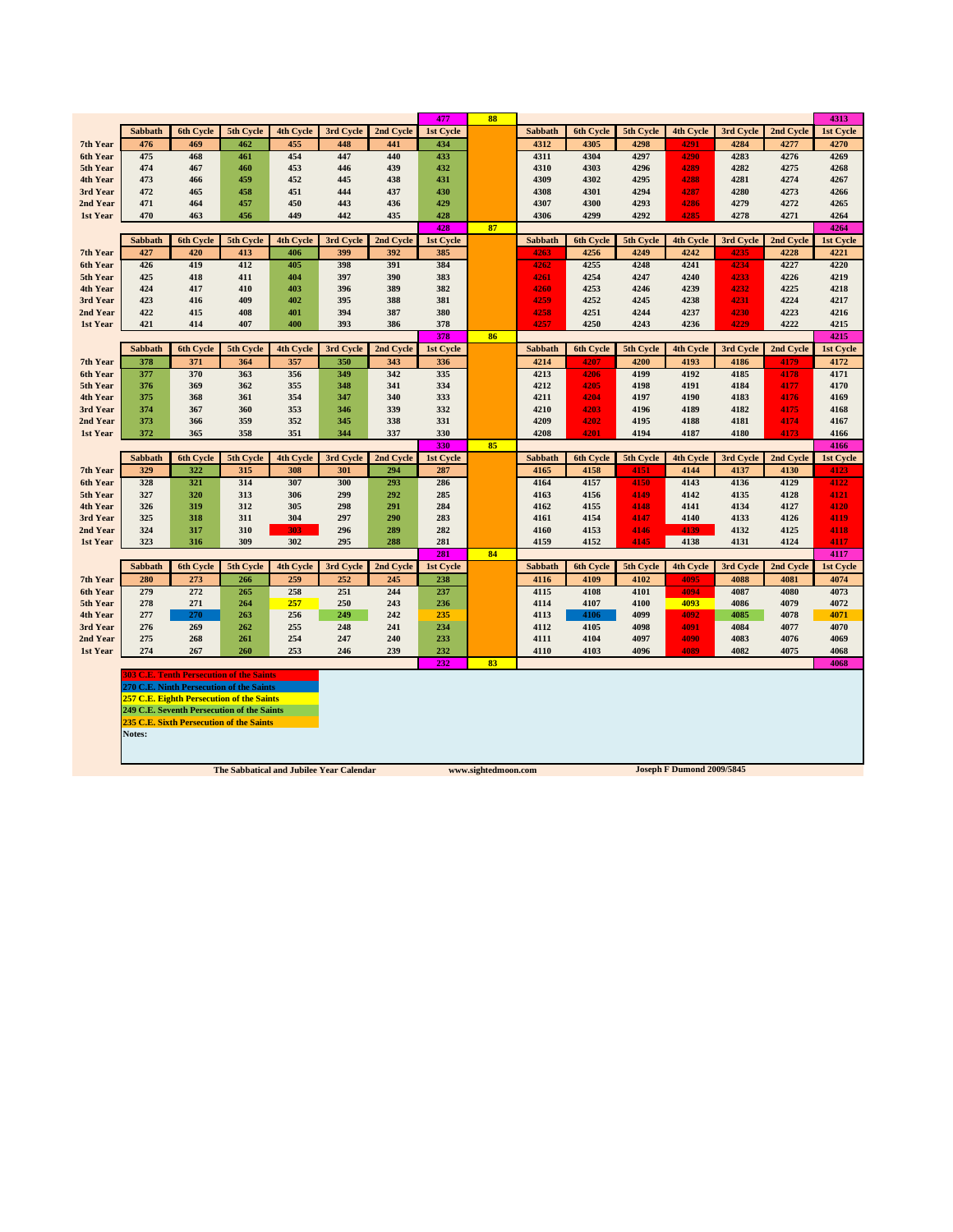|          |                |                                    |                                                                                                                   |                  |                                          |                                                                               | 232             | 83                  |                                                                         |                                        |                                                                 |                                  |                   |                   | 4068              |
|----------|----------------|------------------------------------|-------------------------------------------------------------------------------------------------------------------|------------------|------------------------------------------|-------------------------------------------------------------------------------|-----------------|---------------------|-------------------------------------------------------------------------|----------------------------------------|-----------------------------------------------------------------|----------------------------------|-------------------|-------------------|-------------------|
|          | Sabbath        | 6th Cycle                          | 5th Cycle                                                                                                         | 4th Cycle        | 3rd Cycle                                | 2nd Cycle                                                                     | 1st Cycle       |                     | <b>Sabbath</b>                                                          | 6th Cycle                              | 5th Cycle                                                       | 4th Cycle                        | 3rd Cycle         | 2nd Cycle         | 1st Cycle         |
| 7th Year | 231            | 224                                | 217                                                                                                               | 210              | 203                                      | 196                                                                           | 189             |                     | 4067                                                                    | 4060                                   | 4053                                                            | 4046                             | 4039              | 4032              | 4025              |
| 6th Year | 230            | 223                                | 216                                                                                                               | 209              | 202                                      | 195                                                                           | 188             |                     | 4066                                                                    | 4059                                   | 4052                                                            | 4045                             | 4038              | 4031              | 4024              |
| 5th Year | 229            | 222                                | 215                                                                                                               | 208              | 201                                      | 194                                                                           | 187             |                     | 4065                                                                    | 4058                                   | 4051                                                            | 4044                             | 4037              | 4030              | 4023              |
| 4th Year | 228            | 221                                | 214                                                                                                               | 207              | 200                                      | 193                                                                           | 186             |                     | 4064                                                                    | 4057                                   | 4050                                                            | 4043                             | 4036              | 4029              | 4022              |
| 3rd Year | 227            | 220                                | 213                                                                                                               | 206              | 199                                      | 192                                                                           | 185             |                     | 4063                                                                    | 4056                                   | 4049                                                            | 4042                             | 4035              | 4028              | 4021              |
| 2nd Year | 226            | 219                                | 212                                                                                                               | 205              | 198                                      | 191                                                                           | 184             |                     | 4062                                                                    | 4055                                   | 4048                                                            | 4041                             | 4034              | 4027              | 4020              |
| 1st Year | 225            | 218                                | 211                                                                                                               | 204              | 197                                      | 190                                                                           | 183             |                     | 4061                                                                    | 4054                                   | 4047                                                            | 4040                             | 4033              | 4026              | 4019              |
|          |                |                                    |                                                                                                                   |                  |                                          |                                                                               | 183             | 82                  |                                                                         |                                        |                                                                 |                                  |                   |                   | 4019              |
|          | Sabbath        | 6th Cycle                          | 5th Cycle                                                                                                         | 4th Cycle        | 3rd Cycle                                | 2nd Cycle                                                                     | 1st Cycle       |                     | <b>Sabbath</b>                                                          | 6th Cycle                              | 5th Cycle                                                       | 4th Cycle                        | 3rd Cycle         | 2nd Cycle         | 1st Cycle         |
| 7th Year | 182            | 175                                | 168                                                                                                               | 161              | 154                                      | 147                                                                           | 140             |                     | 4018                                                                    | 4011                                   | 4004                                                            | 3997                             | 3990              | 3983              | 3976              |
| 6th Year | 181            | 174                                | 167                                                                                                               | 160              | 153                                      | 146                                                                           | 139             |                     | 4017                                                                    | 4010                                   | 4003                                                            | 3996                             | 3989              | 3982              | 3975              |
| 5th Year | 180            | 173                                | 166                                                                                                               | 159              | 152                                      | 145                                                                           | 138             |                     | 4016                                                                    | 4009                                   | 4002                                                            | 3995                             | 3988              | 3981              | 3974              |
| 4th Year | 179            | 172                                | 165                                                                                                               | 158              | 151                                      | 144                                                                           | 137             |                     | 4015                                                                    | 4008                                   | 4001                                                            | 3994                             | 3987              | 3980              | 3973              |
| 3rd Year | 178            | 171                                | 164                                                                                                               | 157              | 150                                      | 143                                                                           | 136             |                     | 4014                                                                    | 4007                                   | 4000                                                            | 3993                             | 3986              | 3979              | 3972              |
| 2nd Year | 177            | 170                                | 163                                                                                                               | 156              | 149                                      | 142                                                                           | 135             |                     | 4013                                                                    | 4006                                   | 3999                                                            | 3992                             | 3985              | 3978<br>3977      | 3971              |
| 1st Year | 176            | 169                                | 162                                                                                                               | 155              | 148                                      | 141                                                                           | 134<br>134      | 81                  | 4012                                                                    | 4005                                   | 3998                                                            | 3991                             | 3984              |                   | 3970<br>3970      |
|          |                |                                    |                                                                                                                   |                  |                                          |                                                                               |                 |                     | Sabbath                                                                 |                                        |                                                                 |                                  |                   |                   |                   |
| 7th Year | Sabbath<br>133 | 6th Cycle<br>126                   | 5th Cycle<br>119                                                                                                  | 4th Cycle<br>112 | 3rd Cycle<br>105                         | 2nd Cycle<br>98                                                               | 1st Cycle<br>91 |                     | 3969                                                                    | 6th Cycle<br>3962                      | 5th Cycle<br>3955                                               | 4th Cycle<br>3948                | 3rd Cycle<br>3941 | 2nd Cycle<br>3934 | 1st Cycle<br>3927 |
| 6th Year | 132            | 125                                | 118                                                                                                               | 111              | 104                                      | 97                                                                            | 90              |                     | 3968                                                                    | 3961                                   | 3954                                                            | 3947                             | 3940              | 3933              | 3926              |
| 5th Year | 131            | 124                                | 117                                                                                                               | 110              | 103                                      | 96                                                                            | 89              |                     | 3967                                                                    | 3960                                   | 3953                                                            | 3946                             | 3939              | 3932              | 3925              |
| 4th Year | 130            | 123                                | 116                                                                                                               | 109              | 102                                      | 95                                                                            | 88              | 5th                 | 3966                                                                    | 3959                                   | 3952                                                            | 3945                             | 3938              | 3931              | 3924              |
| 3rd Year | 129            | 122                                | 115                                                                                                               | 108              | 101                                      | 94                                                                            | 87              | <b>Millenial</b>    | 3965                                                                    | 3958                                   | 3951                                                            | 3944                             | 3937              | 3930              | 3923              |
| 2nd Year | 128            | 121                                | 114                                                                                                               | 107              | 100                                      | 93                                                                            | 86              | <b>Day</b>          | 3964                                                                    | 3957                                   | 3950                                                            | 3943                             | 3936              | 3929              | 3922              |
| 1st Year | 127            | 120                                | 113                                                                                                               | 106              | 99                                       | 92                                                                            | 85              | <b>Starts</b>       | 3963                                                                    | 3956                                   | 3949                                                            | 3942                             | 3935              | 3928              | 3921              |
|          |                |                                    |                                                                                                                   |                  |                                          |                                                                               | 85              | 80                  |                                                                         |                                        |                                                                 |                                  |                   |                   | 3921              |
|          | Sabbath        | 6th Cycle                          | 5th Cycle                                                                                                         | <b>4th Cycle</b> | 3rd Cycle                                | 2nd Cycle                                                                     | 1st Cycle       | 4th                 | Sabbath                                                                 | 6th Cycle                              | 5th Cycle                                                       | <b>4th Cycle</b>                 | 3rd Cycle         | 2nd Cycle         | <b>1st Cycle</b>  |
| 7th Year |                |                                    |                                                                                                                   |                  |                                          |                                                                               |                 | <b>Millenial</b>    | 3920                                                                    | 3913                                   | 3906                                                            | 3899                             | 3892              |                   |                   |
|          | 84             | 77                                 | 70                                                                                                                | 63               | 56                                       | 49                                                                            | 42              |                     |                                                                         |                                        |                                                                 |                                  |                   | 3885              | 3878              |
| 6th Year | 83             | 76                                 | 69                                                                                                                | 62               | 55                                       | 48                                                                            | 41              | Day                 | 3919                                                                    | 3912                                   | 3905                                                            | 3898                             | 3891              | 3884              | 3877              |
| 5th Year | 82             | 75                                 | 68                                                                                                                | 61               | 54                                       | 47                                                                            | 40              | <b>Ended</b>        | 3918                                                                    | 3911                                   | 3904                                                            | 3897                             | 3890              | 3883              | 3876              |
| 4th Year | 81             | 74                                 | 67                                                                                                                | 60               | 53                                       | 46                                                                            | 39              |                     | 3917                                                                    | 3910                                   | 3903                                                            | 3896                             | 3889              | 3882              | 3875              |
| 3rd Year | 80             | 73                                 | 66                                                                                                                | 59               | 52                                       | 45                                                                            | 38              |                     | 3916                                                                    | 3909                                   | 3902                                                            | 3895                             | 3888              | 3881              | 3874              |
| 2nd Year | 79             | 72                                 | 65                                                                                                                | 58               | 51                                       | 44                                                                            | 37              |                     | 3915                                                                    | 3908                                   | 3901                                                            | 3894                             | 3887              | 3880              | 3873              |
| 1st Year | 78             | 71                                 | 64                                                                                                                | 57               | 50                                       | 43                                                                            | 36              |                     | 3914                                                                    | 3907                                   | 3900                                                            | 3893                             | 3886              | 3879              | 3872              |
|          |                |                                    |                                                                                                                   |                  |                                          |                                                                               | 36              | 79                  |                                                                         |                                        |                                                                 |                                  |                   |                   | 3872              |
|          | Sabbath        | 6th Cycle                          | 5th Cycle                                                                                                         | <b>4th Cycle</b> | 3rd Cycle                                | 2nd Cycle                                                                     | 1st Cycle       |                     | <b>Sabbath</b>                                                          | 6th Cycle                              | 5th Cycle                                                       | <b>4th Cycle</b>                 | 3rd Cycle         | 2nd Cycle         | <b>1st Cycle</b>  |
| 7th Year | 35             | 28                                 | 21                                                                                                                | 14               | 7                                        | $-1$                                                                          | -8              |                     | 3871                                                                    | 3864                                   | 3857                                                            | 3850                             | 3843              | 3836              | 3829              |
| 6th Year | 34             | 27                                 | 20                                                                                                                | 13               | $\boldsymbol{6}$                         | $-2$                                                                          | $-9$            |                     | 3870                                                                    | 3863                                   | 3856                                                            | 3849                             | 3842              | 3835              | 3828              |
| 5th Year | 33             | 26                                 | 19                                                                                                                | 12               | 5                                        | $\cdot$ 3                                                                     | $-10$           |                     | 3869                                                                    | 3862                                   | 3855                                                            | 3848                             | 3841              | 3834              | 3827              |
| 4th Year | 32             | 25                                 | 18                                                                                                                | 11               | $\overline{\mathbf{4}}$                  | $-4$                                                                          | $-11$           |                     | 3868                                                                    | 3861                                   | 3854                                                            | 3847                             | 3840              | 3833              | 3826              |
| 3rd Year | 31             | 24                                 | 17                                                                                                                | 10               | 3                                        | $-5$                                                                          | $-12$           |                     | 3867                                                                    | 3860                                   | 3853                                                            | 3846                             | 3839              | 3832              | 3825              |
| 2nd Year | 30             | 23                                 | 16                                                                                                                | 9                | $\boldsymbol{2}$                         | -6                                                                            | $-13$           |                     | 3866                                                                    | 3859                                   | 3852                                                            | 3845                             | 3838              | 3831              | 3824              |
| 1st Year | 29             | 22                                 | 15                                                                                                                | 8                | $\mathbf{1}$                             | $-7$                                                                          | $-14$           |                     | 3865                                                                    | 3858                                   | 3851                                                            | 3844                             | 3837              | 3830              | 3823              |
|          |                | B.C.E. corrected for no zero year. |                                                                                                                   |                  |                                          |                                                                               | $-14$           | 78                  |                                                                         |                                        |                                                                 |                                  |                   |                   | 3823              |
|          |                |                                    | <b>200 C.E. Fifth Persecution of the Saints</b>                                                                   |                  |                                          |                                                                               |                 |                     |                                                                         |                                        | <b>42 C.E. Sabbatical Year Mentioned by Josephus</b>            |                                  |                   |                   |                   |
|          |                |                                    | <b>161 C.E. Fourth Pesecution of the Saints</b>                                                                   |                  |                                          |                                                                               |                 |                     | First Persecution of Saints 64-68 C.E. Peter and Paul killed            |                                        |                                                                 |                                  |                   |                   |                   |
|          |                |                                    |                                                                                                                   |                  |                                          | 133 C.E. Bar Kochba Revolt Contract and 140 C.E. Mention of Sabbatical Year   |                 |                     | 28 C.E. The Acceptable Year when Yahshua read from Isaiah 66            |                                        |                                                                 |                                  |                   |                   |                   |
|          |                |                                    | 109-111 C.E. Third Persecution of the Saints                                                                      |                  |                                          |                                                                               |                 |                     |                                                                         |                                        | <b>31 C.E. Death of Yahshua by Stoning on a tree Wednessday</b> |                                  |                   |                   |                   |
|          |                |                                    | Second Persecution of the Saints before 97 C.E.                                                                   |                  |                                          |                                                                               |                 |                     | This year of 31 C.E. And 28 C.E. are the only two that work with a Wed. |                                        |                                                                 |                                  |                   |                   |                   |
|          |                |                                    |                                                                                                                   |                  |                                          | 70 C.E. Sabbatical Year & Temple destroved Also 70 C.E. Matches the time when |                 |                     |                                                                         |                                        | Crucifixion and the Sighted moon 14 days earlier.               |                                  |                   |                   |                   |
|          |                |                                    | the Saints are to be Martyred at Shabbat Shuva in 2030 C.E.<br>56 C.E.Sabbatical Year Note Artifact in Neros Time |                  |                                          |                                                                               |                 |                     |                                                                         | <b>3 B.C. On Sept. 11 Yahshua born</b> |                                                                 |                                  |                   |                   |                   |
|          |                |                                    |                                                                                                                   |                  | The Sabbatical and Jubilee Year Calendar |                                                                               |                 | www.sightedmoon.com |                                                                         |                                        |                                                                 | <b>Joseph F Dumond 2009/5845</b> |                   |                   |                   |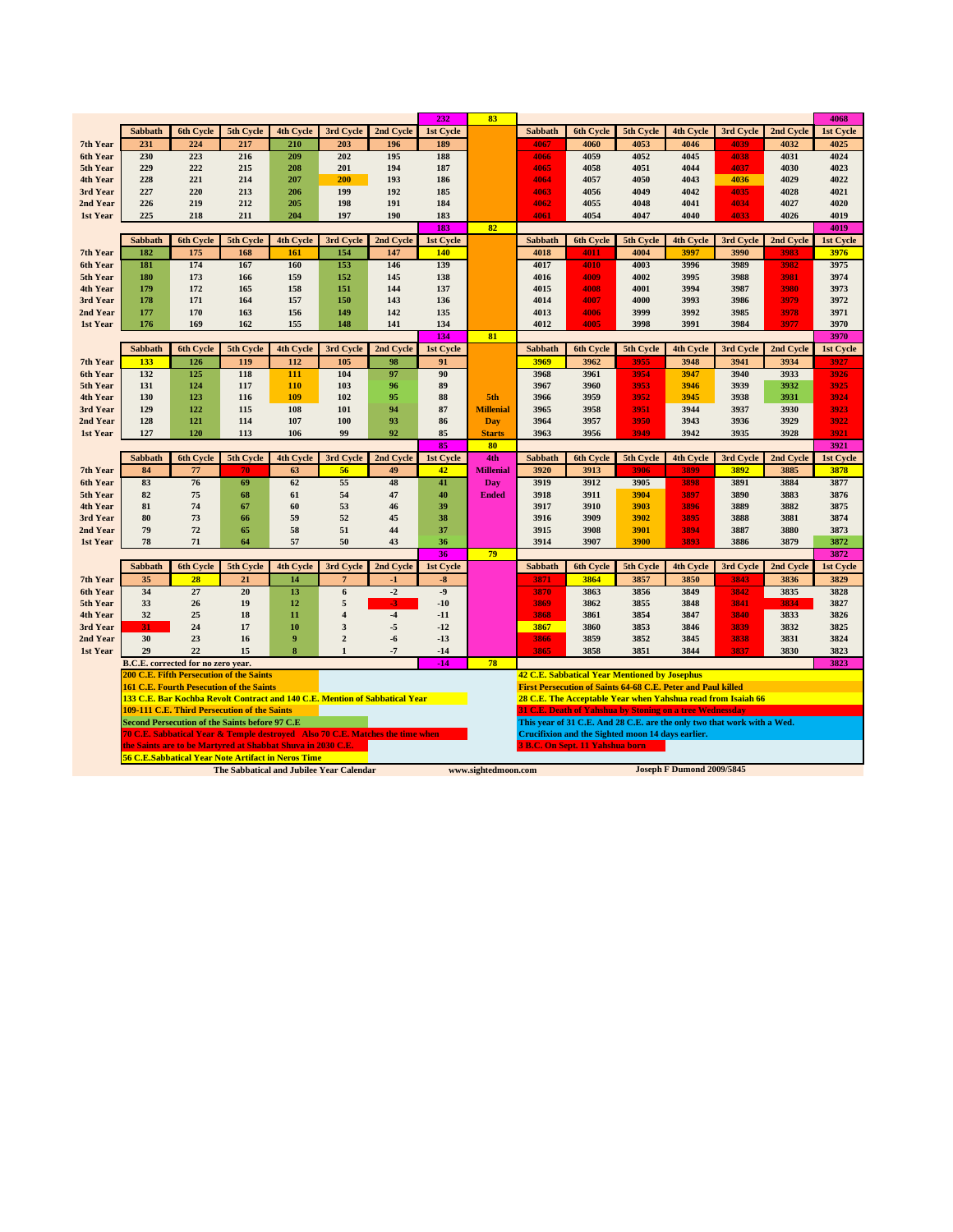|                      |                                                                                                                                                                     |                  |                                                             |                  |                                                                                     |                  | $-14$            | 78 |                |                  |              |                  |              |              | 3823         |
|----------------------|---------------------------------------------------------------------------------------------------------------------------------------------------------------------|------------------|-------------------------------------------------------------|------------------|-------------------------------------------------------------------------------------|------------------|------------------|----|----------------|------------------|--------------|------------------|--------------|--------------|--------------|
|                      | Sabbath                                                                                                                                                             | 6th Cycle        | 5th Cycle                                                   | 4th Cycle        | 3rd Cycle                                                                           | 2nd Cycle        | 1st Cycle        |    | <b>Sabbath</b> | <b>6th Cycle</b> | 5th Cycle    | 4th Cycle        | 3rd Cycle    | 2nd Cycle    | 1st Cycle    |
| 7th Year             | $-15$                                                                                                                                                               | $-22$            | $-29$                                                       | $-36$            | $-43$                                                                               | $-50$            | $-57$            |    | 3822           | 3815             | 3808         | 3801             | 3794         | 3787         | 3780         |
| 6th Year             | $-16$                                                                                                                                                               | $-23$            | $-30$                                                       | $-37$            | $-44$                                                                               | $-51$            | $-58$            |    | 3821           | 3814             | 3807         | 3800             | 3793         | 3786         | 3779         |
| 5th Year             | $-17$                                                                                                                                                               | $-24$            | $-31$                                                       | $-38$            | $-45$                                                                               | $-52$            | $-59$            |    | 3820           | 3813             | 3806         | 3799             | 3792         | 3785         | 3778         |
| 4th Year             | $-18$                                                                                                                                                               | $-25$            | $-32$                                                       | $-39$            | $-46$                                                                               | $-53$            | $-60$            |    | 3819           | 3812             | 3805         | 3798             | 3791         | 3784         | 3777         |
| 3rd Year             | $-19$                                                                                                                                                               | $-26$            | $-33$                                                       | $-40$            | $-47$                                                                               | $-54$            | -61              |    | 3818           | 3811             | 3804         | 3797             | 3790         | 3783         | 3776         |
| 2nd Year             | $-20$                                                                                                                                                               | $-27$            | $-34$                                                       | $-41$            | $-48$                                                                               | $-55$            | $-62$            |    | 3817           | 3810             | 3803         | 3796             | 3789         | 3782         | 3775         |
| 1st Year             | $-21$                                                                                                                                                               | $-28$            | $-35$                                                       | $-42$            | -49                                                                                 | $-56$            | $-63$            |    | 3816           | 3809             | 3802         | 3795             | 3788         | 3781         | 3774         |
|                      |                                                                                                                                                                     |                  |                                                             |                  |                                                                                     |                  | $-63$            | 77 |                |                  |              |                  |              |              | 3774         |
|                      | Sabbath                                                                                                                                                             | 6th Cycle        | 5th Cycle                                                   | 4th Cycle        | 3rd Cycle                                                                           | 2nd Cycle        | 1st Cycle        |    | <b>Sabbath</b> | 6th Cycle        | 5th Cycle    | 4th Cycle        | 3rd Cycle    | 2nd Cycle    | 1st Cycle    |
| 7th Year             | -64                                                                                                                                                                 | $-71$            | $-78$                                                       | $-85$            | $-92$                                                                               | -99              | $-106$           |    | 3773           | 3766             | 3759         | 3752             | 3745         | 3738         | 3731         |
| 6th Year             | $-65$                                                                                                                                                               | $-72$            | $-79$                                                       | $-86$            | $-93$                                                                               | $-100$           | $-107$           |    | 3772           | 3765             | 3758         | 3751             | 3744         | 3737         | 3730         |
| 5th Year             | -66                                                                                                                                                                 | $-73$            | $-80$                                                       | $-87$            | $-94$                                                                               | $-101$           | $-108$           |    | 3771           | 3764             | 3757         | 3750             | 3743         | 3736         | 3729         |
| 4th Year             | -67                                                                                                                                                                 | $-74$            | $-81$                                                       | $-88$            | $-95$                                                                               | $-102$           | $-109$           |    | 3770           | 3763             | 3756         | 3749             | 3742         | 3735         | 3728         |
| 3rd Year             | $-68$                                                                                                                                                               | $-75$            | $-82$                                                       | $-89$            | $-96$                                                                               | $-103$           | $-110$           |    | 3769           | 3762             | 3755         | 3748             | 3741         | 3734         | 3727         |
| 2nd Year             | -69                                                                                                                                                                 | $-76$            | $-83$                                                       | $-90$            | $-97$                                                                               | $-104$           | $-111$           |    | 3768           | 3761             | 3754         | 3747             | 3740         | 3733         | 3726         |
| 1st Year             | $-70$                                                                                                                                                               | $-77$            | $-84$                                                       | $-91$            | $-98$                                                                               | $-105$           | $-112$           |    | 3767           | 3760             | 3753         | 3746             | 3739         | 3732         | 3725         |
|                      |                                                                                                                                                                     |                  |                                                             |                  |                                                                                     |                  | $-112$           | 76 |                |                  |              |                  |              |              | 3725         |
|                      | Sabbath                                                                                                                                                             | 6th Cycle        | 5th Cycle                                                   | <b>4th Cycle</b> | 3rd Cycle                                                                           | 2nd Cycle        | 1st Cycle        |    | Sabbath        | 6th Cycle        | 5th Cycle    | <b>4th Cycle</b> | 3rd Cycle    | 2nd Cycle    | 1st Cycle    |
| 7th Year             | $-113$                                                                                                                                                              | $-120$           | $-127$                                                      | $-134$           | $-141$                                                                              | $-148$           | $-155$           |    | 3724           | 3717             | 3710         | 3703             | 3696         | 3689         | 3682         |
| 6th Year             | $-114$                                                                                                                                                              | $-121$           | $-128$                                                      | $-135$           | $-142$                                                                              | $-149$           | $-156$           |    | 3723           | 3716<br>3715     | 3709         | 3702<br>3701     | 3695         | 3688         | 3681         |
| 5th Year<br>4th Year | $-115$<br>$-116$                                                                                                                                                    | $-122$<br>$-123$ | $-129$<br>$-130$                                            | $-136$<br>$-137$ | -143<br>$-144$                                                                      | $-150$<br>$-151$ | $-157$<br>$-158$ |    | 3722<br>3721   | 3714             | 3708<br>3707 | 3700             | 3694<br>3693 | 3687<br>3686 | 3680<br>3679 |
| 3rd Year             | $-117$                                                                                                                                                              | $-124$           | $-131$                                                      | -138             | -145                                                                                | $-152$           | $-159$           |    | 3720           | 3713             | 3706         | 3699             | 3692         | 3685         | 3678         |
| 2nd Year             | $-118$                                                                                                                                                              | $-125$           | $-132$                                                      | $-139$           | -146                                                                                | $-153$           | $-160$           |    | 3719           | 3712             | 3705         | 3698             | 3691         | 3684         | 3677         |
| 1st Year             | $-119$                                                                                                                                                              | $-126$           | $-133$                                                      | $-140$           | $-147$                                                                              | $-154$           | $-161$           |    | 3718           | 3711             | 3704         | 3697             | 3690         | 3683         | 3676         |
|                      |                                                                                                                                                                     |                  |                                                             |                  |                                                                                     |                  | $-161$           | 75 |                |                  |              |                  |              |              | 3676         |
|                      | Sabbath                                                                                                                                                             | <b>6th Cycle</b> | 5th Cycle                                                   | 4th Cycle        | 3rd Cycle                                                                           | 2nd Cycle        | 1st Cycle        |    | <b>Sabbath</b> | 6th Cycle        | 5th Cycle    | 4th Cycle        | 3rd Cycle    | 2nd Cycle    | 1st Cycle    |
| 7th Year             | $-162$                                                                                                                                                              | $-169$           | $-176$                                                      | $-183$           | $-190$                                                                              | $-197$           | $-204$           |    | 3675           | 3668             | 3661         | 3654             | 3647         | 3640         | 3633         |
| 6th Year             | $-163$                                                                                                                                                              | $-170$           | $-177$                                                      | $-184$           | $-191$                                                                              | $-198$           | $-205$           |    | 3674           | 3667             | 3660         | 3653             | 3646         | 3639         | 3632         |
| 5th Year             | $-164$                                                                                                                                                              | $-171$           | $-178$                                                      | $-185$           | $-192$                                                                              | $-199$           | $-206$           |    | 3673           | 3666             | 3659         | 3652             | 3645         | 3638         | 3631         |
| 4th Year             | $-165$                                                                                                                                                              | $-172$           | $-179$                                                      | $-186$           | $-193$                                                                              | $-200$           | $-207$           |    | 3672           | 3665             | 3658         | 3651             | 3644         | 3637         | 3630         |
| 3rd Year             | $-166$                                                                                                                                                              | $-173$           | $-180$                                                      | $-187$           | $-194$                                                                              | $-201$           | $-208$           |    | 3671           | 3664             | 3657         | 3650             | 3643         | 3636         | 3629         |
| 2nd Year             | $-167$                                                                                                                                                              | $-174$           | $-181$                                                      | $-188$           | $-195$                                                                              | $-202$           | $-209$           |    | 3670           | 3663             | 3656         | 3649             | 3642         | 3635         | 3628         |
| 1st Year             | $-168$                                                                                                                                                              | $-175$           | $-182$                                                      | $-189$           | $-196$                                                                              | $-203$           | $-210$           |    | 3669           | 3662             | 3655         | 3648             | 3641         | 3634         | 3627         |
|                      |                                                                                                                                                                     |                  |                                                             |                  |                                                                                     |                  | $-210$           | 74 |                |                  |              |                  |              |              | 3627         |
|                      | Sabbath                                                                                                                                                             | <b>6th Cycle</b> | 5th Cycle                                                   | 4th Cycle        | 3rd Cycle                                                                           | 2nd Cycle        | 1st Cycle        |    | <b>Sabbath</b> | 6th Cycle        | 5th Cycle    | 4th Cycle        | 3rd Cycle    | 2nd Cycle    | 1st Cycle    |
| 7th Year             | $-211$                                                                                                                                                              | $-218$           | $-225$                                                      | $-232$           | $-239$                                                                              | $-246$           | $-253$           |    | 3626           | 3619             | 3612         | 3605             | 3598         | 3591         | 3584         |
| 6th Year             | $-212$                                                                                                                                                              | $-219$           | $-226$                                                      | $-233$           | $-240$                                                                              | $-247$           | $-254$           |    | 3625           | 3618             | 3611         | 3604             | 3597         | 3590         | 3583         |
| 5th Year             | $-213$                                                                                                                                                              | $-220$           | $-227$                                                      | $-234$           | $-241$                                                                              | $-248$           | $-255$           |    | 3624           | 3617             | 3610         | 3603             | 3596         | 3589         | 3582         |
| 4th Year             | $-214$                                                                                                                                                              | $-221$           | $-228$                                                      | $-235$           | $-242$                                                                              | $-249$           | $-256$           |    | 3623           | 3616             | 3609         | 3602             | 3595         | 3588         | 3581         |
| 3rd Year             | $-215$                                                                                                                                                              | $-222$           | $-229$                                                      | $-236$           | $-243$                                                                              | $-250$           | $-257$           |    | 3622           | 3615             | 3608         | 3601             | 3594         | 3587         | 3580         |
| 2nd Year             | $-216$                                                                                                                                                              | $-223$           | $-230$                                                      | $-237$           | -244                                                                                | $-251$           | $-258$           |    | 3621           | 3614             | 3607         | 3600             | 3593         | 3586         | 3579         |
| 1st Year             | $-217$                                                                                                                                                              | $-224$           | $-231$                                                      | $-238$           | $-245$                                                                              | $-252$           | $-259$           |    | 3620           | 3613             | 3606         | 3599             | 3592         | 3585         | 3578         |
|                      |                                                                                                                                                                     |                  |                                                             |                  |                                                                                     |                  | $-259$           | 73 |                |                  |              |                  |              |              | 3578         |
|                      |                                                                                                                                                                     |                  | 22 B.C. Sabbatical Year according to Herod Chronology       |                  |                                                                                     |                  |                  |    |                |                  |              |                  |              |              |              |
|                      |                                                                                                                                                                     |                  | 36 B.C. Sabbatical Year according to Josephus Antiq 14:16:2 |                  |                                                                                     |                  |                  |    |                |                  |              |                  |              |              |              |
|                      |                                                                                                                                                                     |                  |                                                             |                  | 43 B.C. Sabbatical Year according to Josephus Antiq 14:10:5 and Gaius Julius Ceasar |                  |                  |    |                |                  |              |                  |              |              |              |
|                      | 134 B.C. Sabbatical Year according to 1 Macc 16:14 & Jospehus Antiq 13:8:1, Wars 1:2:4<br>162 B.C. Sabbatical Year according to 1 Macc 6:49 & Josephus Antiq 12:9:5 |                  |                                                             |                  |                                                                                     |                  |                  |    |                |                  |              |                  |              |              |              |
|                      |                                                                                                                                                                     |                  |                                                             |                  |                                                                                     |                  |                  |    |                |                  |              |                  |              |              |              |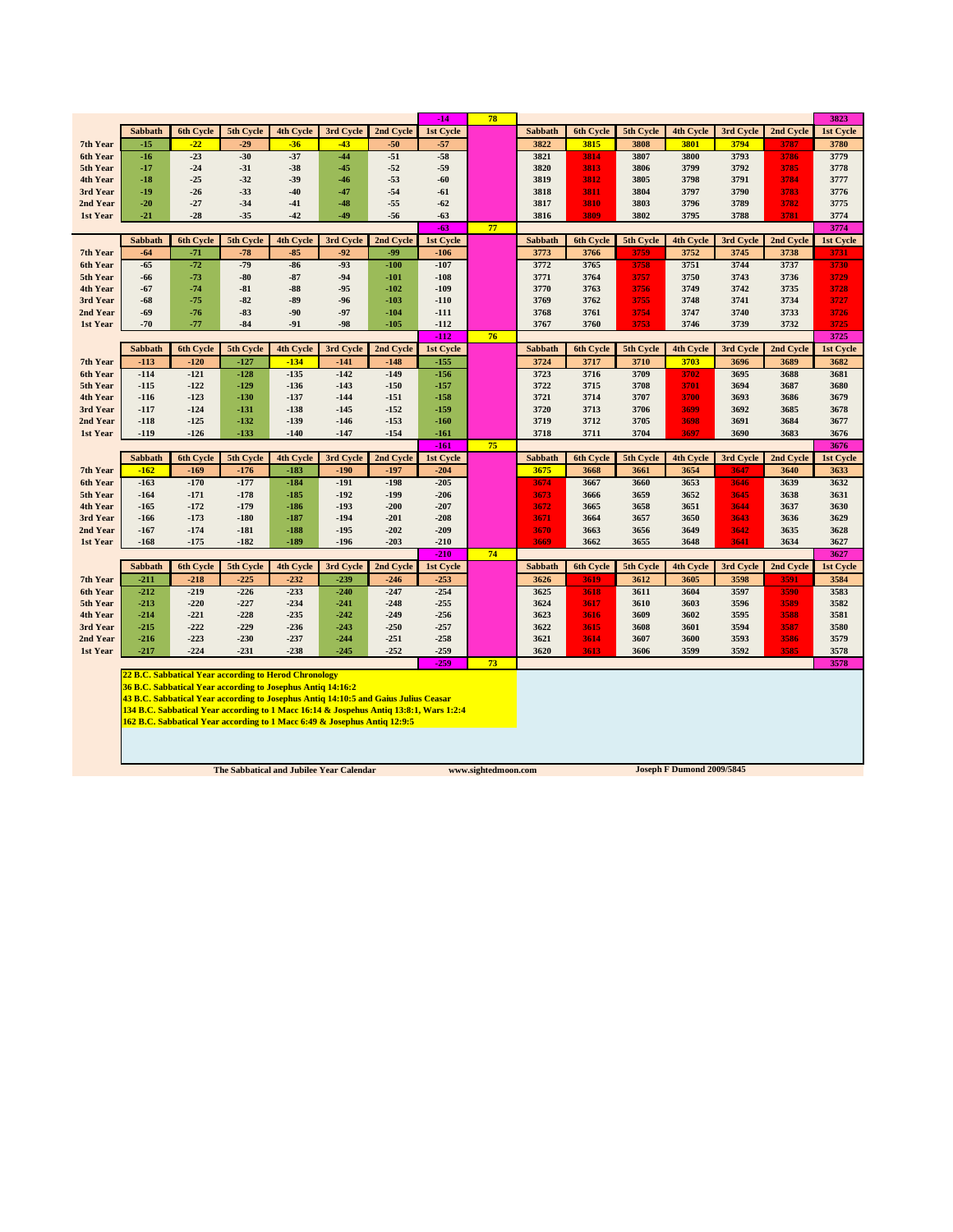|                      |                  |                                      |                                                       |                  |                                                                                                                                              |                                                                                   | $-259$           | 73 |                |                  |              |                  |              |              | 3578             |
|----------------------|------------------|--------------------------------------|-------------------------------------------------------|------------------|----------------------------------------------------------------------------------------------------------------------------------------------|-----------------------------------------------------------------------------------|------------------|----|----------------|------------------|--------------|------------------|--------------|--------------|------------------|
|                      | Sabbath          | <b>6th Cycle</b>                     | 5th Cycle                                             | 4th Cycle        | 3rd Cycle                                                                                                                                    | 2nd Cycle                                                                         | 1st Cycle        |    | Sabbath        | 6th Cycle        | 5th Cycle    | 4th Cycle        | 3rd Cycle    | 2nd Cycle    | 1st Cycle        |
| 7th Year             | $-260$           | $-267$                               | $-274$                                                | $-281$           | $-288$                                                                                                                                       | $-295$                                                                            | $-302$           |    | 3577           | 3570             | 3563         | 3556             | 3549         | 3542         | 3535             |
| 6th Year             | $-261$           | $-268$                               | $-275$                                                | $-282$           | $-289$                                                                                                                                       | $-296$                                                                            | $-303$           |    | 3576           | 3569             | 3562         | 3555             | 3548         | 3541         | 3534             |
| 5th Year             | $-262$           | -269                                 | $-276$                                                | $-283$           | $-290$                                                                                                                                       | $-297$                                                                            | $-304$           |    | 3575           | 3568             | 3561         | 3554             | 3547         | 3540         | 3533             |
| 4th Year             | $-263$           | $-270$                               | $-277$                                                | $-284$           | $-291$                                                                                                                                       | $-298$                                                                            | $-305$           |    | 3574           | 3567             | 3560         | 3553             | 3546         | 3539         | 3532             |
| 3rd Year             | $-264$           | $-271$                               | $-278$                                                | $-285$           | $-292$                                                                                                                                       | $-299$                                                                            | $-306$           |    | 3573           | 3566             | 3559         | 3552             | 3545         | 3538         | 3531             |
| 2nd Year             | $-265$           | $-272$                               | $-279$                                                | $-286$           | $-293$                                                                                                                                       | $-300$                                                                            | $-307$           |    | 3572           | 3565             | 3558         | 3551             | 3544         | 3537         | 3530             |
| 1st Year             | $-266$           | $-273$                               | $-280$                                                | $-287$           | $-294$                                                                                                                                       | $-301$                                                                            | $-308$           |    | 3571           | 3564             | 3557         | 3550             | 3543         | 3536         | 2529             |
|                      |                  |                                      |                                                       |                  |                                                                                                                                              |                                                                                   | $-308$           | 72 |                |                  |              |                  |              |              | 3529             |
|                      | <b>Sabbath</b>   | 6th Cycle                            | 5th Cycle                                             | 4th Cycle        | 3rd Cycle                                                                                                                                    | 2nd Cycle                                                                         | 1st Cycle        |    | <b>Sabbath</b> | <b>6th Cycle</b> | 5th Cycle    | 4th Cycle        | 3rd Cycle    | 2nd Cycle    | 1st Cycle        |
| 7th Year             | $-309$           | $-316$                               | $-323$                                                | $-330$           | $-337$                                                                                                                                       | $-344$                                                                            | $-351$           |    | 3528           | 3521             | 3514         | 3507             | 3500         | 3493         | 3486             |
| 6th Year             | $-310$           | $-317$                               | $-324$                                                | $-331$           | $-338$                                                                                                                                       | $-345$                                                                            | $-352$           |    | 3527           | 3520             | 3513         | 3506             | 3499         | 3492         | 3485             |
| 5th Year             | $-311$           | $-318$                               | $-325$                                                | $-332$           | $-339$                                                                                                                                       | $-346$                                                                            | $-353$           |    | 3526           | 3519             | 3512         | 3505             | 3498         | 3491         | 3484             |
| 4th Year<br>3rd Year | $-312$<br>$-313$ | $-319$<br>$-320$                     | $-326$<br>$-327$                                      | $-333$<br>$-334$ | $-340$<br>$-341$                                                                                                                             | $-347$<br>$-348$                                                                  | $-354$<br>$-355$ |    | 3525<br>3524   | 3518<br>3517     | 3511<br>3510 | 3504<br>3503     | 3497<br>3496 | 3490<br>3489 | 3483<br>3482     |
| 2nd Year             | $-314$           | $-321$                               | $-328$                                                | $-335$           | $-342$                                                                                                                                       | $-349$                                                                            | $-356$           |    | 3523           | 3516             | 3509         | 3502             | 3495         | 3488         | 3481             |
| 1st Year             | $-315$           | $-322$                               | $-329$                                                | $-336$           | $-343$                                                                                                                                       | $-350$                                                                            | $-357$           |    | 3522           | 3515             | 3508         | 3501             | 3494         | 3487         | 3480             |
|                      |                  |                                      |                                                       |                  |                                                                                                                                              |                                                                                   | $-357$           | 71 |                |                  |              |                  |              |              | 3480             |
|                      | Sabbath          | <b>6th Cycle</b>                     | 5th Cycle                                             | 4th Cycle        | 3rd Cycle                                                                                                                                    | 2nd Cycle                                                                         | 1st Cycle        |    | <b>Sabbath</b> | 6th Cycle        | 5th Cycle    | <b>4th Cycle</b> | 3rd Cycle    | 2nd Cycle    | 1st Cycle        |
| 7th Year             | $-358$           | $-365$                               | $-372$                                                | $-379$           | $-386$                                                                                                                                       | $-393$                                                                            | $-400$           |    | 3479           | 3472             | 3465         | 3458             | 3451         | 3444         | 3437             |
| 6th Year             | $-359$           | $-366$                               | $-373$                                                | $-380$           | $-387$                                                                                                                                       | $-394$                                                                            | $-401$           |    | 3478           | 3471             | 3464         | 3457             | 3450         | 3443         | 3436             |
| 5th Year             | $-360$           | $-367$                               | $-374$                                                | $-381$           | $-388$                                                                                                                                       | $-395$                                                                            | $-402$           |    | 3477           | 3470             | 3463         | 3456             | 3449         | 3442         | 3435             |
| 4th Year             | $-361$           | $-368$                               | $-375$                                                | $-382$           | -389                                                                                                                                         | $-396$                                                                            | $-403$           |    | 3476           | 3469             | 3462         | 3455             | 3448         | 3441         | 3434             |
| 3rd Year             | $-362$           | $-369$                               | $-376$                                                | $-383$           | $-390$                                                                                                                                       | $-397$                                                                            | $-404$           |    | 3475           | 3468             | 3461         | 3454             | 3447         | 3440         | 3433             |
| 2nd Year             | $-363$           | $-370$                               | $-377$                                                | $-384$           | $-391$                                                                                                                                       | $-398$                                                                            | $-405$           |    | 3474           | 3467             | 3460         | 3453             | 3446         | 3439         | 3432             |
| 1st Year             | $-364$           | $-371$                               | $-378$                                                | $-385$           | $-392$                                                                                                                                       | $-399$                                                                            | $-406$           |    | 3473           | 3466             | 3459         | 3452             | 3445         | 3438         | 3431             |
|                      |                  |                                      |                                                       |                  |                                                                                                                                              |                                                                                   | 406              | 70 |                |                  |              |                  |              |              | 3431             |
|                      | <b>Sabbath</b>   | <b>6th Cycle</b>                     | 5th Cycle                                             | 4th Cycle        | 3rd Cycle                                                                                                                                    | 2nd Cycle                                                                         | 1st Cycle        |    | <b>Sabbath</b> | 6th Cycle        | 5th Cycle    | 4th Cycle        | 3rd Cycle    | 2nd Cycle    | <b>1st Cycle</b> |
| 7th Year             | $-407$           | $-414$                               | $-421$                                                | $-428$           | $-435$                                                                                                                                       | $-442$                                                                            | $-449$           |    | 3430           | 3423             | 3416         | 3409             | 3402         | 3395         | 3388             |
| 6th Year             | $-408$           | $-415$                               | $-422$                                                | $-429$           | $-436$                                                                                                                                       | $-443$                                                                            | $-450$           |    | 3429           | 3422             | 3415         | 3408             | 3401         | 3394         | 3387             |
| 5th Year             | $-409$           | $-416$                               | $-423$                                                | $-430$           | $-437$                                                                                                                                       | $-444$                                                                            | $-451$           |    | 3428           | 3421             | 3414         | 3407             | 3400         | 3393         | 3386             |
| 4th Year<br>3rd Year | $-410$<br>$-411$ | $-417$<br>$-418$                     | $-424$<br>$-425$                                      | $-431$<br>$-432$ | $-438$<br>$-439$                                                                                                                             | $-445$<br>$-446$                                                                  | $-452$<br>$-453$ |    | 3427<br>3426   | 3420<br>3419     | 3413<br>3412 | 3406<br>3405     | 3399<br>3398 | 3392<br>3391 | 3385<br>3384     |
| 2nd Year             | $-412$           | $-419$                               | $-426$                                                | $-433$           | $-440$                                                                                                                                       | $-447$                                                                            | $-454$           |    | 3425           | 3418             | 3411         | 3404             | 3397         | 3390         | 3383             |
| 1st Year             | $-413$           | $-420$                               | $-427$                                                | $-434$           | $-441$                                                                                                                                       | $-448$                                                                            | $-455$           |    | 3424           | 3417             | 3410         | 3403             | 3396         | 3389         | 3382             |
|                      |                  |                                      |                                                       |                  |                                                                                                                                              |                                                                                   | $-455$           | 69 |                |                  |              |                  |              |              | 3382             |
|                      | Sabbath          | <b>6th Cycle</b>                     | 5th Cycle                                             | <b>4th Cycle</b> | 3rd Cycle                                                                                                                                    | 2nd Cycle                                                                         | 1st Cycle        |    | Sabbath        | 6th Cycle        | 5th Cycle    | <b>4th Cycle</b> | 3rd Cycle    | 2nd Cycle    | 1st Cycle        |
| 7th Year             | $-456$           | $-463$                               | $-470$                                                | $-477$           | $-484$                                                                                                                                       | $-491$                                                                            | $-498$           |    | 3381           | 3374             | 3367         | 3360             | 3353         | 3346         | 3339             |
| 6th Year             | $-457$           | $-464$                               | $-471$                                                | $-478$           | $-485$                                                                                                                                       | $-492$                                                                            | $-499$           |    | 3380           | 3373             | 3366         | 3359             | 3352         | 3345         | 3338             |
| 5th Year             | $-458$           | $-465$                               | $-472$                                                | $-479$           | $-486$                                                                                                                                       | $-493$                                                                            | $-500$           |    | 3379           | 3372             | 3365         | 3358             | 3351         | 3344         | 3337             |
| 4th Year             | $-459$           | -466                                 | $-473$                                                | $-480$           | -487                                                                                                                                         | $-494$                                                                            | $-501$           |    | 3378           | 3371             | 3364         | 3357             | 3350         | 3343         | 3336             |
| 3rd Year             | $-460$           | -467                                 | $-474$                                                | $-481$           | -488                                                                                                                                         | $-495$                                                                            | $-502$           |    | 3377           | 3370             | 3363         | 3356             | 3349         | 3342         | 3335             |
| 2nd Year             | $-461$           | $-468$                               | $-475$                                                | $-482$           | $-489$                                                                                                                                       | $-496$                                                                            | $-503$           |    | 3376           | 3369             | 3362         | 3355             | 3348         | 3341         | 3334             |
| 1st Year             | $-462$           | $-469$                               | $-476$                                                | $-483$           | $-490$                                                                                                                                       | $-497$                                                                            | $-504$           |    | 3375           | 3368             | 3361         | 3354             | 3347         | 3340         | 3333             |
|                      |                  |                                      |                                                       |                  |                                                                                                                                              |                                                                                   | $-504$           | 68 |                |                  |              |                  |              |              | 3333             |
|                      |                  |                                      | 331 B.C. Alexander the Great Conquers the Known World |                  |                                                                                                                                              |                                                                                   |                  |    |                |                  |              |                  |              |              |                  |
|                      |                  |                                      |                                                       |                  |                                                                                                                                              | The Ten Lost Tribes could have return home at this time, but they did not repent. |                  |    |                |                  |              |                  |              |              |                  |
|                      |                  |                                      |                                                       |                  | This was the end of the 390 year Prophecy of Ezekiel which began in 721 B.C.                                                                 |                                                                                   |                  |    |                |                  |              |                  |              |              |                  |
|                      |                  |                                      |                                                       |                  | Because they did not repent, the curse is now extended to 7 times.                                                                           |                                                                                   |                  |    |                |                  |              |                  |              |              |                  |
|                      |                  |                                      |                                                       |                  | $7 X 390 = 2730$ Years From 721 B.C., this will bring you to 2010 C.E.<br>Ezra Reads the Entire Law at Sukkot in 456 B.C. Nehemiah 7:73-8:18 |                                                                                   |                  |    |                |                  |              |                  |              |              |                  |
|                      |                  |                                      |                                                       |                  |                                                                                                                                              |                                                                                   |                  |    |                |                  |              |                  |              |              |                  |
|                      |                  |                                      |                                                       |                  |                                                                                                                                              |                                                                                   |                  |    |                |                  |              |                  |              |              |                  |
|                      |                  | <b>Commandment of Deut. 31:10-13</b> |                                                       |                  |                                                                                                                                              |                                                                                   |                  |    |                |                  |              |                  |              |              |                  |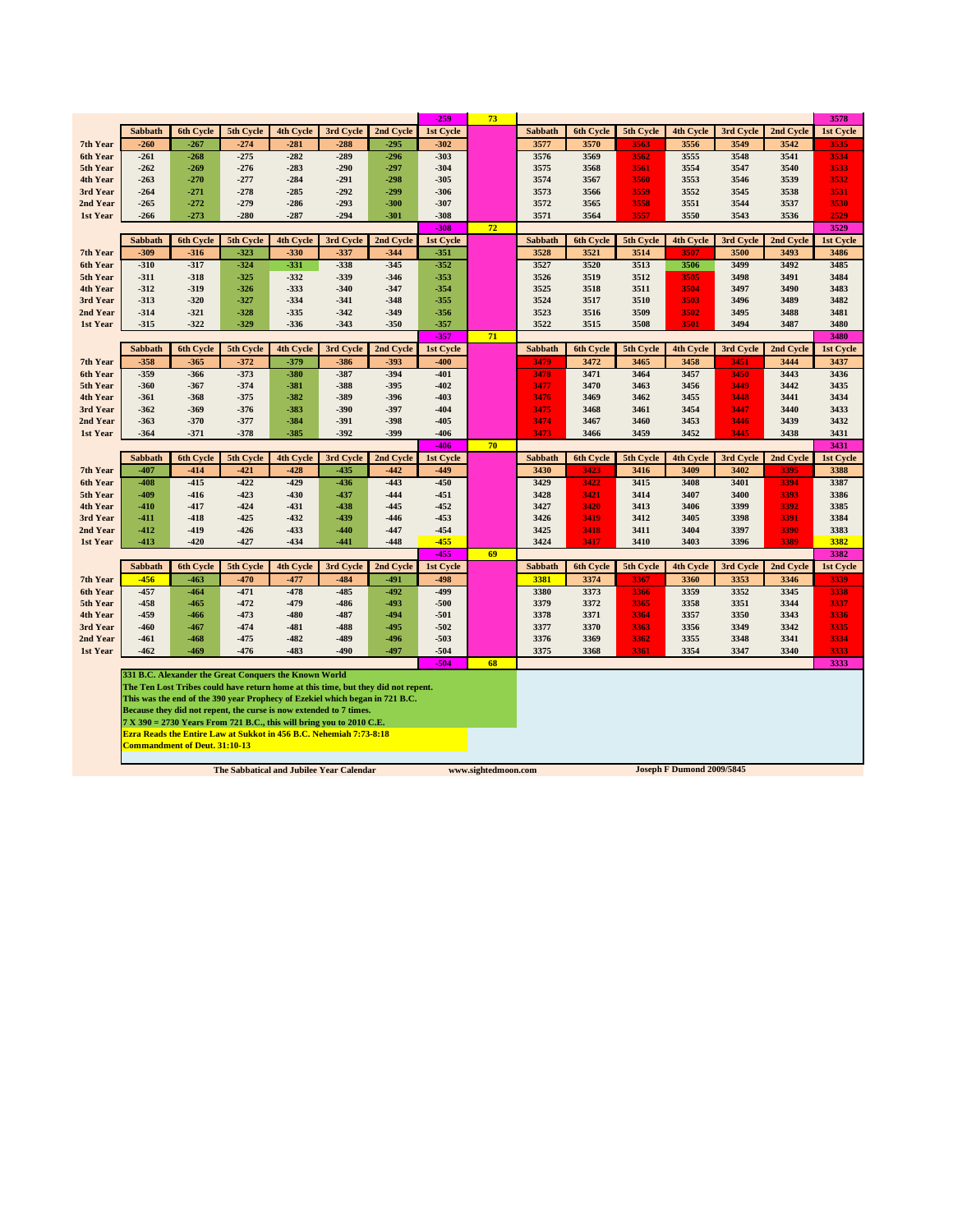|          |         |                  |                                                                                                                                                                |                  |           |           | -504             | 68 |                |                  |           |                  |           |           | 3333         |
|----------|---------|------------------|----------------------------------------------------------------------------------------------------------------------------------------------------------------|------------------|-----------|-----------|------------------|----|----------------|------------------|-----------|------------------|-----------|-----------|--------------|
|          | Sabbath | 6th Cycle        | 5th Cycle                                                                                                                                                      | 4th Cycle        | 3rd Cycle | 2nd Cycle | 1st Cycle        |    | Sabbath        | 6th Cycle        | 5th Cycle | 4th Cycle        | 3rd Cycle | 2nd Cycle | 1st Cycle    |
| 7th Year | $-505$  | $-512$           | $-519$                                                                                                                                                         | $-526$           | $-533$    | $-540$    | $-547$           |    | 3332           | 3325             | 3318      | 3311             | 3304      | 3297      | 3290         |
| 6th Year | $-506$  | $-513$           | $-520$                                                                                                                                                         | $-527$           | $-534$    | $-541$    | $-548$           |    | 3331           | 3324             | 3317      | 3310             | 3303      | 3296      | 3289         |
| 5th Year | $-507$  | $-514$           | $-521$                                                                                                                                                         | $-528$           | $-535$    | $-542$    | $-549$           |    | 3330           | 3323             | 3316      | 3309             | 3302      | 3295      | 3288         |
| 4th Year | $-508$  | $-515$           | $-522$                                                                                                                                                         | $-529$           | $-536$    | $-543$    | $-550$           |    | 3329           | 3322             | 3315      | 3308             | 3301      | 3294      | 3287         |
| 3rd Year | $-509$  | $-516$           | $-523$                                                                                                                                                         | $-530$           | $-537$    | $-544$    | $-551$           |    | 3328           | 3321             | 3314      | 3307             | 3300      | 3293      | 3286         |
| 2nd Year | $-510$  | $-517$           | $-524$                                                                                                                                                         | $-531$           | $-538$    | $-545$    | $-552$           |    | 3327           | 3320             | 3313      | 3306             | 3299      | 3292      | 3285         |
| 1st Year | $-511$  | $-518$           | $-525$                                                                                                                                                         | $-532$           | $-539$    | $-546$    | $-553$<br>$-553$ |    | 3326           | 3319             | 3312      | 3305             | 3298      | 3291      | 3284<br>3284 |
|          | Sabbath | <b>6th Cycle</b> | 5th Cycle                                                                                                                                                      | <b>4th Cycle</b> | 3rd Cycle | 2nd Cycle | 1st Cycle        | 67 | Sabbath        | <b>6th Cycle</b> | 5th Cycle | <b>4th Cycle</b> | 3rd Cycle | 2nd Cycle | 1st Cycle    |
| 7th Year | $-554$  | $-561$           | -568                                                                                                                                                           | $-575$           | $-582$    | $-589$    | $-596$           |    | 3283           | 3276             | 3269      | 3262             | 3255      | 3248      | 3241         |
| 6th Year | $-555$  | $-562$           | -569                                                                                                                                                           | $-576$           | $-583$    | $-590$    | $-597$           |    | 3282           | 3275             | 3268      | 3261             | 3254      | 3247      | 3240         |
| 5th Year | $-556$  | $-563$           | -570                                                                                                                                                           | $-577$           | $-584$    | -591      | $-598$           |    | 3281           | 3274             | 3267      | 3260             | 3253      | 3246      | 3239         |
| 4th Year | $-557$  | $-564$           | $-571$                                                                                                                                                         | $-578$           | $-585$    | $-592$    | -599             |    | 3280           | 3273             | 3266      | 3259             | 3252      | 3245      | 3238         |
| 3rd Year | $-558$  | $-565$           | $-572$                                                                                                                                                         | $-579$           | -586      | $-593$    | $-600$           |    | 3279           | 3272             | 3265      | 3258             | 3251      | 3244      | 3237         |
| 2nd Year | $-559$  | -566             | $-573$                                                                                                                                                         | -580             | $-587$    | $-594$    | $-601$           |    | 3278           | 3271             | 3264      | 3257             | 3250      | 3243      | 3236         |
| 1st Year | $-560$  | $-567$           | $-574$                                                                                                                                                         | $-581$           | $-588$    | $-595$    | $-602$           |    | 3277           | 3270             | 3263      | 3256             | 3249      | 3242      | 3235         |
|          |         |                  |                                                                                                                                                                |                  |           |           | $-602$           | 66 |                |                  |           |                  |           |           | 3235         |
|          | Sabbath | <b>6th Cycle</b> | 5th Cycle                                                                                                                                                      | <b>4th Cycle</b> | 3rd Cycle | 2nd Cycle | 1st Cycle        |    | <b>Sabbath</b> | 6th Cycle        | 5th Cycle | 4th Cycle        | 3rd Cycle | 2nd Cycle | 1st Cycle    |
| 7th Year | $-603$  | $-610$           | $-617$                                                                                                                                                         | $-624$           | -631      | $-638$    | $-645$           |    | 3234           | 3227             | 3220      | 3213             | 3206      | 3199      | 3192         |
| 6th Year | $-604$  | $-611$           | $-618$                                                                                                                                                         | $-625$           | $-632$    | $-639$    | $-646$           |    | 3233           | 3226             | 3219      | 3212             | 3205      | 3198      | 3191         |
| 5th Year | $-605$  | $-612$           | -619                                                                                                                                                           | $-626$           | $-633$    | $-640$    | $-647$           |    | 3232           | 3225             | 3218      | 3211             | 3204      | 3197      | 3190         |
| 4th Year | $-606$  | $-613$           | $-620$                                                                                                                                                         | $-627$           | $-634$    | $-641$    | $-648$           |    | 3231           | 3224             | 3217      | 3210             | 3203      | 3196      | 3189         |
| 3rd Year | $-607$  | $-614$           | $-621$                                                                                                                                                         | $-628$           | $-635$    | $-642$    | $-649$           |    | 3230           | 3223             | 3216      | 3209             | 3202      | 3195      | 3188         |
| 2nd Year | $-608$  | $-615$           | $-622$                                                                                                                                                         | $-629$           | $-636$    | $-643$    | $-650$           |    | 3229           | 3222             | 3215      | 3208             | 3201      | 3194      | 3187         |
| 1st Year | $-609$  | $-616$           | $-623$                                                                                                                                                         | $-630$           | $-637$    | $-644$    | $-651$<br>$-651$ | 65 | 3228           | 3221             | 3214      | 3207             | 3200      | 3193      | 3186<br>3186 |
|          | Sabbath | 6th Cycle        | 5th Cycle                                                                                                                                                      | 4th Cycle        | 3rd Cycle | 2nd Cycle | 1st Cycle        |    | Sabbath        | <b>6th Cycle</b> | 5th Cycle | 4th Cycle        | 3rd Cycle | 2nd Cycle | 1st Cycle    |
| 7th Year | $-652$  | $-659$           | -666                                                                                                                                                           | $-673$           | $-680$    | $-687$    | $-694$           |    | 3185           | 3178             | 3171      | 3164             | 3157      | 3150      | 3143         |
| 6th Year | $-653$  | $-660$           | -667                                                                                                                                                           | $-674$           | $-681$    | $-688$    | $-695$           |    | 3184           | 3177             | 3170      | 3163             | 3156      | 3149      | 3142         |
| 5th Year | $-654$  | $-661$           | -668                                                                                                                                                           | $-675$           | $-682$    | -689      | -696             |    | 3183           | 3176             | 3169      | 3162             | 3155      | 3148      | 3141         |
| 4th Year | $-655$  | $-662$           | -669                                                                                                                                                           | -676             | $-683$    | -690      | -697             |    | 3182           | 3175             | 3168      | 3161             | 3154      | 3147      | 3140         |
| 3rd Year | $-656$  | $-663$           | $-670$                                                                                                                                                         | $-677$           | -684      | -691      | -698             |    | 3181           | 3174             | 3167      | 3160             | 3153      | 3146      | 3139         |
| 2nd Year | $-657$  | $-664$           | $-671$                                                                                                                                                         | -678             | $-685$    | $-692$    | -699             |    | 3180           | 3173             | 3166      | 3159             | 3152      | 3145      | 3138         |
| 1st Year | $-658$  | $-665$           | $-672$                                                                                                                                                         | $-679$           | -686      | $-693$    | $-700$           |    | 3179           | 3172             | 3165      | 3158             | 3151      | 3144      | 3137         |
|          |         |                  |                                                                                                                                                                |                  |           |           | $-700$           | 64 |                |                  |           |                  |           |           | 3137         |
|          | Sabbath | 6th Cycle        | 5th Cycle                                                                                                                                                      | 4th Cycle        | 3rd Cycle | 2nd Cycle | 1st Cycle        |    | Sabbath        | 6th Cycle        | 5th Cycle | 4th Cycle        | 3rd Cycle | 2nd Cycle | 1st Cycle    |
| 7th Year | $-701$  | $-708$           | $-715$                                                                                                                                                         | $-722$           | $-729$    | $-736$    | $-743$           |    | 3136           | 3129             | 3122      | 3115             | 3108      | 3101      | 3094         |
| 6th Year | $-702$  | $-709$           | $-716$                                                                                                                                                         | $-723$           | $-730$    | $-737$    | $-744$           |    | 3135           | 3128             | 3121      | 3114             | 3107      | 3100      | 3093         |
| 5th Year | $-703$  | $-710$           | $-717$                                                                                                                                                         | $-724$           | $-731$    | $-738$    | $-745$           |    | 3134           | 3127             | 3120      | 3113             | 3106      | 3099      | 3092         |
| 4th Year | $-704$  | $-711$           | $-718$                                                                                                                                                         | $-725$           | $-732$    | $-739$    | $-746$           |    | 3133           | 3126             | 3119      | 3112             | 3105      | 3098      | 3091         |
| 3rd Year | $-705$  | $-712$           | -719                                                                                                                                                           | $-726$           | $-733$    | $-740$    | -747             |    | 3132           | 3125             | 3118      | 3111             | 3104      | 3097      | 3090         |
| 2nd Year | $-706$  | $-713$           | -720                                                                                                                                                           | $-727$           | $-734$    | $-741$    | $-748$           |    | 3131           | 3124             | 3117      | 3110             | 3103      | 3096      | 3089         |
| 1st Year | $-707$  | $-714$           | -721                                                                                                                                                           | $-728$           | $-735$    | $-742$    | $-749$           |    | 3130           | 3123             | 3116      | 3109             | 3102      | 3095      | 3088         |
|          |         |                  |                                                                                                                                                                |                  |           |           | $-749$           | 63 |                |                  |           |                  |           |           | 3088         |
|          |         |                  | 516 B.C. The End of the 70 Years of Captivity for Judah<br>539 B.C. Babylon Falls-Mene, Mene, Tekel, Upharsin-2520 Years curse on Babylon-Expires in 1982 C.E. |                  |           |           |                  |    |                |                  |           |                  |           |           |              |
|          |         |                  |                                                                                                                                                                |                  |           |           |                  |    |                |                  |           |                  |           |           |              |

586 B.C. Judah led away into captivity by Babylonians<br>201 & 700 B.C. 2 Kings 19:29 'This shall be a sign to you: You shall eat this year such as grows of itself,<br>And in the second year what springs from the same; Also in t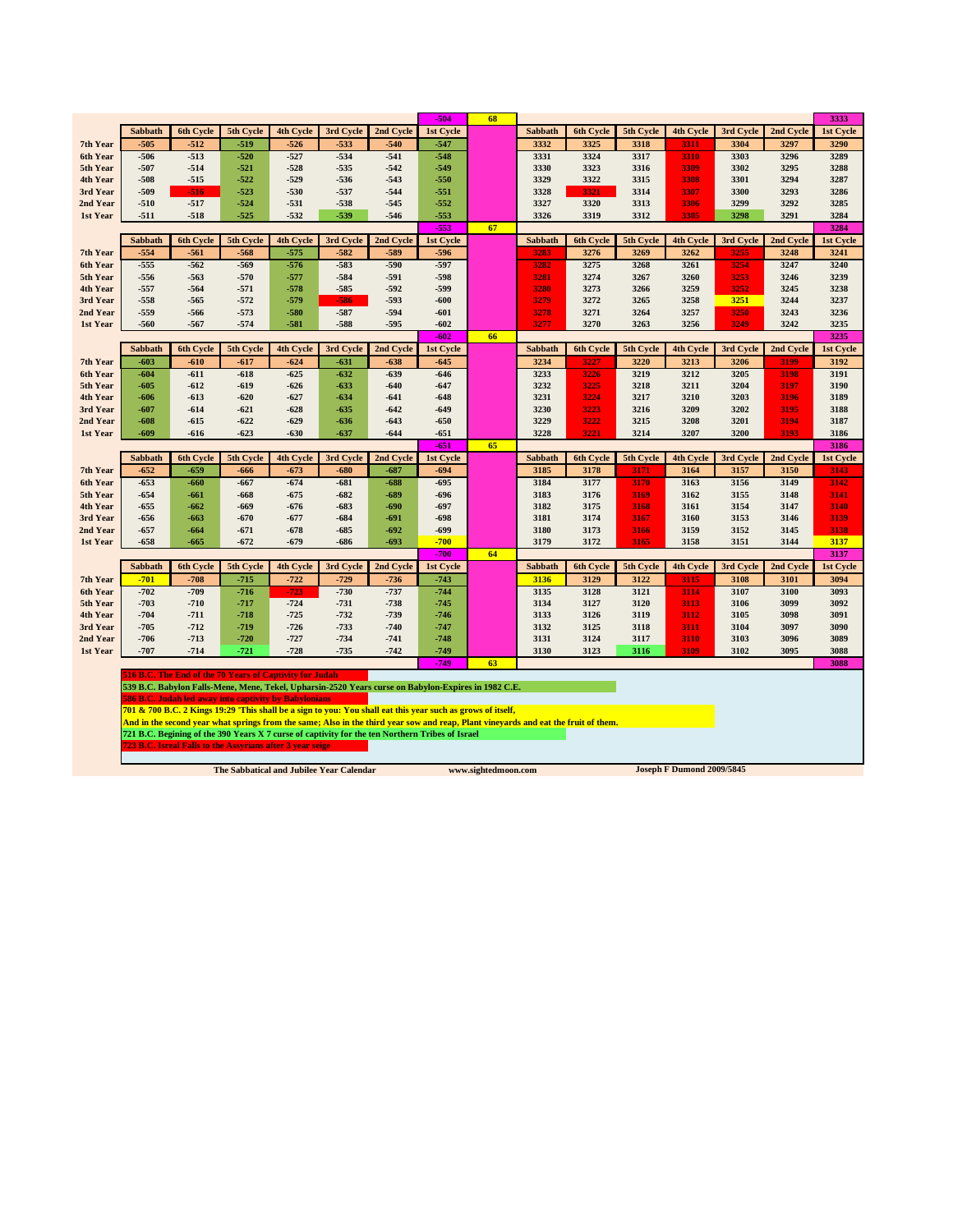|                      |                  |                  |                                                           |                  |                  |                  | $-749$           | 63               |                |                                                                                                                                               |              |                  |              |              | 3088             |
|----------------------|------------------|------------------|-----------------------------------------------------------|------------------|------------------|------------------|------------------|------------------|----------------|-----------------------------------------------------------------------------------------------------------------------------------------------|--------------|------------------|--------------|--------------|------------------|
|                      | Sabbath          | <b>6th Cycle</b> | 5th Cycle                                                 | <b>4th Cycle</b> | 3rd Cycle        | 2nd Cycle        | 1st Cycle        |                  | Sabbath        | <b>6th Cycle</b>                                                                                                                              | 5th Cycle    | <b>4th Cycle</b> | 3rd Cycle    | 2nd Cycle    | 1st Cycle        |
| 7th Year             | $-750$           | $-757$           | $-764$                                                    | $-771$           | $-778$           | $-785$           | $-792$           |                  | 3087           | 3080                                                                                                                                          | 3073         | 3066             | 3059         | 3052         | 3045             |
| 6th Year             | $-751$           | $-758$           | $-765$                                                    | $-772$           | $-779$           | $-786$           | $-793$           |                  | 3086           | 3079                                                                                                                                          | 3072         | 3065             | 3058         | 3051         | 3044             |
| 5th Year             | $-752$           | $-759$           | -766                                                      | $-773$           | $-780$           | $-787$           | $-794$           |                  | 3085           | 3078                                                                                                                                          | 3071         | 3064             | 3057         | 3050         | 3043             |
| 4th Year             | $-753$           | $-760$           | $-767$                                                    | $-774$           | $-781$           | $-788$           | $-795$           |                  | 3084           | 3077                                                                                                                                          | 3070         | 3063             | 3056         | 3049         | 3042             |
| 3rd Year             | $-754$           | $-761$           | $-768$                                                    | $-775$           | $-782$           | $-789$           | $-796$           |                  | 3083           | 3076                                                                                                                                          | 3069         | 3062             | 3055         | 3048         | 3041             |
| 2nd Year             | $-755$           | $-762$           | $-769$                                                    | $-776$           | $-783$           | $-790$           | $-797$           |                  | 3082           | 3075                                                                                                                                          | 3068         | 3061             | 3054         | 3047         | 3040             |
| 1st Year             | $-756$           | $-763$           | $-770$                                                    | $-777$           | $-784$           | $-791$           | $-798$           |                  | 3081           | 3074                                                                                                                                          | 3067         | 3060             | 3053         | 3046         | 3039             |
|                      |                  |                  |                                                           |                  |                  |                  | $-798$           | 62               |                |                                                                                                                                               |              |                  |              |              | 3039             |
|                      | Sabbath          | 6th Cycle        | 5th Cycle                                                 | 4th Cycle        | 3rd Cycle        | 2nd Cycle        | 1st Cycle        |                  | Sabbath        | 6th Cycle                                                                                                                                     | 5th Cycle    | 4th Cycle        | 3rd Cycle    | 2nd Cycle    | 1st Cycle        |
| 7th Year             | $-799$           | $-806$           | $-813$                                                    | $-820$           | $-827$           | $-834$           | $-841$           |                  | 3038           | 3031                                                                                                                                          | 3024         | 3017             | 3010         | 3003         | 2996             |
| 6th Year             | $-800$           | $-807$           | $-814$                                                    | $-821$           | $-828$           | $-835$           | $-842$           |                  | 3037           | 3030                                                                                                                                          | 3023         | 3016             | 3009         | 3002         | 2995             |
| 5th Year             | $-801$           | $-808$           | $-815$                                                    | $-822$           | $-829$           | $-836$           | $-843$           |                  | 3036           | 3029                                                                                                                                          | 3022         | 3015             | 3008         | 3001         | 2994             |
| 4th Year             | $-802$           | $-809$           | $-816$                                                    | $-823$           | $-830$           | $-837$           | $-844$           |                  | 3035           | 3028                                                                                                                                          | 3021         | 3014             | 3007         | 3000         | 2993             |
| 3rd Year             | $-803$           | $-810$           | $-817$                                                    | $-824$           | $-831$           | $-838$           | $-845$           |                  | 3034           | 3027                                                                                                                                          | 3020         | 3013             | 3006         | 2999         | 2992             |
| 2nd Year             | $-804$           | $-811$           | $-818$                                                    | $-825$           | $-832$           | $-839$           | $-846$           |                  | 3033           | 3026                                                                                                                                          | 3019         | 3012             | 3005         | 2998         | 2991             |
| 1st Year             | $-805$           | $-812$           | $-819$                                                    | $-826$           | $-833$           | $-840$           | $-847$           |                  | 3032           | 3025                                                                                                                                          | 3018         | 3011             | 3004         | 2997         | 2990             |
|                      |                  |                  |                                                           |                  |                  |                  | $-847$           | 61               |                |                                                                                                                                               |              |                  |              |              | 2990             |
|                      | <b>Sabbath</b>   | 6th Cycle        | 5th Cycle                                                 | <b>4th Cycle</b> | 3rd Cycle        | 2nd Cycle        | 1st Cycle        |                  | <b>Sabbath</b> | <b>6th Cycle</b>                                                                                                                              | 5th Cycle    | <b>4th Cycle</b> | 3rd Cycle    | 2nd Cycle    | 1st Cycle        |
| 7th Year             | $-848$           | $-855$           | $-862$                                                    | $-869$           | $-876$           | $-883$           | $-890$           |                  | 2989           | 2982                                                                                                                                          | 2975         | 2968             | 2961         | 2954         | 2947             |
| 6th Year             | $-849$           | $-856$           | $-863$                                                    | $-870$           | $-877$           | $-884$           | $-891$           |                  | 2988           | 2981                                                                                                                                          | 2974         | 2967             | 2960         | 2953         | 2946             |
| 5th Year             | $-850$<br>$-851$ | $-857$<br>$-858$ | $-864$<br>$-865$                                          | $-871$<br>$-872$ | $-878$<br>$-879$ | $-885$<br>$-886$ | $-892$<br>$-893$ | 4th              | 2987<br>2986   | 2980<br>2979                                                                                                                                  | 2973<br>2972 | 2966<br>2965     | 2959<br>2958 | 2952<br>2951 | 2945<br>2944     |
| 4th Year<br>3rd Year | $-852$           | $-859$           | $-866$                                                    | $-873$           | $-880$           | $-887$           | $-894$           | <b>Millenial</b> | 2985           | 2978                                                                                                                                          | 2971         | 2964             | 2957         | 2950         | 2943             |
| 2nd Year             | $-853$           | $-860$           | $-867$                                                    | $-874$           | -881             | $-888$           | $-895$           | Day              | 2984           | 2977                                                                                                                                          | 2970         | 2963             | 2956         | 2949         | 2942             |
| 1st Year             | $-854$           | $-861$           | $-868$                                                    | $-875$           | $-882$           | $-889$           | $-896$           | <b>Starts</b>    | 2983           | 2976                                                                                                                                          | 2969         | 2962             | 2955         | 2948         | 2941             |
|                      |                  |                  |                                                           |                  |                  |                  | $-896$           | 60               |                |                                                                                                                                               |              |                  |              |              | 2941             |
|                      | Sabbath          | 6th Cycle        | 5th Cycle                                                 | 4th Cycle        | 3rd Cycle        | 2nd Cycle        | 1st Cycle        | 3rd              | Sabbath        | 6th Cycle                                                                                                                                     | 5th Cycle    | 4th Cycle        | 3rd Cycle    | 2nd Cycle    | 1st Cycle        |
| 7th Year             | $-897$           | $-904$           | $-911$                                                    | $-918$           | $-925$           | $-932$           | -939             | <b>Millenial</b> | 2940           | 2933                                                                                                                                          | 2926         | 2919             | 2912         | 2905         | 2898             |
| 6th Year             | $-898$           | $-905$           | $-912$                                                    | $-919$           | $-926$           | $-933$           | $-940$           | <b>Day</b>       | 2939           | 2932                                                                                                                                          | 2925         | 2918             | 2911         | 2904         | 2897             |
| 5th Year             | $-899$           | $-906$           | $-913$                                                    | $-920$           | $-927$           | $-934$           | $-941$           | <b>Ended</b>     | 2938           | 2931                                                                                                                                          | 2924         | 2917             | 2910         | 2903         | 2896             |
| 4th Year             | $-900$           | $-907$           | -914                                                      | $-921$           | $-928$           | $-935$           | $-942$           |                  | 2937           | 2930                                                                                                                                          | 2923         | 2916             | 2909         | 2902         | 2895             |
| 3rd Year             | $-901$           | $-908$           | $-915$                                                    | $-922$           | $-929$           | $-936$           | $-943$           |                  | 2936           | 2929                                                                                                                                          | 2922         | 2915             | 2908         | 2901         | 2894             |
| 2nd Year             | $-902$           | $-909$           | $-916$                                                    | $-923$           | $-930$           | $-937$           | $-944$           |                  | 2935           | 2928                                                                                                                                          | 2921         | 2914             | 2907         | 2900         | 2893             |
| 1st Year             | $-903$           | -910             | -917                                                      | $-924$           | -931             | $-938$           | $-945$           |                  | 2934           | 2927                                                                                                                                          | 2920         | 2913             | 2906         | 2899         | 2892             |
|                      |                  |                  |                                                           |                  |                  |                  | $-945$           | 59               |                |                                                                                                                                               |              |                  |              |              | 2892             |
|                      | Sabbath          | <b>6th Cycle</b> | 5th Cycle                                                 | <b>4th Cycle</b> | 3rd Cycle        | 2nd Cycle        | 1st Cycle        |                  | Sabbath        | <b>6th Cycle</b>                                                                                                                              | 5th Cycle    | 4th Cycle        | 3rd Cycle    | 2nd Cycle    | <b>1st Cycle</b> |
| 7th Year             | $-946$           | $-953$           | $-960$                                                    | $-967$           | $-974$           | $-981$           | -988             |                  | 2891           | 2884                                                                                                                                          | 2877         | 2870             | 2863         | 2856         | 2849             |
| 6th Year             | $-947$           | $-954$           | $-961$                                                    | $-968$           | $-975$           | $-982$           | -989             |                  | 2890           | 2883                                                                                                                                          | 2876         | 2869             | 2862         | 2855         | 2848             |
| 5th Year             | $-948$           | $-955$           | $-962$                                                    | -969             | $-976$           | -983             | $-990$           |                  | 2889           | 2882                                                                                                                                          | 2875         | 2868             | 2861         | 2854         | 2847             |
| 4th Year             | $-949$           | $-956$           | $-963$                                                    | $-970$           | $-977$           | $-984$           | -991             |                  | 2888           | 2881                                                                                                                                          | 2874         | 2867             | 2860         | 2853         | 2846             |
| 3rd Year             | $-950$           | $-957$           | $-964$                                                    | $-971$           | $-978$           | $-985$           | -992             |                  | 2887           | 2880                                                                                                                                          | 2873         | 2866             | 2859         | 2852         | 2845             |
| 2nd Year             | $-951$           | $-958$           | $-965$                                                    | $-972$           | $-979$           | $-986$           | $-993$           |                  | 2886           | 2879                                                                                                                                          | 2872         | 2865             | 2858         | 2851         | 2844             |
| 1st Year             | $-952$           | $-959$           | $-966$                                                    | $-973$           | $-980$           | $-987$           | $-994$           |                  | 2885           | 2878                                                                                                                                          | 2871         | 2864             | 2857         | 2850         | 2843             |
|                      |                  |                  |                                                           |                  |                  |                  | -994             | 58               |                |                                                                                                                                               |              |                  |              |              | 2843             |
|                      |                  |                  | 930 B.C. Israel and Judah Split into Two seperate Nations |                  |                  |                  |                  |                  |                |                                                                                                                                               |              |                  |              |              |                  |
|                      |                  |                  | 931 B.C. Solomon dies after 40 years as King over Israel  |                  |                  |                  |                  |                  |                |                                                                                                                                               |              |                  |              |              |                  |
|                      |                  |                  | 970 B.C. Solomon begins to Reign as King over Israel      |                  |                  |                  |                  |                  |                | 967 B.C. Solomon begins to Build Temple in his Fourth Year as King ** Note this is 412 Years after Exodus Not 480. LXX Says this is 420 Years |              |                  |              |              |                  |
|                      |                  |                  | 971 B.C. King David Dies after 40 Years as King           |                  |                  |                  |                  |                  |                |                                                                                                                                               |              |                  |              |              |                  |
|                      |                  |                  |                                                           |                  |                  |                  |                  |                  |                | 973 B.C. King David Plague 2 Samuel 24 for the Census Note He had a choice of Famine Pestilence or war which the 4th curse includes all of    |              |                  |              |              |                  |
|                      |                  |                  |                                                           |                  |                  |                  |                  |                  |                |                                                                                                                                               |              |                  |              |              |                  |
|                      |                  |                  |                                                           |                  |                  |                  |                  |                  |                |                                                                                                                                               |              |                  |              |              |                  |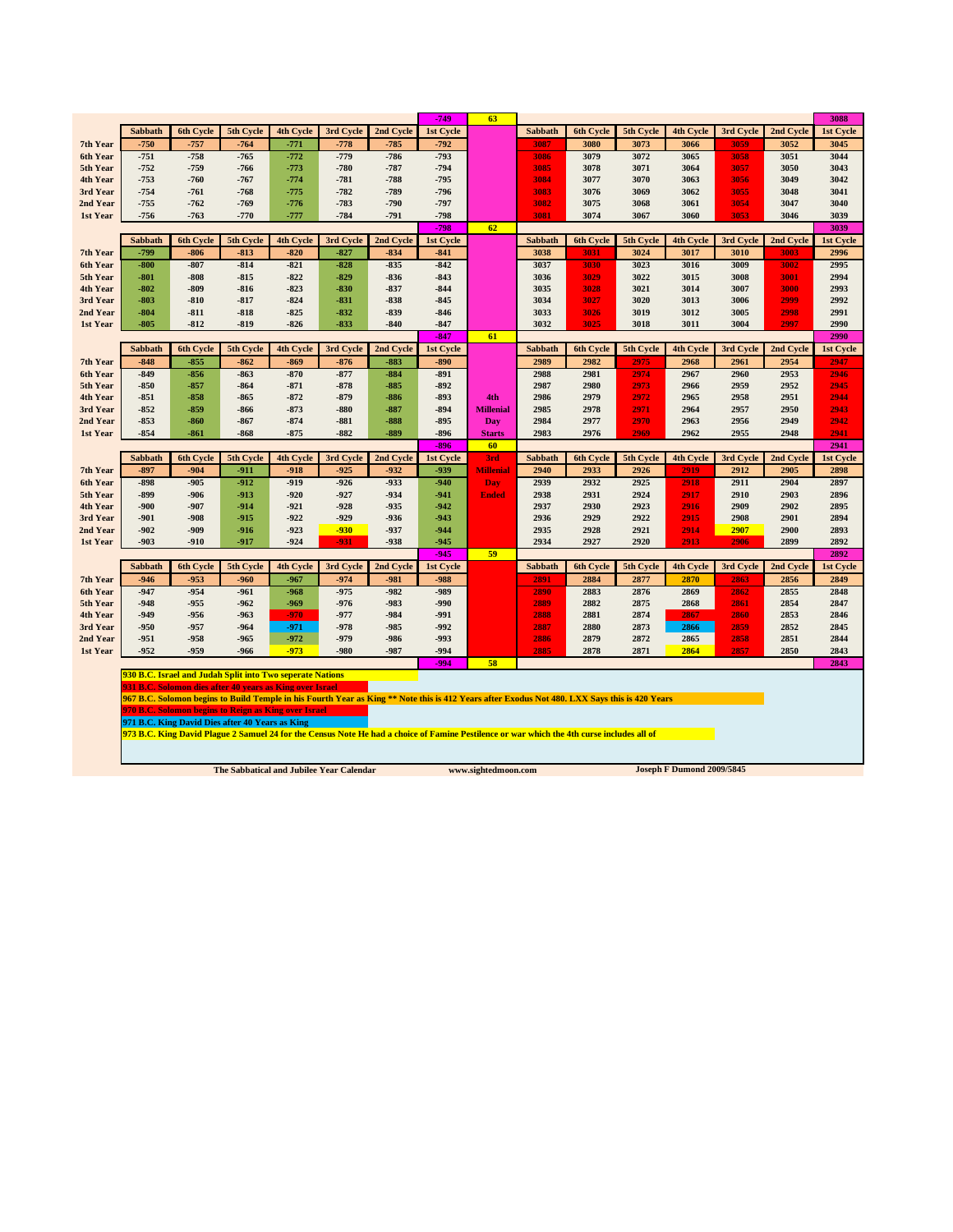|                      |                    |                                     |                                                                          |                  |                    |                    | -994               | 58 |                |                                                  |              |                  |              |              | 2843         |
|----------------------|--------------------|-------------------------------------|--------------------------------------------------------------------------|------------------|--------------------|--------------------|--------------------|----|----------------|--------------------------------------------------|--------------|------------------|--------------|--------------|--------------|
|                      | <b>Sabbath</b>     | 6th Cycle                           | 5th Cycle                                                                | <b>4th Cycle</b> | 3rd Cycle          | 2nd Cycle          | <b>1st Cycle</b>   |    | <b>Sabbath</b> | 6th Cycle                                        | 5th Cycle    | 4th Cycle        | 3rd Cycle    | 2nd Cycle    | 1st Cycle    |
| 7th Year             | $-995$             | $-1002$                             | $-1009$                                                                  | $-1016$          | $-1023$            | $-1030$            | $-1037$            |    | 2842           | 2835                                             | 2828         | 2821             | 2814         | 2807         | 2800         |
| 6th Year             | $-996$             | $-1003$                             | $-1010$                                                                  | $-1017$          | $-1024$            | $-1031$            | $-1038$            |    | 2841           | 2834                                             | 2827         | 2820             | 2813         | 2806         | 2799         |
| 5th Year             | -997               | $-1004$                             | $-1011$                                                                  | $-1018$          | $-1025$            | $-1032$            | $-1039$            |    | 2840           | 2833                                             | 2826         | 2819             | 2812         | 2805         | 2798         |
| 4th Year             | $-998$             | $-1005$                             | $-1012$                                                                  | $-1019$          | $-1026$            | $-1033$            | $-1040$            |    | 2839           | 2832                                             | 2825         | 2818             | 2811         | 2804         | 2797         |
| 3rd Year             | -999               | $-1006$                             | $-1013$                                                                  | $-1020$          | $-1027$            | $-1034$            | $-1041$            |    | 2838           | 2831                                             | 2824         | 2817             | 2810         | 2803         | 2796         |
| 2nd Year             | $-1000$            | $-1007$                             | $-1014$                                                                  | $-1021$          | $-1028$            | $-1035$            | $-1042$            |    | 2837           | 2830                                             | 2823         | 2816             | 2809         | 2802         | 2795         |
| 1st Year             | $-1001$            | $-1008$                             | $-1015$                                                                  | $-1022$          | $-1029$            | $-1036$            | $-1043$            |    | 2836           | 2829                                             | 2822         | 2815             | 2808         | 2801         | 2794         |
|                      |                    |                                     |                                                                          |                  |                    |                    | $-1043$            | 57 |                |                                                  |              |                  |              |              | 2794         |
|                      | Sabbath            | <b>6th Cycle</b>                    | 5th Cycle                                                                | 4th Cycle        | 3rd Cycle          | 2nd Cycle          | 1st Cycle          |    | Sabbath        | 6th Cycle                                        | 5th Cycle    | 4th Cycle        | 3rd Cycle    | 2nd Cycle    | 1st Cycle    |
| 7th Year             | $-1044$            | $-1051$                             | $-1058$                                                                  | $-1065$          | $-1072$            | $-1079$            | $-1086$            |    | 2793           | 2786                                             | 2779         | 2772             | 2765         | 2758         | 2751         |
| 6th Year<br>5th Year | $-1045$<br>$-1046$ | $-1052$<br>$-1053$                  | $-1059$<br>$-1060$                                                       | $-1066$<br>-1067 | $-1073$<br>$-1074$ | $-1080$<br>$-1081$ | $-1087$<br>$-1088$ |    | 2792<br>2791   | 2785<br>2784                                     | 2778<br>2777 | 2771<br>2770     | 2764<br>2763 | 2757<br>2756 | 2750<br>2749 |
| 4th Year             | $-1047$            | $-1054$                             | $-1061$                                                                  | -1068            | $-1075$            | $-1082$            | $-1089$            |    | 2790           | 2783                                             | 2776         | 2769             | 2762         | 2755         | 2748         |
| 3rd Year             | $-1048$            | $-1055$                             | $-1062$                                                                  | -1069            | $-1076$            | $-1083$            | $-1090$            |    | 2789           | 2782                                             | 2775         | 2768             | 2761         | 2754         | 2747         |
| 2nd Year             | $-1049$            | $-1056$                             | $-1063$                                                                  | $-1070$          | $-1077$            | $-1084$            | $-1091$            |    | 2788           | 2781                                             | 2774         | 2767             | 2760         | 2753         | 2746         |
| 1st Year             | $-1050$            | $-1057$                             | $-1064$                                                                  | $-1071$          | $-1078$            | $-1085$            | $-1092$            |    | 2787           | 2780                                             | 2773         | 2766             | 2759         | 2752         | 2745         |
|                      |                    |                                     |                                                                          |                  |                    |                    | $-1092$            | 56 |                |                                                  |              |                  |              |              | 2745         |
|                      | Sabbath            | 6th Cycle                           | 5th Cycle                                                                | <b>4th Cycle</b> | 3rd Cycle          | 2nd Cycle          | 1st Cycle          |    | Sabbath        | 6th Cycle                                        | 5th Cycle    | 4th Cycle        | 3rd Cycle    | 2nd Cycle    | 1st Cycle    |
| 7th Year             | $-1093$            | $-1100$                             | $-1107$                                                                  | $-1114$          | $-1121$            | $-1128$            | $-1135$            |    | 2744           | 2737                                             | 2730         | 2723             | 2716         | 2709         | 2702         |
| 6th Year             | $-1094$            | $-1101$                             | $-1108$                                                                  | $-1115$          | $-1122$            | $-1129$            | $-1136$            |    | 2743           | 2736                                             | 2729         | 2722             | 2715         | 2708         | 2701         |
| 5th Year             | $-1095$            | $-1102$                             | $-1109$                                                                  | $-1116$          | $-1123$            | $-1130$            | $-1137$            |    | 2742           | 2735                                             | 2728         | 2721             | 2714         | 2707         | 2700         |
| 4th Year             | $-1096$            | $-1103$                             | $-1110$                                                                  | $-1117$          | $-1124$            | $-1131$            | $-1138$            |    | 2741           | 2734                                             | 2727         | 2720             | 2713         | 2706         | 2699         |
| 3rd Year             | $-1097$            | $-1104$                             | -1111                                                                    | $-1118$          | $-1125$            | $-1132$            | $-1139$            |    | 2740           | 2733                                             | 2726         | 2719             | 2712         | 2705         | 2698         |
| 2nd Year             | $-1098$            | $-1105$                             | $-1112$                                                                  | $-1119$          | $-1126$            | $-1133$            | $-1140$            |    | 2739           | 2732                                             | 2725         | 2718             | 2711         | 2704         | 2697         |
| 1st Year             | $-1099$            | $-1106$                             | $-1113$                                                                  | $-1120$          | $-1127$            | $-1134$            | $-1141$            |    | 2738           | 2731                                             | 2724         | 2717             | 2710         | 2703         | 2696         |
|                      |                    |                                     |                                                                          |                  |                    |                    | $-1141$            | 55 |                |                                                  |              |                  |              |              | 2696         |
|                      | Sabbath            | <b>6th Cycle</b>                    | 5th Cycle                                                                | <b>4th Cycle</b> | 3rd Cycle          | 2nd Cycle          | 1st Cycle          |    | Sabbath        | <b>6th Cycle</b>                                 | 5th Cycle    | <b>4th Cycle</b> | 3rd Cycle    | 2nd Cycle    | 1st Cycle    |
| 7th Year             | $-1142$            | $-1149$                             | $-1156$                                                                  | $-1163$          | $-1170$            | $-1177$            | $-1184$            |    | 2695           | 2688                                             | 2681         | 2674             | 2667         | 2660         | 2653         |
| 6th Year             | $-1143$            | $-1150$                             | $-1157$                                                                  | $-1164$          | $-1171$            | $-1178$            | $-1185$            |    | 2694           | 2687                                             | 2680         | 2673             | 2666         | 2659         | 2652         |
| 5th Year             | $-1144$            | $-1151$                             | $-1158$                                                                  | -1165            | $-1172$            | $-1179$            | $-1186$            |    | 2693           | 2686                                             | 2679         | 2672             | 2665         | 2658         | 2651         |
| 4th Year<br>3rd Year | $-1145$<br>-1146   | $-1152$<br>$-1153$                  | $-1159$<br>$-1160$                                                       | $-1166$<br>-1167 | $-1173$<br>$-1174$ | $-1180$<br>$-1181$ | $-1187$<br>$-1188$ |    | 2692<br>2691   | 2685<br>2684                                     | 2678<br>2677 | 2671<br>2670     | 2664<br>2663 | 2657<br>2656 | 2650<br>2649 |
| 2nd Year             | $-1147$            | $-1154$                             | $-1161$                                                                  | $-1168$          | $-1175$            | $-1182$            | $-1189$            |    | 2690           | 2683                                             | 2676         | 2669             | 2662         | 2655         | 2648         |
| 1st Year             | $-1148$            | $-1155$                             | $-1162$                                                                  | $-1169$          | $-1176$            | $-1183$            | $-1190$            |    | 2689           | 2682                                             | 2675         | 2668             | 2661         | 2654         | 2647         |
|                      |                    |                                     |                                                                          |                  |                    |                    | $-1190$            | 54 |                |                                                  |              |                  |              |              | 2647         |
|                      | Sabbath            | 6th Cycle                           | 5th Cycle                                                                | 4th Cycle        | 3rd Cycle          | 2nd Cycle          | 1st Cycle          |    | Sabbath        | 6th Cycle                                        | 5th Cycle    | 4th Cycle        | 3rd Cycle    | 2nd Cycle    | 1st Cycle    |
| 7th Year             | $-1191$            | $-1198$                             | $-1205$                                                                  | $-1212$          | $-1219$            | $-1226$            | $-1233$            |    | 2646           | 2639                                             | 2632         | 2625             | 2618         | 2611         | 2604         |
| 6th Year             | $-1192$            | $-1199$                             | $-1206$                                                                  | $-1213$          | $-1220$            | $-1227$            | $-1234$            |    | 2645           | 2638                                             | 2631         | 2624             | 2617         | 2610         | 2603         |
| 5th Year             | $-1193$            | $-1200$                             | $-1207$                                                                  | $-1214$          | $-1221$            | $-1228$            | $-1235$            |    | 2644           | 2637                                             | 2630         | 2623             | 2616         | 2609         | 2602         |
| 4th Year             | $-1194$            | $-1201$                             | $-1208$                                                                  | $-1215$          | $-1222$            | $-1229$            | $-1236$            |    | 2643           | 2636                                             | 2629         | 2622             | 2615         | 2608         | 2601         |
|                      |                    |                                     |                                                                          |                  | $-1223$            | $-1230$            | $-1237$            |    | 2642           | 2635                                             | 2628         | 2621             | 2614         | 2607         | 2600         |
| 3rd Year             | -1195              | $-1202$                             | $-1209$                                                                  | $-1216$          |                    |                    |                    |    |                |                                                  |              |                  |              |              |              |
| 2nd Year             | -1196              | $-1203$                             | $-1210$                                                                  | $-1217$          | $-1224$            | $-1231$            | $-1238$            |    | 2641           | 2634                                             | 2627         | 2620             | 2613         | 2606         | 2599         |
| 1st Year             | -1197              | $-1204$                             | $-1211$                                                                  | $-1218$          | $-1225$            | $-1232$            | $-1239$            |    | 2640           | 2633                                             | 2626         | 2619             | 2612         | 2605         | 2598         |
|                      |                    |                                     |                                                                          |                  |                    |                    | $-1239$            | 53 |                |                                                  |              |                  |              |              | 2598         |
|                      |                    | King David Begins to Rule 1010 B.C. |                                                                          |                  |                    |                    |                    |    |                |                                                  |              |                  |              |              |              |
|                      |                    | King Saul Dies 1011 B.C.            |                                                                          |                  |                    |                    |                    |    |                |                                                  |              |                  |              |              |              |
|                      |                    |                                     | 1043 B.C. Or 2794 A.C. Is the 7th Shabuwa from the Exodus Daniel 9:24-26 |                  |                    |                    |                    |    |                | Is this when King David is Anointed as a child?? |              |                  |              |              |              |
|                      |                    | Saul begins to be King 1050 B.C.    |                                                                          |                  |                    |                    |                    |    |                |                                                  |              |                  |              |              |              |
|                      |                    |                                     |                                                                          |                  |                    |                    |                    |    |                |                                                  |              |                  |              |              |              |
|                      |                    |                                     |                                                                          |                  |                    |                    |                    |    |                |                                                  |              |                  |              |              |              |
|                      |                    |                                     |                                                                          |                  |                    |                    |                    |    |                |                                                  |              |                  |              |              |              |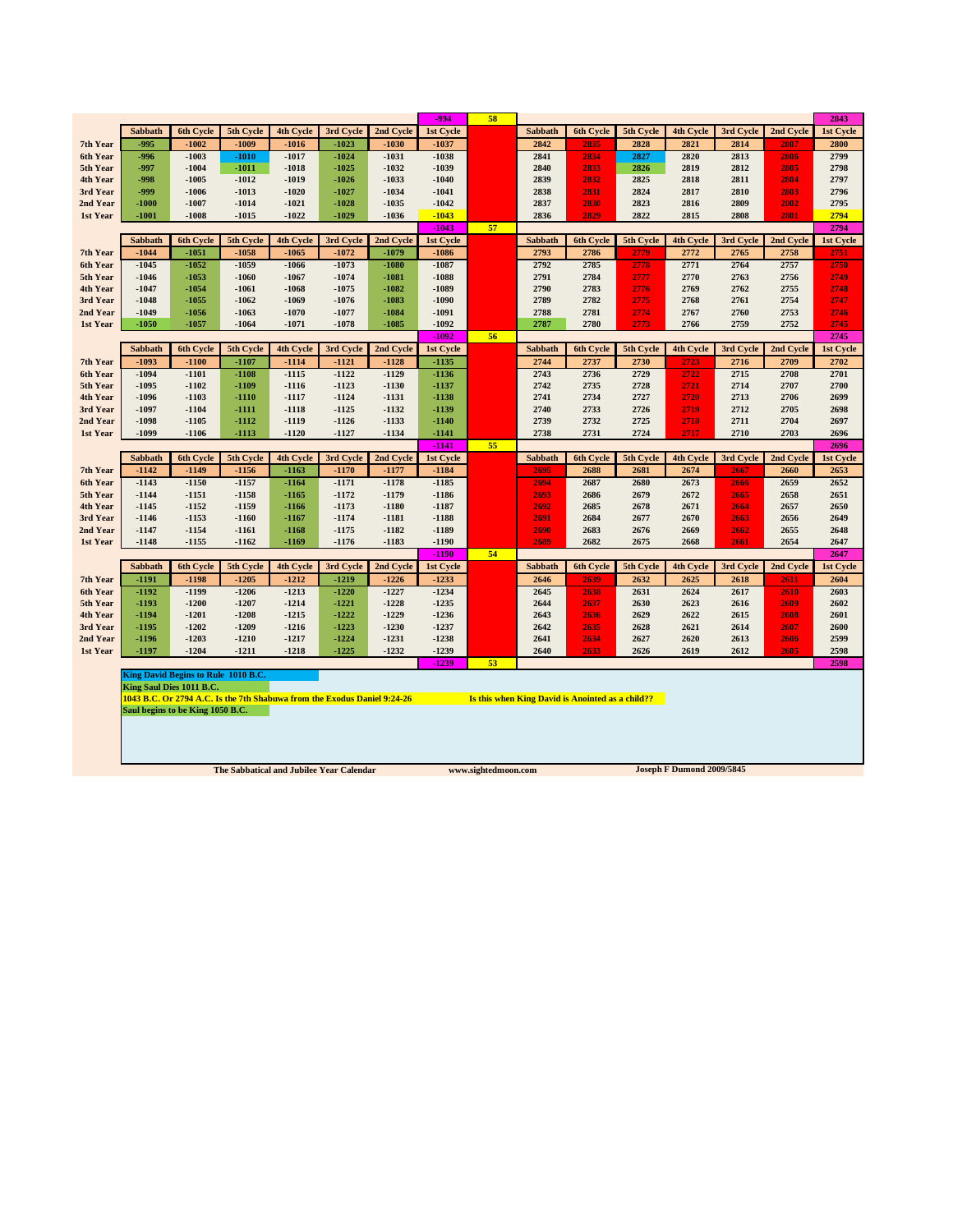|                      |                    |                    |                                                   |                    |                    |                                                                                          | $-1239$              | 53                  |                |                               |                                                                            |                           |              |              | 2598              |
|----------------------|--------------------|--------------------|---------------------------------------------------|--------------------|--------------------|------------------------------------------------------------------------------------------|----------------------|---------------------|----------------|-------------------------------|----------------------------------------------------------------------------|---------------------------|--------------|--------------|-------------------|
|                      | <b>Sabbath</b>     | 6th Cycle          | 5th Cycle                                         | 4th Cycle          | 3rd Cycle          | 2nd Cycle                                                                                | 1st Cycle            |                     | <b>Sabbath</b> | 6th Cycle                     | 5th Cycle                                                                  | 4th Cycle                 | 3rd Cycle    | 2nd Cycle    | 1st Cycle         |
| 7th Year             | $-1240$            | $-1247$            | $-1254$                                           | $-1261$            | $-1268$            | $-1275$                                                                                  | $-1282$              |                     | 2597           | 2590                          | 2583                                                                       | 2576                      | 2569         | 2562         | 2555              |
| 6th Year             | $-1241$            | $-1248$            | $-1255$                                           | $-1262$            | $-1269$            | $-1276$                                                                                  | $-1283$              |                     | 2596           | 2589                          | 2582                                                                       | 2575                      | 2568         | 2561         | 2554              |
| 5th Year             | $-1242$            | $-1249$            | $-1256$                                           | $-1263$            | $-1270$            | $-1277$                                                                                  | $-1284$              |                     | 2595           | 2588                          | 2581                                                                       | 2574                      | 2567         | 2560         | 2553              |
| 4th Year             | $-1243$            | $-1250$            | $-1257$                                           | $-1264$            | $-1271$            | $-1278$                                                                                  | $-1285$              |                     | 2594           | 2587                          | 2580                                                                       | 2573                      | 2566         | 2559         | 2552              |
| 3rd Year             | $-1244$            | $-1251$            | $-1258$                                           | $-1265$            | $-1272$            | $-1279$                                                                                  | $-1286$              |                     | 2593           | 2586                          | 2579                                                                       | 2572                      | 2565         | 2558         | 2551              |
| 2nd Year             | $-1245$            | $-1252$            | $-1259$                                           | $-1266$            | $-1273$            | $-1280$                                                                                  | $-1287$              |                     | 2592           | 2585                          | 2578                                                                       | 2571                      | 2564         | 2557         | 2550              |
| 1st Year             | $-1246$            | $-1253$            | $-1260$                                           | $-1267$            | $-1274$            | $-1281$                                                                                  | $-1288$              |                     | 2591           | 2584                          | 2577                                                                       | 2570                      | 2563         | 2556         | 2549              |
|                      | <b>Sabbath</b>     | 6th Cycle          |                                                   | <b>4th Cycle</b>   | 3rd Cycle          |                                                                                          | $-1288$              | 52                  | <b>Sabbath</b> |                               |                                                                            |                           | 3rd Cycle    | 2nd Cycle    | 2549              |
| 7th Year             | $-1289$            | $-1296$            | 5th Cycle<br>$-1303$                              | $-1310$            | $-1317$            | 2nd Cycle<br>$-1324$                                                                     | 1st Cycle<br>$-1331$ |                     | 2548           | 6th Cycle<br>2541             | 5th Cycle<br>2534                                                          | 4th Cycle                 | 2520         | 2513         | 1st Cycle<br>2506 |
| 6th Year             | $-1290$            | $-1297$            | $-1304$                                           | $-1311$            | $-1318$            | $-1325$                                                                                  | $-1332$              |                     | 2547           | 2540                          | 2533                                                                       | 2526                      | 2519         | 2512         | 2505              |
| 5th Year             | $-1291$            | $-1298$            | $-1305$                                           | $-1312$            | $-1319$            | $-1326$                                                                                  | $-1333$              |                     | 2546           | 2539                          | 2532                                                                       | 2525                      | 2518         | 2511         | 2504              |
| 4th Year             | $-1292$            | $-1299$            | $-1306$                                           | $-1313$            | $-1320$            | $-1327$                                                                                  | $-1334$              |                     | 2545           | 2538                          | 2531                                                                       | 2524                      | 2517         | 2510         | 2503              |
| 3rd Year             | $-1293$            | $-1300$            | $-1307$                                           | $-1314$            | $-1321$            | $-1328$                                                                                  | $-1335$              |                     | 2544           | 2537                          | 2530                                                                       | 2523                      | 2516         | 2509         | 2502              |
| 2nd Year             | $-1294$            | $-1301$            | $-1308$                                           | $-1315$            | $-1322$            | $-1329$                                                                                  | $-1336$              |                     | 2543           | 2536                          | 2529                                                                       | 2522                      | 2515         | 2508         | 2501              |
| 1st Year             | $-1295$            | $-1302$            | $-1309$                                           | $-1316$            | $-1323$            | $-1330$                                                                                  | $-1337$              |                     | 2542           | 2535                          | 2528                                                                       | 2521                      | 2514         | 2507         | 2500              |
|                      |                    |                    |                                                   |                    |                    |                                                                                          | $-1337$              | 51                  |                |                               |                                                                            |                           |              |              | 2500              |
|                      | Sabbath            | <b>6th Cycle</b>   | 5th Cycle                                         | 4th Cycle          | 3rd Cycle          | 2nd Cycle                                                                                | 1st Cycle            |                     | <b>Sabbath</b> | <b>6th Cycle</b>              | 5th Cycle                                                                  | <b>4th Cycle</b>          | 3rd Cycle    | 2nd Cycle    | 1st Cycle         |
| 7th Year             | $-1338$            | $-1345$            | $-1352$                                           | $-1359$            | $-1366$            | $-1373$                                                                                  | $-1380$              |                     | 2499           | 2492                          | 2485                                                                       | 2478                      | 2471         | 2464         | 2457              |
| 6th Year             | $-1339$            | $-1346$            | $-1353$                                           | $-1360$            | $-1367$            | $-1374$                                                                                  | $-1381$              |                     | 2498           | 2491                          | 2484                                                                       | 2477                      | 2470         | 2463         | 2456              |
| 5th Year             | $-1340$            | $-1347$            | $-1354$                                           | -1361              | $-1368$            | $-1375$                                                                                  | $-1382$              |                     | 2497           | 2490                          | 2483                                                                       | 2476                      | 2469         | 2462         | 2455              |
| 4th Year             | $-1341$            | $-1348$            | $-1355$                                           | -1362              | $-1369$            | $-1376$                                                                                  | $-1383$              |                     | 2496           | 2489                          | 2482                                                                       | 2475                      | 2468         | 2461         | 2454              |
| 3rd Year             | $-1342$            | $-1349$            | $-1356$                                           | -1363              | $-1370$            | $-1377$                                                                                  | $-1384$              |                     | 2495           | 2488                          | 2481                                                                       | 2474                      | 2467         | 2460         | 2453              |
| 2nd Year             | $-1343$            | $-1350$            | $-1357$                                           | $-1364$            | $-1371$            | $-1378$                                                                                  | $-1385$              |                     | 2494           | 2487                          | 2480                                                                       | 2473                      | 2466         | 2459         | 2452              |
| 1st Year             | $-1344$            | $-1351$            | $-1358$                                           | $-1365$            | $-1372$            | -1379                                                                                    | $-1386$<br>$-1386$   | 50                  | 2493           | 2486                          | 2479                                                                       | 2472                      | 2465         | 2458         | 2451<br>2451      |
|                      | Sabbath            | <b>6th Cycle</b>   | 5th Cycle                                         | <b>4th Cycle</b>   | 3rd Cycle          | 2nd Cycle                                                                                | 1st Cycle            |                     | <b>Sabbath</b> | 6th Cycle                     | 5th Cycle                                                                  | <b>4th Cycle</b>          | 3rd Cycle    | 2nd Cycle    | <b>1st Cycle</b>  |
| 7th Year             | $-1387$            | $-1394$            | $-1401$                                           | $-1408$            | $-1415$            | $-1422$                                                                                  | $-1429$              |                     | 2450           | 2443                          | 2436                                                                       | 2429                      | 2422         | 2415         | 2408              |
| 6th Year             | $-1388$            | $-1395$            | $-1402$                                           | $-1409$            | $-1416$            | $-1423$                                                                                  | $-1430$              |                     | 2449           | 2442                          | 2435                                                                       | 2428                      | 2421         | 2414         | 2407              |
| 5th Year             | -1389              | $-1396$            | $-1403$                                           | -1410              | $-1417$            | $-1424$                                                                                  | $-1431$              |                     | 2448           | 2441                          | 2434                                                                       | 2427                      | 2420         | 2413         | 2406              |
| 4th Year             | $-1390$            | $-1397$            | $-1404$                                           | $-1411$            | $-1418$            | $-1425$                                                                                  | $-1432$              |                     | 2447           | 2440                          | 2433                                                                       | 2426                      | 2419         | 2412         | 2405              |
| 3rd Year             | $-1391$            | $-1398$            | $-1405$                                           | $-1412$            | $-1419$            | $-1426$                                                                                  | $-1433$              |                     | 2446           | 2439                          | 2432                                                                       | 2425                      | 2418         | 2411         | 2404              |
| 2nd Year             | $-1392$            | $-1399$            | $-1406$                                           | $-1413$            | $-1420$            | $-1427$                                                                                  | $-1434$              |                     | 2445           | 2438                          | 2431                                                                       | 2424                      | 2417         | 2410         | 2403              |
| 1st Year             | -1393              | $-1400$            | $-1407$                                           | -1414              | $-1421$            | $-1428$                                                                                  | $-1435$              |                     | 2444           | 2437                          | 2430                                                                       | 2423                      | 2416         | 2409         | 2402              |
|                      |                    |                    |                                                   |                    |                    |                                                                                          | $-1435$              | 49                  |                |                               |                                                                            |                           |              |              | 2402              |
|                      | Sabbath            | 6th Cycle          | 5th Cycle                                         | 4th Cycle          | 3rd Cycle          | 2nd Cycle                                                                                | 1st Cycle            |                     | Sabbath        | 6th Cycle                     | 5th Cycle                                                                  | 4th Cycle                 | 3rd Cycle    | 2nd Cycle    | 1st Cycle         |
| 7th Year             | $-1436$            | $-1443$            | $-1450$                                           | $-1457$            | $-1464$            | $-1471$                                                                                  | $-1478$              |                     | 2401           | 2394                          | 2387                                                                       | 2380                      | 2373         | 2366         | 2359              |
| 6th Year             | $-1437$            | $-1444$            | $-1451$                                           | $-1458$            | $-1465$            | $-1472$                                                                                  | $-1479$              |                     | 2400           | 2393                          | 2386                                                                       | 2379                      | 2372         | 2365         | 2358              |
| 5th Year             | $-1438$<br>$-1439$ | $-1445$<br>$-1446$ | $-1452$<br>$-1453$                                | $-1459$<br>$-1460$ | $-1466$<br>$-1467$ | $-1473$<br>$-1474$                                                                       | $-1480$<br>$-1481$   |                     | 2399<br>2398   | 2392<br>2391                  | 2385<br>2384                                                               | 2378<br>2377              | 2371<br>2370 | 2364<br>2363 | 2357<br>2356      |
| 4th Year<br>3rd Year | $-1440$            | $-1447$            | $-1454$                                           | $-1461$            | $-1468$            | $-1475$                                                                                  | $-1482$              |                     | 2397           | 2390                          | 2383                                                                       | 2376                      | 2369         | 2362         | 2355              |
| 2nd Year             | -1441              | $-1448$            | $-1455$                                           | $-1462$            | $-1469$            | $-1476$                                                                                  | $-1483$              |                     | 2396           | 2389                          | 2382                                                                       | 2375                      | 2368         | 2361         | 2354              |
| 1st Year             | $-1442$            | $-1449$            | $-1456$                                           | $-1463$            | $-1470$            | $-1477$                                                                                  | $-1484$              |                     | 2395           | 2388                          | 2381                                                                       | 2374                      | 2367         | 2360         | 2353              |
|                      |                    |                    |                                                   |                    |                    |                                                                                          | $-1484$              | 48                  |                |                               |                                                                            |                           |              |              | 2353              |
|                      |                    |                    |                                                   |                    |                    | 1337 B.C. Or 2500 A.C. Joshua and the Tribes of Israel enter into the Promised Land      |                      |                     |                |                               | The Spies brought back an evil report and Yahweh cursed them for 40 years  |                           |              |              |                   |
|                      |                    |                    |                                                   |                    |                    | This year of 2500 A.C. Is the 51st Jubilee year. Leviticus 25:2 States that when you     |                      |                     |                |                               | in the Wildreness. On this very same date of the Ninth of Av the first and |                           |              |              |                   |
|                      |                    |                    |                                                   |                    |                    | come into the land, the Land shall have a rest. This was the first year in the land and  |                      |                     |                | second Temples were destroyed |                                                                            |                           |              |              |                   |
|                      |                    |                    | it was a Jubilee year. A Land rest Year           |                    |                    |                                                                                          |                      |                     |                |                               |                                                                            |                           |              |              |                   |
|                      |                    |                    |                                                   |                    |                    | 1379 B.C. Is the Year of the Exodus or 2458 A.C. This is 430 years to the very day after |                      |                     |                |                               | The beginning of this Shabuwa when Israel became a Nation is the year      |                           |              |              |                   |
|                      |                    |                    | the Covenant was made with Abraham                |                    |                    |                                                                                          |                      |                     |                |                               | 1386 B.C. Or 2451 A.C. This is the beginning the 70 Shabuwa of Daniel 9:24 |                           |              |              |                   |
|                      |                    |                    |                                                   |                    |                    | 1377 B.C. Or 2460 A.C. Is 2 Years after the Exodus when Israel went to the Wilderness    |                      |                     |                |                               | $70 X 49 = 3430$ Years. $3430 + 2451 = 5881$ A.C. which is 2045 C.E.       |                           |              |              |                   |
|                      |                    |                    | of Paran and sent the spies in the Land of Canaan |                    |                    |                                                                                          |                      |                     |                |                               |                                                                            |                           |              |              |                   |
|                      |                    |                    | The Sabbatical and Jubilee Year Calendar          |                    |                    |                                                                                          |                      | www.sightedmoon.com |                |                               |                                                                            | Joseph F Dumond 2009/5845 |              |              |                   |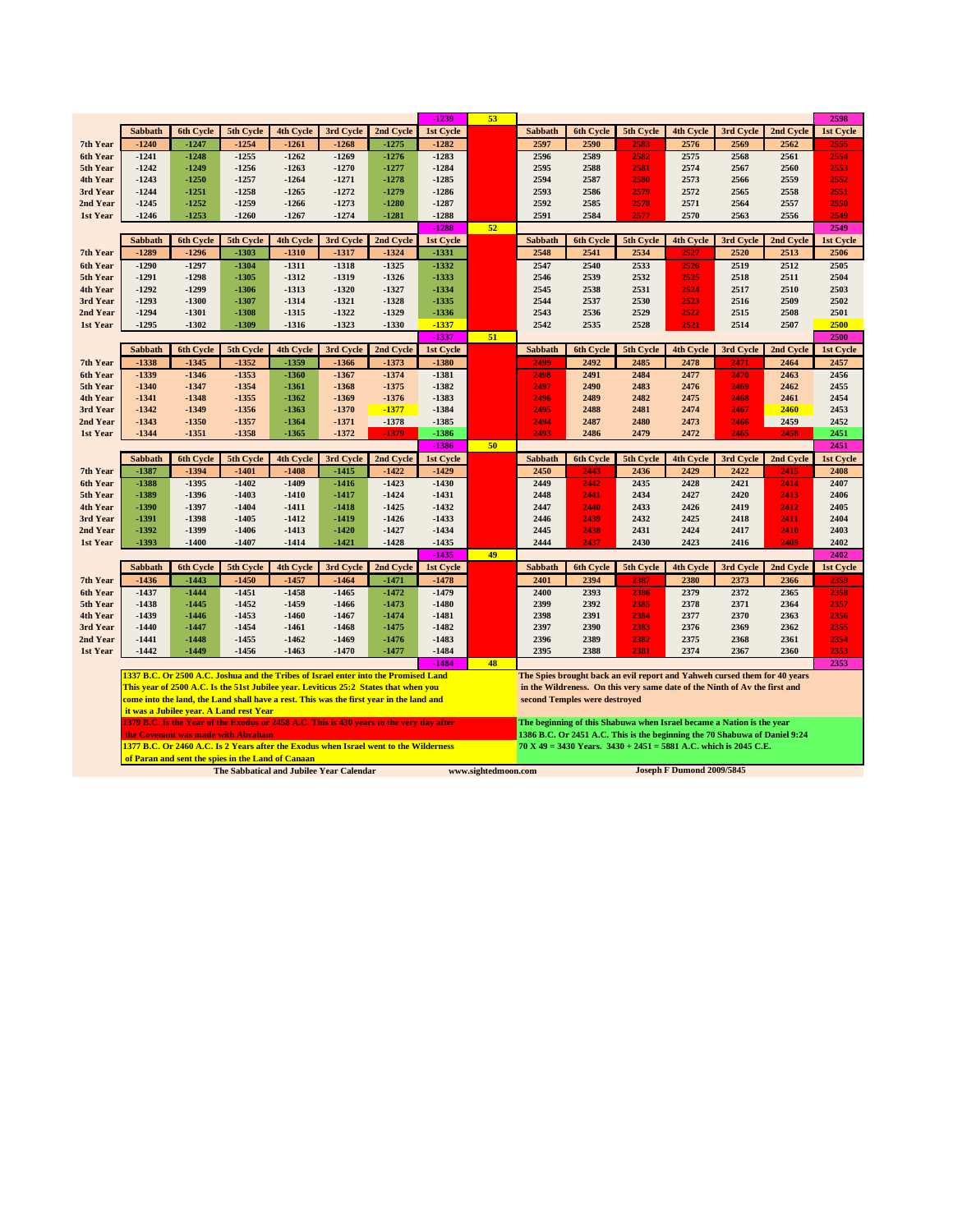|                      |                    |                                    |                                                                                                                          |                    |                    |                    | $-1484$            | 48                  |                |                  |                                                              |                                  |              |              | 2353             |
|----------------------|--------------------|------------------------------------|--------------------------------------------------------------------------------------------------------------------------|--------------------|--------------------|--------------------|--------------------|---------------------|----------------|------------------|--------------------------------------------------------------|----------------------------------|--------------|--------------|------------------|
|                      | Sabbath            | 6th Cycle                          | 5th Cycle                                                                                                                | <b>4th Cycle</b>   | 3rd Cycle          | 2nd Cycle          | <b>1st Cycle</b>   |                     | Sabbath        | 6th Cycle        | 5th Cycle                                                    | <b>4th Cycle</b>                 | 3rd Cycle    | 2nd Cycle    | 1st Cycle        |
| 7th Year             | $-1485$            | $-1492$                            | $-1499$                                                                                                                  | $-1506$            | $-1513$            | $-1520$            | $-1527$            |                     | 2352           | 2345             | 2338                                                         | 2331                             | 2324         | 2317         | 2310             |
| 6th Year             | $-1486$            | $-1493$                            | $-1500$                                                                                                                  | $-1507$            | $-1514$            | $-1521$            | $-1528$            |                     | 2351           | 2344             | 2337                                                         | 2330                             | 2323         | 2316         | 2309             |
| 5th Year             | $-1487$            | $-1494$                            | $-1501$                                                                                                                  | $-1508$            | $-1515$            | $-1522$            | $-1529$            |                     | 2350           | 2343             | 2336                                                         | 2329                             | 2322         | 2315         | 2308             |
| 4th Year             | $-1488$            | $-1495$                            | $-1502$                                                                                                                  | $-1509$            | $-1516$            | $-1523$            | $-1530$            |                     | 2349           | 2342             | 2335                                                         | 2328                             | 2321         | 2314         | 2307             |
| 3rd Year             | -1489              | $-1496$<br>$-1497$                 | $-1503$<br>$-1504$                                                                                                       | $-1510$<br>$-1511$ | $-1517$<br>$-1518$ | $-1524$<br>$-1525$ | $-1531$<br>$-1532$ |                     | 2348<br>2347   | 2341<br>2340     | 2334<br>2333                                                 | 2327<br>2326                     | 2320<br>2319 | 2313<br>2312 | 2306<br>2305     |
| 2nd Year<br>1st Year | -1490<br>-1491     | -1498                              | $-1505$                                                                                                                  | $-1512$            | -1519              | $-1526$            | $-1533$            |                     | 2346           | 2339             | 2332                                                         | 2325                             | 2318         | 2311         | 2304             |
|                      |                    |                                    |                                                                                                                          |                    |                    |                    | $-1533$            | 47                  |                |                  |                                                              |                                  |              |              | 2304             |
|                      | Sabbath            | <b>6th Cycle</b>                   | 5th Cycle                                                                                                                | 4th Cycle          | 3rd Cycle          | 2nd Cycle          | 1st Cycle          |                     | Sabbath        | <b>6th Cycle</b> | 5th Cycle                                                    | <b>4th Cycle</b>                 | 3rd Cycle    | 2nd Cycle    | 1st Cycle        |
| 7th Year             | $-1534$            | $-1541$                            | $-1548$                                                                                                                  | $-1555$            | $-1562$            | $-1569$            | $-1576$            |                     | 2303           | 2296             | 2289                                                         | 2282                             | 2275         | 2268         | 2261             |
| 6th Year             | $-1535$            | $-1542$                            | $-1549$                                                                                                                  | $-1556$            | $-1563$            | $-1570$            | $-1577$            |                     | 2302           | 2295             | 2288                                                         | 2281                             | 2274         | 2267         | 2260             |
| 5th Year             | $-1536$            | $-1543$                            | $-1550$                                                                                                                  | $-1557$            | $-1564$            | $-1571$            | $-1578$            |                     | 2301           | 2294             | 2287                                                         | 2280                             | 2273         | 2266         | 2259             |
| 4th Year             | $-1537$            | $-1544$                            | $-1551$                                                                                                                  | $-1558$            | $-1565$            | $-1572$            | $-1579$            |                     | 2300           | 2293             | 2286                                                         | 2279                             | 2272         | 2265         | 2258             |
| 3rd Year             | $-1538$            | $-1545$                            | $-1552$                                                                                                                  | $-1559$            | $-1566$            | $-1573$            | $-1580$            |                     | 2299           | 2292             | 2285                                                         | 2278                             | 2271         | 2264         | 2257             |
| 2nd Year             | -1539              | $-1546$                            | $-1553$                                                                                                                  | $-1560$            | $-1567$            | $-1574$            | $-1581$            |                     | 2298           | 2291             | 2284                                                         | 2277                             | 2270         | 2263         | 2256             |
| 1st Year             | $-1540$            | $-1547$                            | $-1554$                                                                                                                  | $-1561$            | $-1568$            | $-1575$            | $-1582$            |                     | 2297           | 2290             | 2283                                                         | 2276                             | 2269         | 2262         | 2255             |
|                      |                    |                                    |                                                                                                                          |                    |                    |                    | $-1582$            | 46                  |                |                  |                                                              |                                  |              |              | 2255             |
|                      | Sabbath            | 6th Cycle                          | 5th Cycle                                                                                                                | <b>4th Cycle</b>   | 3rd Cycle          | 2nd Cycle          | 1st Cycle          |                     | <b>Sabbath</b> | <b>6th Cycle</b> | 5th Cycle                                                    | <b>4th Cycle</b>                 | 3rd Cycle    | 2nd Cycle    | <b>1st Cycle</b> |
| 7th Year<br>6th Year | $-1583$<br>$-1584$ | $-1590$<br>$-1591$                 | $-1597$<br>$-1598$                                                                                                       | $-1604$<br>$-1605$ | $-1611$<br>$-1612$ | $-1618$<br>$-1619$ | $-1625$<br>$-1626$ |                     | 2254<br>2253   | 2247<br>2246     | 2240<br>2239                                                 | 2233<br>2232                     | 2226<br>2225 | 2219<br>2218 | 2212<br>2211     |
| 5th Year             | $-1585$            | $-1592$                            | $-1599$                                                                                                                  | $-1606$            | $-1613$            | $-1620$            | $-1627$            |                     | 2252           | 2245             | 2238                                                         | 2231                             | 2224         | 2217         | 2210             |
| 4th Year             | $-1586$            | $-1593$                            | $-1600$                                                                                                                  | $-1607$            | $-1614$            | $-1621$            | $-1628$            |                     | 2251           | 2244             | 2237                                                         | 2230                             | 2223         | 2216         | 2209             |
| 3rd Year             | $-1587$            | $-1594$                            | $-1601$                                                                                                                  | $-1608$            | $-1615$            | $-1622$            | $-1629$            |                     | 2250           | 2243             | 2236                                                         | 2229                             | 2222         | 2215         | 2208             |
| 2nd Year             | $-1588$            | $-1595$                            | $-1602$                                                                                                                  | $-1609$            | $-1616$            | $-1623$            | $-1630$            |                     | 2249           | 2242             | 2235                                                         | 2228                             | 2221         | 2214         | 2207             |
| 1st Year             | $-1589$            | -1596                              | $-1603$                                                                                                                  | $-1610$            | -1617              | $-1624$            | $-1631$            |                     | 2248           | 2241             | 2234                                                         | 2227                             | 2220         | 2213         | 2206             |
|                      |                    |                                    |                                                                                                                          |                    |                    |                    | $-1631$            | 45                  |                |                  |                                                              |                                  |              |              | 2206             |
|                      | <b>Sabbath</b>     | 6th Cycle                          | 5th Cycle                                                                                                                | 4th Cycle          | 3rd Cycle          | 2nd Cycle          | 1st Cycle          |                     | <b>Sabbath</b> | 6th Cycle        | 5th Cycle                                                    | 4th Cycle                        | 3rd Cycle    | 2nd Cycle    | 1st Cycle        |
| 7th Year             | $-1632$            | $-1639$                            | $-1646$                                                                                                                  | $-1653$            | $-1660$            | $-1667$            | $-1674$            |                     | 2205           | 2198             | 2191                                                         | 2184                             | 2177         | 2170         | 2163             |
| 6th Year             | $-1633$            | $-1640$                            | $-1647$                                                                                                                  | $-1654$            | $-1661$            | $-1668$            | $-1675$            |                     | 2204           | 2197             | 2190                                                         | 2183                             | 2176         | 2169         | 2162             |
| 5th Year             | $-1634$            | $-1641$                            | $-1648$                                                                                                                  | $-1655$            | $-1662$            | $-1669$            | $-1676$            |                     | 2203           | 2196             | 2189                                                         | 2182                             | 2175         | 2168         | 2161             |
| 4th Year             | $-1635$            | $-1642$                            | $-1649$                                                                                                                  | $-1656$            | $-1663$            | $-1670$            | $-1677$            |                     | 2202           | 2195             | 2188                                                         | 2181                             | 2174         | 2167         | 2160             |
| 3rd Year             | $-1636$<br>$-1637$ | $-1643$<br>$-1644$                 | $-1650$<br>$-1651$                                                                                                       | $-1657$<br>$-1658$ | $-1664$<br>$-1665$ | $-1671$<br>$-1672$ | $-1678$<br>$-1679$ |                     | 2201           | 2194<br>2193     | 2187<br>2186                                                 | 2180<br>2179                     | 2173<br>2172 | 2166<br>2165 | 2159<br>2158     |
| 2nd Year<br>1st Year | $-1638$            | $-1645$                            | $-1652$                                                                                                                  | $-1659$            | -1666              | $-1673$            | $-1680$            |                     | 2200<br>2199   | 2192             | 2185                                                         | 2178                             | 2171         | 2164         | 2157             |
|                      |                    |                                    |                                                                                                                          |                    |                    |                    | $-1680$            | 44                  |                |                  |                                                              |                                  |              |              | 2157             |
|                      |                    | 2309 A.C. The year Joseph Dies     |                                                                                                                          |                    |                    |                    |                    |                     |                |                  | 2192 A.C. Beginning of second 7 years of servitude           |                                  |              |              |                  |
|                      |                    | 2255 A.C. The year Jacob Dies      |                                                                                                                          |                    |                    |                    |                    |                     |                | for Rachels hand |                                                              |                                  |              |              |                  |
|                      |                    |                                    | 2237-2243 are the 7 years of Famine in Egypt During the Life time of Jospeh                                              |                    |                    |                    |                    |                     |                |                  | <b>Esau threatens Jacob who Flees to Laban Begin 7 years</b> |                                  |              |              |                  |
|                      |                    |                                    | 2238 A.C. Is the second year of the Famine and is the year when Joseph was revealed to his Brothers                      |                    |                    |                    |                    |                     |                |                  | of Servitude 2185-2191 A.C. for Rachels Hand and is decieved |                                  |              |              |                  |
|                      |                    |                                    | 2230-2236 A.C. Are the 7 years of Plenty in Egypt during the Life time of Joseph                                         |                    |                    |                    |                    |                     |                |                  | in the end and marries Leah                                  |                                  |              |              |                  |
|                      |                    | 2229 A.C. Joseph is 30 years old   |                                                                                                                          |                    |                    |                    |                    |                     |                |                  | 2187 A.C. Eber dies age 463                                  |                                  |              |              |                  |
|                      |                    | 2228 A.C. Isaac Dies at age 180    |                                                                                                                          |                    |                    |                    |                    |                     |                |                  | 2171 Ishmael Dies age 138                                    |                                  |              |              |                  |
|                      |                    |                                    | 2216 A.C. Joseph is 17 and sold into Slavery by His Brothers<br>2209 A.C. Benjamin is born to Rachel. Rachel dies age 45 |                    |                    |                    |                    |                     |                |                  | 2171 Isaac Blesses Jacob thinking it was Esau Jasher 29:11   |                                  |              |              |                  |
|                      |                    | 2199 A.C. Joseph is born to Rachel |                                                                                                                          |                    |                    |                    |                    |                     |                |                  | 2158 Shem also called Melchezedek and Typho Dies age 600     |                                  |              |              |                  |
|                      |                    |                                    | 2198 A.C. Naphtali Born to Bilhah (Rachel), Dinah Born to Leah                                                           |                    |                    |                    |                    |                     |                |                  |                                                              |                                  |              |              |                  |
|                      |                    |                                    | 2197 A.C. Asher Born to Zilbah (Leah), Zebulun Born to Leah                                                              |                    |                    |                    |                    |                     |                |                  |                                                              |                                  |              |              |                  |
|                      |                    |                                    | 2196 A.C. Gad Born to Zilbah (Leah), Issachar Born to Leah                                                               |                    |                    |                    |                    |                     |                |                  |                                                              |                                  |              |              |                  |
|                      |                    |                                    | 2195 A.C. Judah Born to Leah, Dan Born to Bilhah (Rachel)                                                                |                    |                    |                    |                    |                     |                |                  |                                                              |                                  |              |              |                  |
|                      |                    | 2194 A.C. Levi Born to Leah        |                                                                                                                          |                    |                    |                    |                    |                     |                |                  |                                                              |                                  |              |              |                  |
|                      |                    | 2193 A.C. Simeon Born to Leah      |                                                                                                                          |                    |                    |                    |                    |                     |                |                  |                                                              |                                  |              |              |                  |
|                      |                    | 2192 A.C. Reuben Born to Leah      |                                                                                                                          |                    |                    |                    |                    |                     |                |                  |                                                              |                                  |              |              |                  |
|                      |                    |                                    | The Sabbatical and Jubilee Year Calendar                                                                                 |                    |                    |                    |                    | www.sightedmoon.com |                |                  |                                                              | <b>Joseph F Dumond 2009/5845</b> |              |              |                  |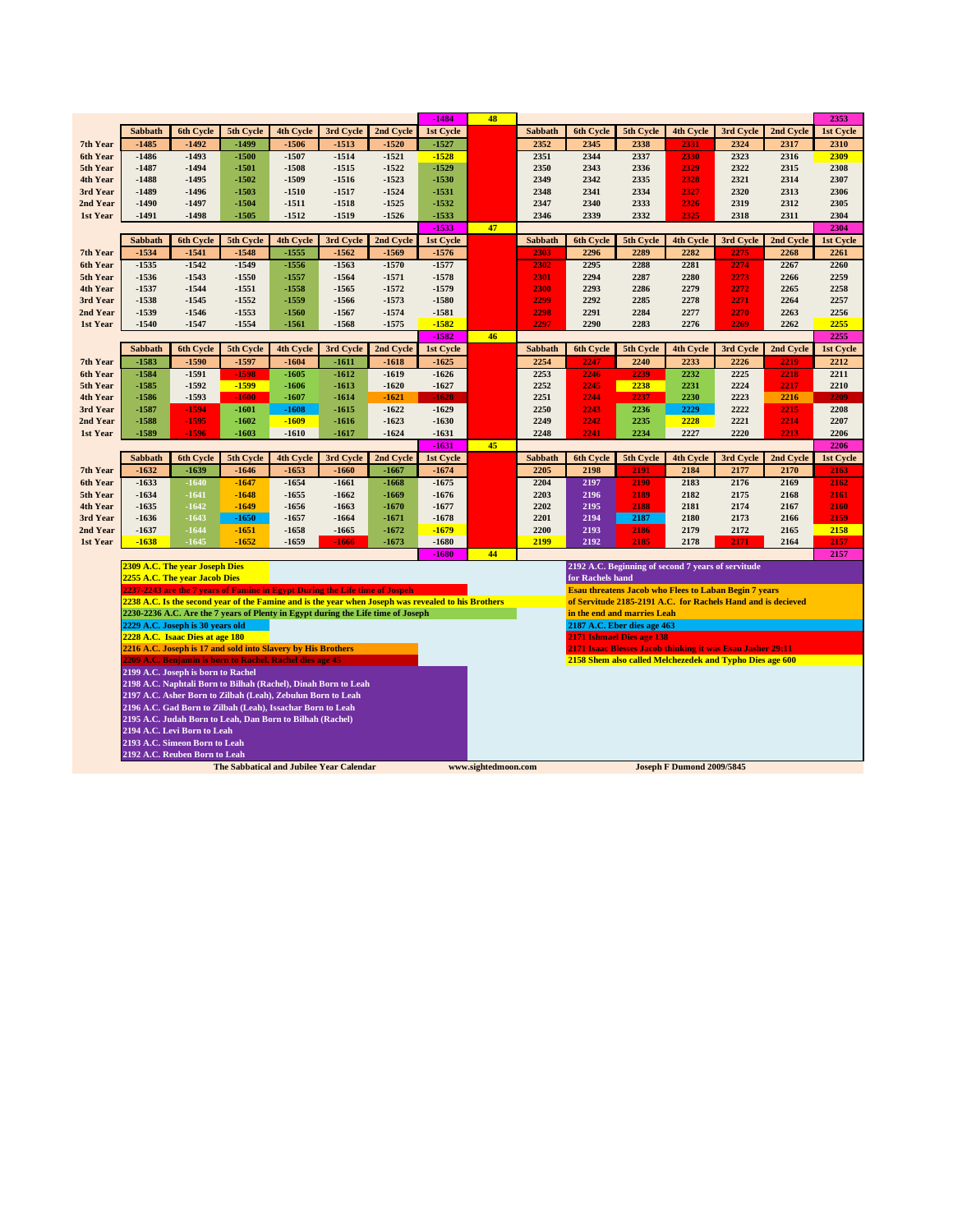|                      |                                                 |                                      |                                          |                    |                                                                                                    |                                                             | $-1680$              | 44                  |                        |                                           |                              |                                  |                                                                 |                   | 2157              |
|----------------------|-------------------------------------------------|--------------------------------------|------------------------------------------|--------------------|----------------------------------------------------------------------------------------------------|-------------------------------------------------------------|----------------------|---------------------|------------------------|-------------------------------------------|------------------------------|----------------------------------|-----------------------------------------------------------------|-------------------|-------------------|
|                      | <b>Sabbath</b>                                  | <b>6th Cycle</b>                     | 5th Cycle                                | <b>4th Cycle</b>   | 3rd Cycle                                                                                          | 2nd Cycle                                                   | 1st Cycle            |                     | <b>Sabbath</b>         | 6th Cycle                                 | 5th Cycle                    | 4th Cycle                        | 3rd Cycle                                                       | 2nd Cycle         | 1st Cycle         |
| 7th Year             | $-1681$                                         | $-1688$                              | $-1695$                                  | $-1702$            | $-1709$                                                                                            | $-1716$                                                     | $-1723$              |                     | 2156                   | 2149                                      | 2142                         | 2135                             | 2128                                                            | 2121              | 2114              |
| 6th Year             | $-1682$                                         | $-1689$                              | $-1696$                                  | $-1703$            | $-1710$                                                                                            | $-1717$                                                     | $-1724$              |                     | 2155                   | 2148                                      | 2141                         | 2134                             | 2127                                                            | 2120              | 2113              |
| 5th Year             | $-1683$                                         | $-1690$                              | $-1697$                                  | $-1704$            | $-1711$                                                                                            | $-1718$                                                     | $-1725$              |                     | 2154                   | 2147                                      | 2140                         | 2133                             | 2126                                                            | 2119              | 2112              |
| 4th Year             | $-1684$                                         | $-1691$                              | $-1698$                                  | $-1705$            | $-1712$                                                                                            | $-1719$                                                     | $-1726$              |                     | 2153                   | 2146                                      | 2139                         | 2132                             | 2125                                                            | 2118              | 2111              |
| 3rd Year             | $-1685$                                         | $-1692$                              | $-1699$                                  | $-1706$            | $-1713$                                                                                            | $-1720$                                                     | $-1727$              |                     | 2152                   | 2145                                      | 2138                         | 2131                             | 2124                                                            | 2117              | 2110              |
| 2nd Year             | $-1686$                                         | $-1693$                              | $-1700$                                  | -1707              | $-1714$                                                                                            | $-1721$                                                     | $-1728$              |                     | 2151                   | 2144                                      | 2137                         | 2130                             | 2123                                                            | 2116              | 2109              |
| 1st Year             | $-1687$                                         | $-1694$                              | $-1701$                                  | $-1708$            | $-1715$                                                                                            | $-1722$                                                     | $-1729$              |                     | 2150                   | 2143                                      | 2136                         | 2129                             | 2122                                                            | 2115              | 2108              |
|                      |                                                 |                                      |                                          |                    |                                                                                                    |                                                             | $-1729$              | 43                  |                        |                                           |                              |                                  |                                                                 |                   | 2108              |
|                      | Sabbath                                         | 6th Cycle                            | 5th Cycle                                | 4th Cycle          | 3rd Cycle                                                                                          | 2nd Cycle                                                   | 1st Cycle            |                     | Sabbath                | 6th Cycle                                 | 5th Cycle                    | 4th Cycle                        | 3rd Cycle                                                       | 2nd Cycle         | 1st Cycle         |
| 7th Year             | $-1730$<br>$-1731$                              | $-1737$<br>$-1738$                   | $-1744$<br>$-1745$                       | $-1751$            | $-1758$                                                                                            | $-1765$                                                     | $-1772$              |                     | 2107                   | 2100<br>2099                              | 2093<br>2092                 | 2086<br>2085                     | 2079                                                            | 2072              | 2065              |
| 6th Year<br>5th Year | $-1732$                                         | $-1739$                              | $-1746$                                  | $-1752$<br>$-1753$ | $-1759$<br>$-1760$                                                                                 | $-1766$<br>$-1767$                                          | $-1773$<br>$-1774$   |                     | 2106<br>2105           | 2098                                      | 2091                         | 2084                             | 2078<br>2077                                                    | 2071<br>2070      | 2064<br>2063      |
| 4th Year             | $-1733$                                         | $-1740$                              | $-1747$                                  | $-1754$            | $-1761$                                                                                            | $-1768$                                                     | $-1775$              |                     | 2104                   | 2097                                      | 2090                         | 2083                             | 2076                                                            | 2069              | 2062              |
| 3rd Year             | $-1734$                                         | $-1741$                              | $-1748$                                  | $-1755$            | $-1762$                                                                                            | $-1769$                                                     | $-1776$              |                     | 2103                   | 2096                                      | 2089                         | 2082                             | 2075                                                            | 2068              | 2061              |
| 2nd Year             | $-1735$                                         | $-1742$                              | $-1749$                                  | $-1756$            | $-1763$                                                                                            | $-1770$                                                     | $-1777$              |                     | 2102                   | 2095                                      | 2088                         | 2081                             | 2074                                                            | 2067              | 2060              |
| 1st Year             | $-1736$                                         | $-1743$                              | $-1750$                                  | -1757              | $-1764$                                                                                            | $-1771$                                                     | $-1778$              |                     | 2101                   | 2094                                      | 2087                         | 2080                             | 2073                                                            | 2066              | 2059              |
|                      |                                                 |                                      |                                          |                    |                                                                                                    |                                                             | $-1778$              | 42                  |                        |                                           |                              |                                  |                                                                 |                   | 2059              |
|                      | Sabbath                                         | 6th Cycle                            | 5th Cycle                                | 4th Cycle          | 3rd Cycle                                                                                          | 2nd Cycle                                                   | 1st Cycle            |                     | Sabbath                | 6th Cycle                                 | 5th Cycle                    | 4th Cycle                        | 3rd Cycle                                                       | 2nd Cycle         | 1st Cycle         |
| 7th Year             | $-1779$                                         | $-1786$                              | $-1793$                                  | $-1800$            | $-1807$                                                                                            | $-1814$                                                     | $-1821$              |                     | 2058                   | 2051                                      | 2044                         | 2037                             | 2030                                                            | 2023              | 2016              |
| 6th Year             | $-1780$                                         | $-1787$                              | $-1794$                                  | $-1801$            | $-1808$                                                                                            | $-1815$                                                     | $-1822$              |                     | 2057                   | 2050                                      | 2043                         | 2036                             | 2029                                                            | 2022              | 2015              |
| 5th Year             | $-1781$                                         | $-1788$                              | $-1795$                                  | $-1802$            | $-1809$                                                                                            | $-1816$                                                     | $-1823$              |                     | 2056                   | 2049                                      | 2042                         | 2035                             | 2028                                                            | 2021              | 2014              |
| 4th Year             | $-1782$                                         | $-1789$                              | $-1796$                                  | $-1803$            | $-1810$                                                                                            | $-1817$                                                     | $-1824$              |                     | 2055                   | 2048                                      | 2041                         | 2034                             | 2027                                                            | 2020              | 2013              |
| 3rd Year             | -1783                                           | $-1790$                              | $-1797$                                  | $-1804$            | $-1811$                                                                                            | $-1818$                                                     | $-1825$              |                     | 2054                   | 2047                                      | 2040                         | 2033                             | 2026                                                            | 2019              | 2012              |
| 2nd Year             | -1784                                           | $-1791$                              | $-1798$                                  | $-1805$            | $-1812$                                                                                            | $-1819$                                                     | $-1826$              |                     | 2053                   | 2046                                      | 2039                         | 2032                             | 2025                                                            | 2018              | 2011              |
| 1st Year             | $-1785$                                         | $-1792$                              | -1799                                    | $-1806$            | $-1813$                                                                                            | $-1820$                                                     | $-1827$              |                     | 2052                   | 2045                                      | 2038                         | 2031                             | 2024                                                            | 2017              | 2010              |
|                      |                                                 |                                      |                                          |                    |                                                                                                    |                                                             | $-1827$              | 41                  |                        |                                           |                              |                                  |                                                                 |                   | 2010              |
|                      | <b>Sabbath</b>                                  | <b>6th Cycle</b><br>$-1835$          | 5th Cycle                                | <b>4th Cycle</b>   | 3rd Cycle                                                                                          | 2nd Cycle                                                   | 1st Cycle<br>$-1870$ |                     | <b>Sabbath</b><br>2009 | 6th Cycle                                 | 5th Cycle                    | <b>4th Cycle</b>                 | 3rd Cycle<br>1981                                               | 2nd Cycle<br>1974 | 1st Cycle<br>1967 |
| 7th Year<br>6th Year | $-1828$<br>$-1829$                              | $-1836$                              | $-1842$<br>$-1843$                       | $-1849$<br>$-1850$ | $-1856$<br>$-1857$                                                                                 | $-1863$<br>$-1864$                                          | $-1871$              |                     | 2008                   | 2002<br>2001                              | 1995<br>1994                 | 1988<br>1987                     | 1980                                                            | 1973              | 1966              |
| 5th Year             | $-1830$                                         | $-1837$                              | $-1844$                                  | $-1851$            | $-1858$                                                                                            | $-1865$                                                     | $-1872$              |                     | 2007                   | 2000                                      | 1993                         | 1986                             | 1979                                                            | 1972              | 1965              |
| 4th Year             | $-1831$                                         | $-1838$                              | $-1845$                                  | $-1852$            | $-1859$                                                                                            | $-1866$                                                     | $-1873$              | 3rd                 | 2006                   | 1999                                      | 1992                         | 1985                             | 1978                                                            | 1971              | 1964              |
| 3rd Year             | $-1832$                                         | $-1839$                              | $-1846$                                  | $-1853$            | $-1860$                                                                                            | $-1867$                                                     | $-1874$              | <b>Millenial</b>    | 2005                   | 1998                                      | 1991                         | 1984                             | 1977                                                            | 1970              | 1963              |
| 2nd Year             | $-1833$                                         | $-1840$                              | $-1847$                                  | $-1854$            | $-1861$                                                                                            | $-1868$                                                     | $-1875$              | <b>Day</b>          | 2004                   | 1997                                      | 1990                         | 1983                             | 1976                                                            | 1969              | 1962              |
| 1st Year             | $-1834$                                         | $-1841$                              | $-1848$                                  | $-1855$            | $-1862$                                                                                            | $-1869$                                                     | $-1876$              | <b>Starts</b>       | 2003                   | 1996                                      | 1989                         | 1982                             | 1975                                                            | 1968              | 1961              |
|                      |                                                 |                                      |                                          |                    |                                                                                                    |                                                             | $-1876$              | 40                  |                        |                                           |                              |                                  |                                                                 |                   | 1961              |
|                      |                                                 | 2148 A.C. Esau Marries at age 40     |                                          |                    |                                                                                                    |                                                             |                      |                     |                        | 2026 A.C. Reu dies age 239                |                              |                                  |                                                                 |                   |                   |
|                      |                                                 |                                      |                                          |                    | From 2129-2147 A.C. Isaac Contends with Abimelech who represents Pharoah and Satan.                |                                                             |                      |                     |                        |                                           |                              |                                  | 2023 A.C. Abraham age 75 told to leave and go to Land of Canaan |                   |                   |
|                      |                                                 | 2126 A.C. Shelah dies age 433        |                                          |                    | 2123 A.C. Abraham dies age 175                                                                     |                                                             |                      |                     |                        | 2013 A.C. Tongues are Confounded at Babel |                              |                                  |                                                                 |                   |                   |
|                      |                                                 |                                      |                                          |                    | 2121 A.C. Jacob and Esau become of age. Immediately after this there is a Famine 2124-2127 A.C.?   |                                                             |                      |                     |                        | 2006 A.C. Noah Dies Age 950               |                              |                                  |                                                                 |                   |                   |
|                      |                                                 | 2108 A.C. Jacob born to Isaac age 60 |                                          |                    | 2088 A.C. Isaac Marries Rebecca at age 40                                                          | 2085 Isaac Offered as Sacrifice. Same time as when          |                      |                     |                        |                                           | 1997 A.C. Nahor dies age 148 |                                  |                                                                 |                   |                   |
|                      | 2083 Terah dies age 205                         | 2096 A.C. Arpachshad dies age 438    |                                          |                    |                                                                                                    | <b>Israel fell in 723 B.C. And is the same 4th day when</b> |                      |                     |                        | 1996 A.C. Peleg dies age 239              |                              |                                  |                                                                 |                   |                   |
|                      | 2058 A.C. Isaac age 10, 400 years to Exodus     |                                      |                                          |                    |                                                                                                    | Yahshua killed on the tree in the middle of the week        |                      |                     |                        |                                           |                              |                                  |                                                                 |                   |                   |
|                      |                                                 | 2049 A.C. Serug dies age 230         |                                          |                    |                                                                                                    |                                                             |                      |                     |                        |                                           |                              |                                  |                                                                 |                   |                   |
|                      | 2048 A.C. Isaac Born to Abraham age 100         |                                      |                                          |                    |                                                                                                    |                                                             |                      |                     |                        |                                           |                              |                                  |                                                                 |                   |                   |
|                      | 2047 A.C. Sodom and Gomorrah Destroved          |                                      |                                          |                    |                                                                                                    |                                                             |                      |                     |                        |                                           |                              |                                  |                                                                 |                   |                   |
|                      |                                                 |                                      |                                          |                    | 2038-2047 A.C. Represent the Ten years Awe and the Ten years of Nimrods Trial by Typho The         |                                                             |                      |                     |                        |                                           |                              |                                  |                                                                 |                   |                   |
|                      | President also called Melchezidek King of Salem |                                      |                                          |                    |                                                                                                    |                                                             |                      |                     |                        |                                           |                              |                                  |                                                                 |                   |                   |
|                      |                                                 |                                      | 2034 A.C. Ishmael Born to Abraham age 87 |                    |                                                                                                    |                                                             |                      |                     |                        |                                           |                              |                                  |                                                                 |                   |                   |
|                      | 2033 A.C. Abraham goes into Hagar               |                                      |                                          |                    |                                                                                                    |                                                             |                      |                     |                        |                                           |                              |                                  |                                                                 |                   |                   |
|                      |                                                 |                                      |                                          |                    | 2028 A.C. Yahweh makes the Covenant with Abraham age 80 on First Day of Unleavened Bread           |                                                             |                      |                     |                        |                                           |                              |                                  |                                                                 |                   |                   |
|                      |                                                 |                                      |                                          |                    | 2027 A.C. King of the North captures Sodom and cites of the Valley of Siddim, 14 years after Babel |                                                             |                      |                     |                        |                                           |                              |                                  |                                                                 |                   |                   |
|                      |                                                 |                                      | The Sabbatical and Jubilee Year Calendar |                    |                                                                                                    |                                                             |                      | www.sightedmoon.com |                        |                                           |                              | <b>Joseph F Dumond 2009/5845</b> |                                                                 |                   |                   |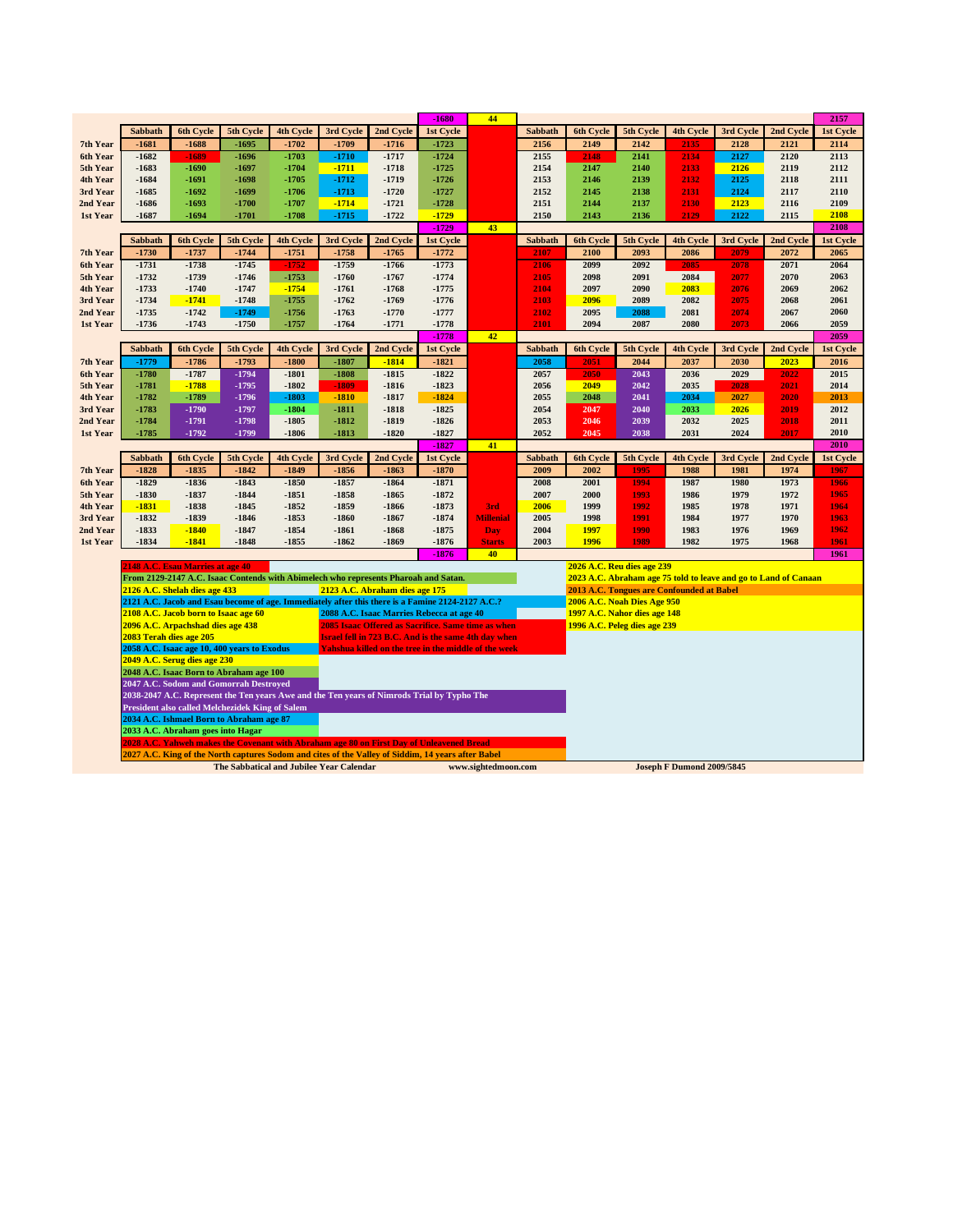|                      |                    |                                                                    |                    |                    |                                          |                    | $-1876$            | 40                  |                |                  |              |                           |              |              | 1961         |
|----------------------|--------------------|--------------------------------------------------------------------|--------------------|--------------------|------------------------------------------|--------------------|--------------------|---------------------|----------------|------------------|--------------|---------------------------|--------------|--------------|--------------|
|                      | <b>Sabbath</b>     | <b>6th Cycle</b>                                                   | 5th Cycle          | <b>4th Cycle</b>   | 3rd Cycle                                | 2nd Cycle          | 1st Cycle          | 2nd                 | <b>Sabbath</b> | <b>6th Cycle</b> | 5th Cycle    | <b>4th Cycle</b>          | 3rd Cycle    | 2nd Cycle    | 1st Cycle    |
| 7th Year             | $-1877$            | $-1884$                                                            | $-1891$            | $-1898$            | $-1905$                                  | $-1912$            | $-1919$            | <b>Millenial</b>    | 1960           | 1953             | 1946         | 1939                      | 1932         | 1925         | 1918         |
| 6th Year             | $-1878$            | $-1885$                                                            | $-1892$            | $-1899$            | $-1906$                                  | $-1913$            | $-1920$            | Day                 | 1959           | 1952             | 1945         | 1938                      | 1931         | 1924         | 1917         |
| 5th Year             | $-1879$            | $-1886$                                                            | $-1893$            | $-1900$            | $-1907$                                  | $-1914$            | $-1921$            | <b>Ended</b>        | 1958           | 1951             | 1944         | 1937                      | 1930         | 1923         | 1916         |
| 4th Year             | $-1880$            | $-1887$                                                            | $-1894$            | $-1901$            | $-1908$                                  | $-1915$            | $-1922$            |                     | 1957           | 1950             | 1943         | 1936                      | 1929         | 1922         | 1915         |
| 3rd Year             | $-1881$            | $-1888$                                                            | $-1895$            | $-1902$            | $-1909$                                  | $-1916$            | $-1923$            |                     | 1956           | 1949             | 1942         | 1935                      | 1928         | 1921         | 1914         |
| 2nd Year             | $-1882$            | $-1889$                                                            | $-1896$            | $-1903$            | $-1910$                                  | $-1917$            | $-1924$            |                     | 1955           | 1948             | 1941         | 1934                      | 1927         | 1920         | 1913         |
| 1st Year             | -1883              | $-1890$                                                            | $-1897$            | $-1904$            | -1911                                    | $-1918$            | $-1925$            |                     | 1954           | 1947             | 1940         | 1933                      | 1926         | 1919         | 1912         |
|                      |                    |                                                                    |                    |                    |                                          |                    | $-1925$            | 39                  |                |                  |              |                           |              |              | 1912         |
|                      | Sabbath            | 6th Cycle                                                          | 5th Cycle          | 4th Cycle          | 3rd Cycle                                | 2nd Cycle          | 1st Cycle          |                     | Sabbath        | 6th Cycle        | 5th Cycle    | 4th Cycle                 | 3rd Cycle    | 2nd Cycle    | 1st Cycle    |
| 7th Year             | $-1926$            | $-1933$                                                            | $-1940$            | $-1947$<br>$-1948$ | $-1954$                                  | $-1961$            | $-1968$            |                     | 1911           | 1904             | 1897         | 1890                      | 1883         | 1876         | 1869         |
| 6th Year             | $-1927$<br>$-1928$ | $-1934$<br>$-1935$                                                 | $-1941$<br>$-1942$ | $-1949$            | $-1955$<br>$-1956$                       | $-1962$<br>$-1963$ | $-1969$<br>$-1970$ |                     | 1910           | 1903<br>1902     | 1896<br>1895 | 1889<br>1888              | 1882         | 1875<br>1874 | 1868<br>1867 |
| 5th Year             | $-1929$            | $-1936$                                                            | $-1943$            | $-1950$            | $-1957$                                  | $-1964$            | $-1971$            |                     | 1909<br>1908   | 1901             | 1894         | 1887                      | 1881<br>1880 | 1873         | 1866         |
| 4th Year<br>3rd Year | $-1930$            | $-1937$                                                            | $-1944$            | $-1951$            | $-1958$                                  | $-1965$            | $-1972$            |                     | 1907           | 1900             | 1893         | 1886                      | 1879         | 1872         | 1865         |
| 2nd Year             | $-1931$            | $-1938$                                                            | $-1945$            | $-1952$            | $-1959$                                  | $-1966$            | $-1973$            |                     | 1906           | 1899             | 1892         | 1885                      | 1878         | 1871         | 1864         |
| 1st Year             | $-1932$            | $-1939$                                                            | $-1946$            | $-1953$            | $-1960$                                  | $-1967$            | $-1974$            |                     | 1905           | 1898             | 1891         | 1884                      | 1877         | 1870         | 1863         |
|                      |                    |                                                                    |                    |                    |                                          |                    | $-1974$            | 38                  |                |                  |              |                           |              |              | 1863         |
|                      | Sabbath            | 6th Cycle                                                          | 5th Cycle          | 4th Cycle          | 3rd Cycle                                | 2nd Cycle          | 1st Cycle          |                     | Sabbath        | 6th Cycle        | 5th Cycle    | 4th Cycle                 | 3rd Cycle    | 2nd Cycle    | 1st Cycle    |
| 7th Year             | $-1975$            | $-1982$                                                            | $-1989$            | $-1996$            | $-2003$                                  | $-2010$            | $-2017$            |                     | 1862           | 1855             | 1848         | 1841                      | 1834         | 1827         | 1820         |
| 6th Year             | $-1976$            | $-1983$                                                            | $-1990$            | $-1997$            | $-2004$                                  | $-2011$            | $-2018$            |                     | 1861           | 1854             | 1847         | 1840                      | 1833         | 1826         | 1819         |
| 5th Year             | -1977              | $-1984$                                                            | $-1991$            | $-1998$            | $-2005$                                  | $-2012$            | $-2019$            |                     | 1860           | 1853             | 1846         | 1839                      | 1832         | 1825         | 1818         |
| 4th Year             | $-1978$            | $-1985$                                                            | $-1992$            | $-1999$            | $-2006$                                  | $-2013$            | $-2020$            |                     | 1859           | 1852             | 1845         | 1838                      | 1831         | 1824         | 1817         |
| 3rd Year             | -1979              | $-1986$                                                            | $-1993$            | $-2000$            | $-2007$                                  | $-2014$            | $-2021$            |                     | 1858           | 1851             | 1844         | 1837                      | 1830         | 1823         | 1816         |
| 2nd Year             | $-1980$            | $-1987$                                                            | $-1994$            | $-2001$            | $-2008$                                  | $-2015$            | $-2022$            |                     | 1857           | 1850             | 1843         | 1836                      | 1829         | 1822         | 1815         |
| 1st Year             | $-1981$            | $-1988$                                                            | $-1995$            | $-2002$            | $-2009$                                  | $-2016$            | $-2023$            |                     | 1856           | 1849             | 1842         | 1835                      | 1828         | 1821         | 1814         |
|                      |                    |                                                                    |                    |                    |                                          |                    | $-2023$            | 37                  |                |                  |              |                           |              |              | 1814         |
|                      |                    |                                                                    |                    |                    |                                          |                    |                    |                     |                |                  |              |                           |              |              |              |
|                      | Sabbath            | 6th Cycle                                                          | 5th Cycle          | 4th Cycle          | 3rd Cycle                                | 2nd Cycle          | 1st Cycle          |                     | Sabbath        | 6th Cycle        | 5th Cycle    | 4th Cycle                 | 3rd Cycle    | 2nd Cycle    | 1st Cycle    |
| 7th Year             | $-2024$            | $-2031$                                                            | $-2038$            | $-2045$            | $-2052$                                  | $-2059$            | $-2066$            |                     | 1813           | 1806             | 1799         | 1792                      | 1785         | 1778         | 1771         |
| 6th Year             | $-2025$            | $-2032$                                                            | $-2039$            | $-2046$            | $-2053$                                  | $-2060$            | $-2067$            |                     | 1812           | 1805             | 1798         | 1791                      | 1784         | 1777         | 1770         |
| 5th Year             | $-2026$            | $-2033$                                                            | $-2040$            | $-2047$            | $-2054$                                  | $-2061$            | $-2068$            |                     | 1811           | 1804             | 1797         | 1790                      | 1783         | 1776         | 1769         |
| 4th Year             | $-2027$            | $-2034$                                                            | $-2041$            | $-2048$            | $-2055$                                  | $-2062$            | $-2069$            |                     | 1810           | 1803             | 1796         | 1789                      | 1782         | 1775         | 1768         |
| 3rd Year             | $-2028$            | $-2035$                                                            | $-2042$            | $-2049$            | $-2056$                                  | $-2063$            | $-2070$            |                     | 1809           | 1802             | 1795         | 1788                      | 1781         | 1774         | 1767         |
| 2nd Year             | $-2029$            | $-2036$                                                            | $-2043$            | $-2050$            | $-2057$                                  | $-2064$            | $-2071$            |                     | 1808           | 1801             | 1794         | 1787                      | 1780         | 1773         | 1766         |
| 1st Year             | $-2030$            | $-2037$                                                            | $-2044$            | $-2051$            | $-2058$                                  | $-2065$            | $-2072$            |                     | 1807           | 1800             | 1793         | 1786                      | 1779         | 1772         | 1765         |
|                      |                    |                                                                    |                    |                    |                                          |                    | $-2072$            | 36                  |                |                  |              |                           |              |              | 1765         |
|                      | <b>Sabbath</b>     | <b>6th Cycle</b>                                                   | 5th Cycle          | <b>4th Cycle</b>   | 3rd Cycle                                | 2nd Cycle          | 1st Cycle          |                     | <b>Sabbath</b> | 6th Cycle        | 5th Cycle    | <b>4th Cycle</b>          | 3rd Cycle    | 2nd Cycle    | 1st Cycle    |
| 7th Year             | $-2073$            | $-2080$                                                            | $-2087$            | $-2094$            | $-2101$                                  | $-2108$            | $-2115$            |                     | 1764           | 1757             | 1750         | 1743                      | 1736         | 1729         | 1722         |
| 6th Year             | $-2074$            | $-2081$                                                            | $-2088$            | $-2095$            | $-2102$                                  | $-2109$            | $-2116$            |                     | 1763           | 1756             | 1749         | 1742                      | 1735         | 1728         | 1721         |
| 5th Year             | $-2075$            | $-2082$                                                            | $-2089$            | $-2096$            | $-2103$                                  | $-2110$            | $-2117$            |                     | 1762           | 1755             | 1748         | 1741                      | 1734         | 1727         | 1720         |
| 4th Year             | $-2076$            | $-2083$                                                            | $-2090$            | $-2097$            | $-2104$                                  | $-2111$            | $-2118$            |                     | 1761           | 1754             | 1747         | 1740                      | 1733         | 1726         | 1719         |
| 3rd Year             | $-2077$            | $-2084$                                                            | $-2091$            | $-2098$            | $-2105$                                  | $-2112$            | $-2119$            |                     | 1760           | 1753             | 1746         | 1739                      | 1732         | 1725         | 1718         |
| 2nd Year             | $-2078$            | $-2085$                                                            | $-2092$            | $-2099$            | $-2106$                                  | $-2113$            | $-2120$            |                     | 1759           | 1752             | 1745         | 1738                      | 1731         | 1724         | 1717         |
| 1st Year             | $-2079$            | $-2086$                                                            | $-2093$            | $-2100$            | $-2107$                                  | $-2114$            | $-2121$            |                     | 1758           | 1751             | 1744         | 1737                      | 1730         | 1723         | 1716         |
|                      |                    | 1948 A.C. Abraham Born to Terah age 70                             |                    |                    |                                          |                    | $-2121$            | 35                  |                |                  |              |                           |              |              | 1716         |
|                      |                    | 1878 A.C. Terah born to Nahor age 29                               |                    |                    |                                          |                    |                    |                     |                |                  |              |                           |              |              |              |
|                      |                    | 1849 A.C. Nahor born to Serug age 30                               |                    |                    |                                          |                    |                    |                     |                |                  |              |                           |              |              |              |
|                      |                    | 1819 A.C. Serug born to Reu age 32                                 |                    |                    |                                          |                    |                    |                     |                |                  |              |                           |              |              |              |
|                      |                    | 1787 A.C. Reu born to Peleg age 30                                 |                    |                    |                                          |                    |                    |                     |                |                  |              |                           |              |              |              |
|                      |                    | 1757 A.C. Peleg born to Eber age 34                                |                    |                    |                                          |                    |                    |                     |                |                  |              |                           |              |              |              |
|                      |                    | 1723 A.C. Eber born to Shelah age 30 Eber is Father of the Hebrews |                    |                    |                                          |                    |                    |                     |                |                  |              |                           |              |              |              |
|                      |                    |                                                                    |                    |                    | The Sabbatical and Jubilee Year Calendar |                    |                    | www.sightedmoon.com |                |                  |              | Joseph F Dumond 2009/5845 |              |              |              |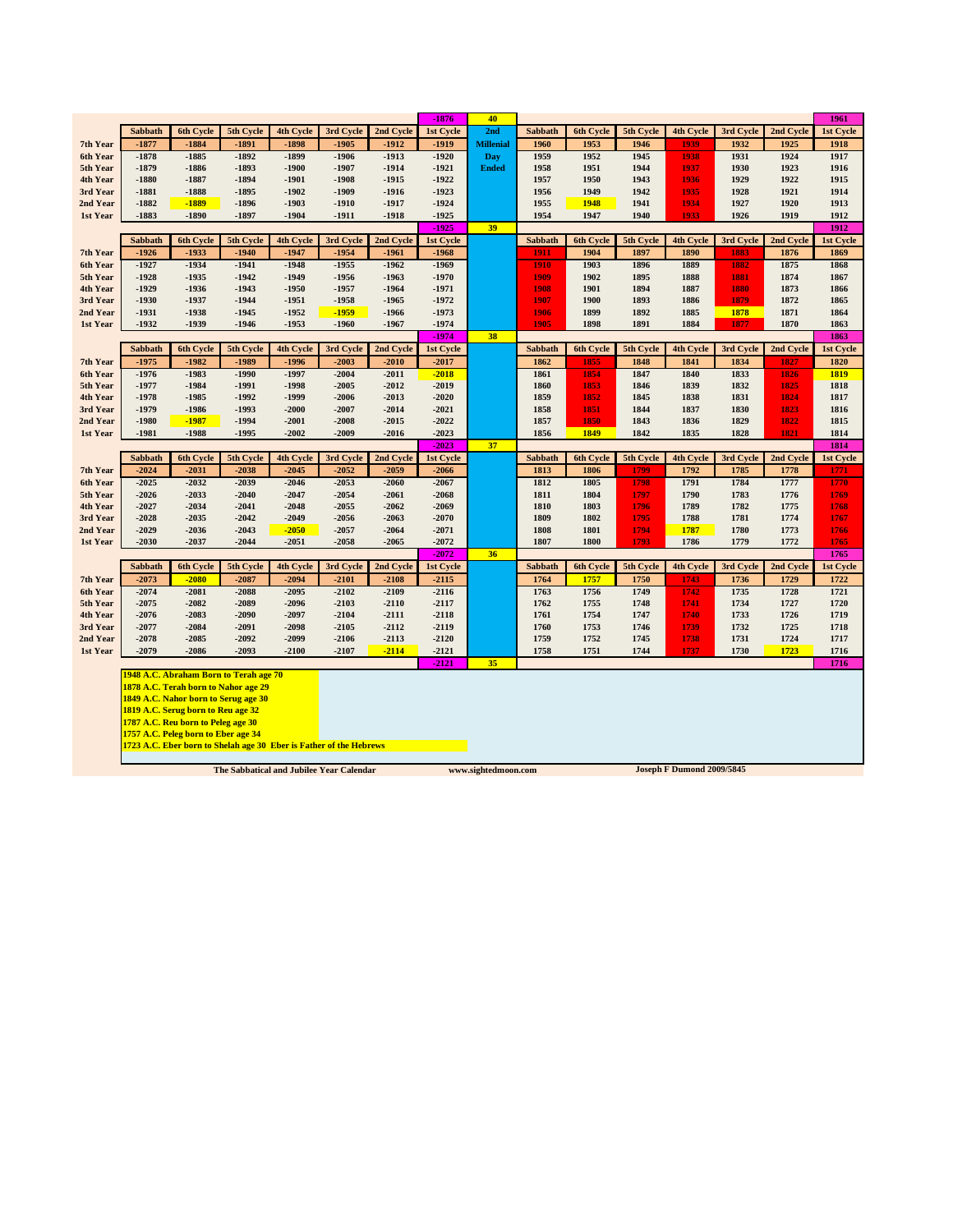|                      |                                                |                                     |                                            |                    |                                                                     |                                                                                                                                                                          | $-2121$            | 35 |                |              |              |                  |              |              | 1716         |
|----------------------|------------------------------------------------|-------------------------------------|--------------------------------------------|--------------------|---------------------------------------------------------------------|--------------------------------------------------------------------------------------------------------------------------------------------------------------------------|--------------------|----|----------------|--------------|--------------|------------------|--------------|--------------|--------------|
|                      | <b>Sabbath</b>                                 | 6th Cycle                           | 5th Cycle                                  | <b>4th Cycle</b>   | 3rd Cycle                                                           | 2nd Cycle                                                                                                                                                                | 1st Cycle          |    | <b>Sabbath</b> | 6th Cycle    | 5th Cycle    | <b>4th Cycle</b> | 3rd Cycle    | 2nd Cycle    | 1st Cycle    |
| 7th Year             | $-2122$                                        | $-2129$                             | $-2136$                                    | $-2143$            | $-2150$                                                             | $-2157$                                                                                                                                                                  | $-2164$            |    | 1715           | 1708         | 1701         | 1694             | 1687         | 1680         | 1673         |
| 6th Year             | $-2123$                                        | $-2130$                             | $-2137$                                    | $-2144$            | $-2151$                                                             | $-2158$                                                                                                                                                                  | $-2165$            |    | 1714           | 1707         | 1700         | 1693             | 1686         | 1679         | 1672         |
| 5th Year             | $-2124$                                        | $-2131$                             | $-2138$                                    | $-2145$            | $-2152$                                                             | $-2159$                                                                                                                                                                  | $-2166$            |    | 1713           | 1706         | 1699         | 1692             | 1685         | 1678         | 1671         |
| 4th Year             | $-2125$                                        | $-2132$                             | $-2139$                                    | $-2146$            | $-2153$                                                             | $-2160$                                                                                                                                                                  | $-2167$            |    | 1712           | 1705         | 1698         | 1691             | 1684         | 1677         | 1670         |
| 3rd Year             | $-2126$                                        | $-2133$                             | $-2140$                                    | $-2147$            | $-2154$                                                             | $-2161$                                                                                                                                                                  | $-2168$            |    | 1711           | 1704         | 1697         | 1690             | 1683         | 1676         | 1669         |
| 2nd Year             | $-2127$                                        | $-2134$                             | $-2141$                                    | $-2148$            | $-2155$                                                             | $-2162$                                                                                                                                                                  | $-2169$            |    | 1710           | 1703         | 1696         | 1689             | 1682         | 1675         | 1668         |
| 1st Year             | $-2128$                                        | $-2135$                             | $-2142$                                    | $-2149$            | $-2156$                                                             | $-2163$                                                                                                                                                                  | $-2170$            |    | 1709           | 1702         | 1695         | 1688             | 1681         | 1674         | 1667         |
|                      |                                                |                                     |                                            |                    |                                                                     |                                                                                                                                                                          | $-2170$            | 34 |                |              |              |                  |              |              | 1667         |
|                      | Sabbath                                        | 6th Cycle                           | 5th Cycle                                  | 4th Cycle          | 3rd Cycle                                                           | 2nd Cycle                                                                                                                                                                | 1st Cycle          |    | Sabbath        | 6th Cycle    | 5th Cycle    | 4th Cycle        | 3rd Cycle    | 2nd Cycle    | 1st Cycle    |
| 7th Year             | $-2171$                                        | $-2178$                             | $-2185$                                    | $-2192$            | $-2199$                                                             | $-2206$                                                                                                                                                                  | $-2213$            |    | 1666           | 1659         | 1652         | 1645             | 1638         | 1631         | 1624         |
| 6th Year             | $-2172$                                        | $-2179$                             | $-2186$                                    | $-2193$            | $-2200$                                                             | $-2207$                                                                                                                                                                  | $-2214$            |    | 1665           | 1658         | 1651         | 1644             | 1637         | 1630         | 1623         |
| 5th Year             | $-2173$                                        | $-2180$                             | $-2187$                                    | $-2194$            | $-2201$                                                             | $-2208$                                                                                                                                                                  | $-2215$            |    | 1664           | 1657         | 1650         | 1643             | 1636         | 1629         | 1622         |
| 4th Year             | $-2174$                                        | $-2181$                             | $-2188$                                    | $-2195$            | $-2202$                                                             | $-2209$                                                                                                                                                                  | $-2216$            |    | 1663           | 1656         | 1649         | 1642             | 1635         | 1628         | 1621         |
| 3rd Year             | $-2175$                                        | $-2182$                             | $-2189$                                    | $-2196$            | $-2203$                                                             | $-2210$                                                                                                                                                                  | $-2217$            |    | 1662           | 1655         | 1648         | 1641             | 1634         | 1627         | 1620         |
| 2nd Year             | $-2176$                                        | $-2183$                             | $-2190$                                    | $-2197$            | $-2204$                                                             | $-2211$                                                                                                                                                                  | $-2218$            |    | 1661           | 1654         | 1647         | 1640             | 1633         | 1626         | 1619         |
| 1st Year             | $-2177$                                        | $-2184$                             | $-2191$                                    | $-2198$            | $-2205$                                                             | $-2212$                                                                                                                                                                  | $-2219$            |    | 1660           | 1653         | 1646         | 1639             | 1632         | 1625         | 1618         |
|                      |                                                |                                     |                                            |                    |                                                                     |                                                                                                                                                                          | $-2219$            | 33 |                |              |              |                  |              |              | 1618         |
|                      | Sabbath                                        | 6th Cycle                           | 5th Cycle                                  | 4th Cycle          | 3rd Cycle                                                           | 2nd Cycle                                                                                                                                                                | 1st Cycle          |    | Sabbath        | 6th Cycle    | 5th Cycle    | 4th Cycle        | 3rd Cycle    | 2nd Cycle    | 1st Cycle    |
| 7th Year             | $-2220$                                        | $-2227$                             | $-2234$                                    | $-2241$            | $-2248$                                                             | $-2255$                                                                                                                                                                  | $-2262$            |    | 1617           | 1610         | 1603         | 1596             | 1589         | 1582         | 1575         |
| 6th Year             | $-2221$<br>$-2222$                             | $-2228$<br>$-2229$                  | $-2235$                                    | $-2242$<br>$-2243$ | $-2249$<br>$-2250$                                                  | $-2256$                                                                                                                                                                  | $-2263$            |    | 1616           | 1609         | 1602<br>1601 | 1595             | 1588         | 1581         | 1574<br>1573 |
| 5th Year<br>4th Year | $-2223$                                        | $-2230$                             | $-2236$<br>$-2237$                         | $-2244$            | $-2251$                                                             | $-2257$<br>$-2258$                                                                                                                                                       | $-2264$<br>$-2265$ |    | 1615<br>1614   | 1608<br>1607 | 1600         | 1594<br>1593     | 1587<br>1586 | 1580<br>1579 | 1572         |
| 3rd Year             | $-2224$                                        | $-2231$                             | $-2238$                                    | $-2245$            | $-2252$                                                             | $-2259$                                                                                                                                                                  | $-2266$            |    | 1613           | 1606         | 1599         | 1592             | 1585         | 1578         | 1571         |
| 2nd Year             | $-2225$                                        | $-2232$                             | $-2239$                                    | $-2246$            | $-2253$                                                             | $-2260$                                                                                                                                                                  | $-2267$            |    | 1612           | 1605         | 1598         | 1591             | 1584         | 1577         | 1570         |
| 1st Year             | $-2226$                                        | $-2233$                             | $-2240$                                    | $-2247$            | $-2254$                                                             | $-2261$                                                                                                                                                                  | $-2268$            |    | 1611           | 1604         | 1597         | 1590             | 1583         | 1576         | 1569         |
|                      |                                                |                                     |                                            |                    |                                                                     |                                                                                                                                                                          | $-2268$            | 32 |                |              |              |                  |              |              | 1569         |
|                      | <b>Sabbath</b>                                 | 6th Cycle                           | 5th Cycle                                  | 4th Cycle          | 3rd Cycle                                                           | 2nd Cycle                                                                                                                                                                | 1st Cycle          |    | <b>Sabbath</b> | 6th Cycle    | 5th Cycle    | 4th Cycle        | 3rd Cycle    | 2nd Cycle    | 1st Cycle    |
| 7th Year             | $-2269$                                        | $-2276$                             | $-2283$                                    | $-2290$            | $-2297$                                                             | $-2304$                                                                                                                                                                  | $-2311$            |    | 1568           | 1561         | 1554         | 1547             | 1540         | 1533         | 1526         |
| 6th Year             | $-2270$                                        | $-2277$                             | $-2284$                                    | $-2291$            | $-2298$                                                             | $-2305$                                                                                                                                                                  | $-2312$            |    | 1567           | 1560         | 1553         | 1546             | 1539         | 1532         | 1525         |
| 5th Year             | $-2271$                                        | $-2278$                             | $-2285$                                    | $-2292$            | $-2299$                                                             | $-2306$                                                                                                                                                                  | $-2313$            |    | 1566           | 1559         | 1552         | 1545             | 1538         | 1531         | 1524         |
| 4th Year             | $-2272$                                        | $-2279$                             | $-2286$                                    | $-2293$            | $-2300$                                                             | $-2307$                                                                                                                                                                  | $-2314$            |    | 1565           | 1558         | 1551         | 1544             | 1537         | 1530         | 1523         |
| 3rd Year             | $-2273$                                        | $-2280$                             | $-2287$                                    | $-2294$            | $-2301$                                                             | $-2308$                                                                                                                                                                  | $-2315$            |    | 1564           | 1557         | 1550         | 1543             | 1536         | 1529         | 1522         |
| 2nd Year             | $-2274$                                        | $-2281$                             | $-2288$                                    | $-2295$            | $-2302$                                                             | $-2309$                                                                                                                                                                  | $-2316$            |    | 1563           | 1556         | 1549         | 1542             | 1535         | 1528         | 1521         |
| 1st Year             | $-2275$                                        | $-2282$                             | $-2289$                                    | $-2296$            | -2303                                                               | $-2310$                                                                                                                                                                  | $-2317$            |    | 1562           | 1555         | 1548         | 1541             | 1534         | 1527         | 1520         |
|                      |                                                |                                     |                                            |                    |                                                                     |                                                                                                                                                                          | $-2317$            | 31 |                |              |              |                  |              |              | 1520         |
|                      | Sabbath                                        | 6th Cycle                           | 5th Cycle                                  | 4th Cycle          | 3rd Cycle                                                           | 2nd Cycle                                                                                                                                                                | 1st Cycle          |    | Sabbath        | 6th Cycle    | 5th Cycle    | 4th Cycle        | 3rd Cycle    | 2nd Cycle    | 1st Cycle    |
| 7th Year             | $-2318$                                        | $-2325$                             | $-2332$                                    | $-2339$            | $-2346$                                                             | $-2353$                                                                                                                                                                  | $-2360$            |    | 1519           | 1512         | 1505         | 1498             | 1491         | 1484         | 1477         |
| 6th Year             | $-2319$                                        | $-2326$                             | $-2333$                                    | $-2340$            | $-2347$                                                             | $-2354$                                                                                                                                                                  | $-2361$            |    | 1518           | 1511         | 1504         | 1497             | 1490         | 1483         | 1476         |
| 5th Year             | $-2320$                                        | $-2327$                             | $-2334$                                    | $-2341$            | $-2348$                                                             | $-2355$                                                                                                                                                                  | $-2362$            |    | 1517           | 1510         | 1503         | 1496             | 1489         | 1482         | 1475         |
| 4th Year             | $-2321$                                        | $-2328$                             | $-2335$                                    | $-2342$            | $-2349$                                                             | $-2356$                                                                                                                                                                  | $-2363$            |    | 1516           | 1509         | 1502         | 1495             | 1488         | 1481         | 1474         |
| 3rd Year             | $-2322$                                        | $-2329$                             | $-2336$                                    | $-2343$            | $-2350$                                                             | $-2357$                                                                                                                                                                  | $-2364$            |    | 1515           | 1508         | 1501         | 1494             | 1487         | 1480         | 1473         |
| 2nd Year             | $-2323$                                        | $-2330$                             | $-2337$                                    | $-2344$            | $-2351$                                                             | $-2358$                                                                                                                                                                  | $-2365$            |    | 1514           | 1507         | 1500         | 1493             | 1486         | 1479         | 1472         |
| 1st Year             | $-2324$                                        | $-2331$                             | $-2338$                                    | $-2345$            | $-2352$                                                             | $-2359$                                                                                                                                                                  | $-2366$            |    | 1513           | 1506         | 1499         | 1492             | 1485         | 1478         | 1471         |
|                      |                                                |                                     |                                            |                    |                                                                     |                                                                                                                                                                          | $-2366$            | 30 |                |              |              |                  |              |              | 1471         |
|                      |                                                |                                     | 1693 A.C. Shelah born to Arpachshad age 35 |                    |                                                                     |                                                                                                                                                                          |                    |    |                |              |              |                  |              |              |              |
|                      |                                                |                                     |                                            |                    | 1658 A.C. Arpachshad born to Shem age 100 two years after The Flood |                                                                                                                                                                          |                    |    |                |              |              |                  |              |              |              |
|                      |                                                |                                     |                                            |                    |                                                                     | 1656 A.C. Methuselah dies around Passover age 969 Noah must cleanse for 7 days                                                                                           |                    |    |                |              |              |                  |              |              |              |
|                      |                                                |                                     |                                            |                    |                                                                     | and cannot take the first Passover. In the Second Month on the 17th day the earth<br>was Flooded. The second Passover was on the 15th, and possibly the wave offering on |                    |    |                |              |              |                  |              |              |              |
|                      |                                                | the 16th day of the second month.   |                                            |                    |                                                                     |                                                                                                                                                                          |                    |    |                |              |              |                  |              |              |              |
|                      |                                                | 1558 A.C. Shem born to Noah age 502 |                                            |                    |                                                                     |                                                                                                                                                                          |                    |    |                |              |              |                  |              |              |              |
|                      |                                                |                                     |                                            |                    |                                                                     |                                                                                                                                                                          |                    |    |                |              |              |                  |              |              |              |
|                      | 1556 A.C. Japheth and Ham born to Noah age 500 |                                     |                                            |                    |                                                                     |                                                                                                                                                                          |                    |    |                |              |              |                  |              |              |              |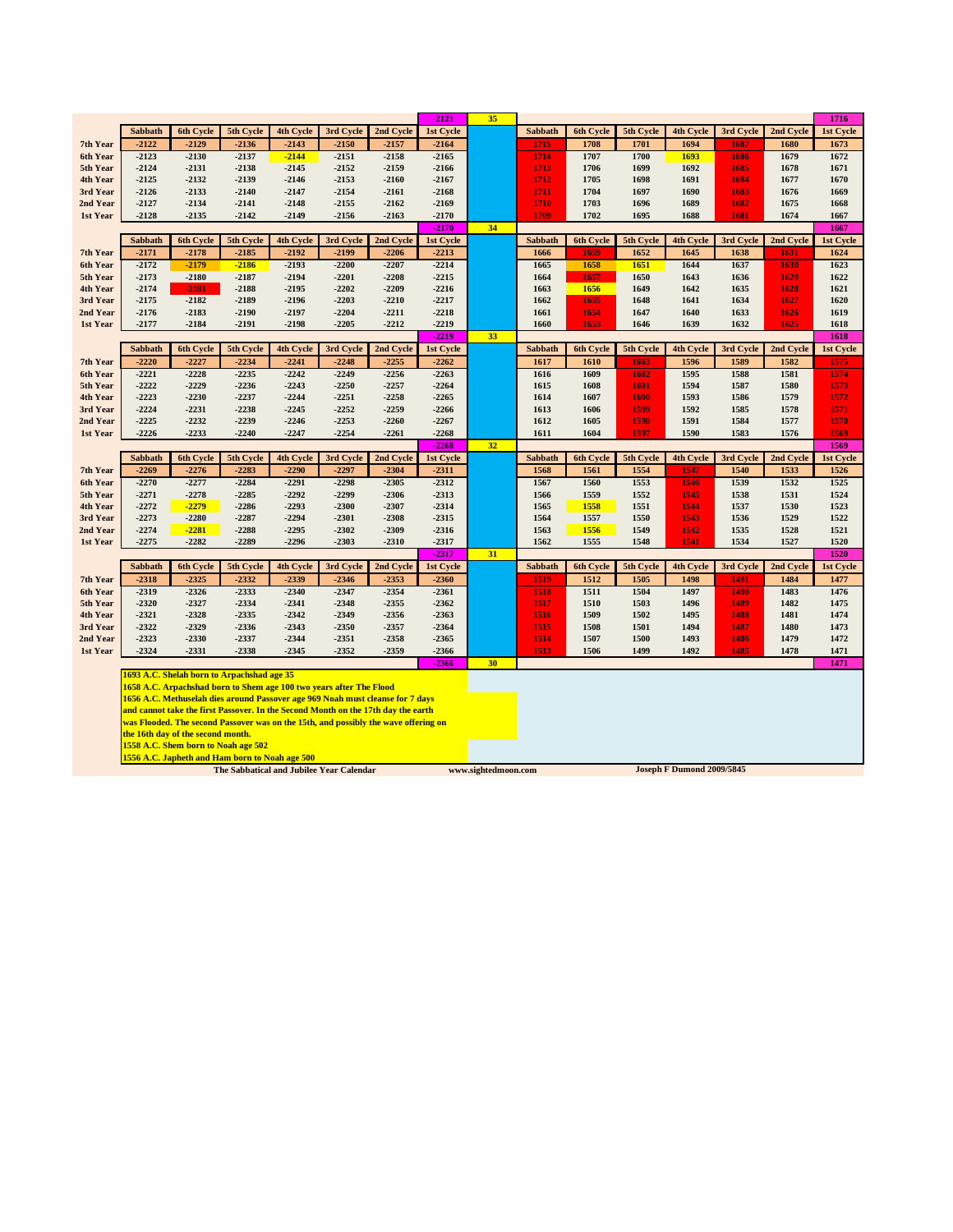|                      |                    |                                  |                                          |                    |                    |                      | $-2366$              | 30                  |                |              |              |                                  |              |                   | 1471              |
|----------------------|--------------------|----------------------------------|------------------------------------------|--------------------|--------------------|----------------------|----------------------|---------------------|----------------|--------------|--------------|----------------------------------|--------------|-------------------|-------------------|
|                      | Sabbath            | 6th Cycle                        | 5th Cycle                                | <b>4th Cycle</b>   | 3rd Cycle          | 2nd Cycle            | 1st Cycle            |                     | <b>Sabbath</b> | 6th Cycle    | 5th Cycle    | 4th Cycle                        | 3rd Cycle    | 2nd Cycle         | 1st Cycle         |
| 7th Year             | $-2367$            | $-2374$                          | $-2381$                                  | $-2388$            | $-2395$            | $-2402$              | $-2409$              |                     | 1470           | 1463         | 1456         | 1449                             | 1442         | 1435              | 1428              |
| 6th Year             | $-2368$            | $-2375$                          | $-2382$                                  | $-2389$            | $-2396$            | $-2403$              | $-2410$              |                     | 1469           | 1462         | 1455         | 1448                             | 1441         | 1434              | 1427              |
| 5th Year             | $-2369$            | $-2376$                          | $-2383$                                  | $-2390$            | $-2397$            | $-2404$              | $-2411$              |                     | 1468           | 1461         | 1454         | 1447                             | 1440         | 1433              | 1426              |
| 4th Year             | $-2370$            | $-2377$                          | $-2384$                                  | $-2391$            | $-2398$            | $-2405$              | $-2412$              |                     | 1467           | 1460         | 1453         | 1446                             | 1439         | 1432              | 1425              |
| 3rd Year             | $-2371$            | $-2378$                          | $-2385$                                  | $-2392$            | $-2399$            | $-2406$              | $-2413$              |                     | 1466           | 1459         | 1452         | 1445                             | 1438         | 1431              | 1424              |
| 2nd Year             | $-2372$            | $-2379$                          | $-2386$                                  | $-2393$            | $-2400$            | $-2407$              | $-2414$              |                     | 1465           | 1458         | 1451         | 1444                             | 1437         | 1430              | 1423              |
| 1st Year             | $-2373$            | $-2380$                          | $-2387$                                  | $-2394$            | $-2401$            | $-2408$              | $-2415$              |                     | 1464           | 1457         | 1450         | 1443                             | 1436         | 1429              | 1422              |
|                      |                    |                                  |                                          |                    |                    |                      | $-2415$              | 29                  |                |              |              |                                  |              |                   | 1422              |
|                      | Sabbath            | 6th Cycle                        | 5th Cycle                                | 4th Cycle          | 3rd Cycle          | 2nd Cycle            | 1st Cycle            |                     | Sabbath        | 6th Cycle    | 5th Cycle    | 4th Cycle                        | 3rd Cycle    | 2nd Cycle         | 1st Cycle         |
| 7th Year             | $-2416$            | $-2423$                          | $-2430$                                  | $-2437$            | $-2444$            | $-2451$              | $-2458$              |                     | 1421           | 1414         | 1407         | 1400                             | 1393         | 1386              | 1379              |
| 6th Year<br>5th Year | $-2417$<br>$-2418$ | $-2424$<br>$-2425$               | $-2431$<br>$-2432$                       | $-2438$<br>$-2439$ | $-2445$<br>$-2446$ | $-2452$<br>$-2453$   | $-2459$<br>$-2460$   |                     | 1420<br>1419   | 1413<br>1412 | 1406<br>1405 | 1399<br>1398                     | 1392<br>1391 | 1385<br>1384      | 1378<br>1377      |
| 4th Year             | $-2419$            | $-2426$                          | $-2433$                                  | $-2440$            | $-2447$            | $-2454$              | $-2461$              |                     | 1418           | 1411         | 1404         | 1397                             | 1390         | 1383              | 1376              |
| 3rd Year             | $-2420$            | $-2427$                          | $-2434$                                  | $-2441$            | $-2448$            | $-2455$              | $-2462$              |                     | 1417           | 1410         | 1403         | 1396                             | 1389         | 1382              | 1375              |
| 2nd Year             | $-2421$            | $-2428$                          | $-2435$                                  | $-2442$            | $-2449$            | $-2456$              | $-2463$              |                     | 1416           | 1409         | 1402         | 1395                             | 1388         | 1381              | 1374              |
| 1st Year             | $-2422$            | $-2429$                          | $-2436$                                  | $-2443$            | $-2450$            | $-2457$              | $-2464$              |                     | 1415           | 1408         | 1401         | 1394                             | 1387         | 1380              | 1373              |
|                      |                    |                                  |                                          |                    |                    |                      | $-2464$              | 28                  |                |              |              |                                  |              |                   | 1373              |
|                      | Sabbath            | 6th Cycle                        | 5th Cycle                                | 4th Cycle          | 3rd Cycle          | 2nd Cycle            | 1st Cycle            |                     | Sabbath        | 6th Cycle    | 5th Cycle    | 4th Cycle                        | 3rd Cycle    | 2nd Cycle         | 1st Cycle         |
| 7th Year             | $-2465$            | $-2472$                          | $-2479$                                  | $-2486$            | $-2493$            | $-2500$              | $-2507$              |                     | 1372           | 1365         | 1358         | 1351                             | 1344         | 1337              | 1330              |
| 6th Year             | $-2466$            | $-2473$                          | $-2480$                                  | $-2487$            | $-2494$            | $-2501$              | $-2508$              |                     | 1371           | 1364         | 1357         | 1350                             | 1343         | 1336              | 1329              |
| 5th Year             | $-2467$            | $-2474$                          | $-2481$                                  | $-2488$            | $-2495$            | $-2502$              | $-2509$              |                     | 1370           | 1363         | 1356         | 1349                             | 1342         | 1335              | 1328              |
| 4th Year             | $-2468$            | $-2475$                          | $-2482$                                  | $-2489$            | $-2496$            | $-2503$              | $-2510$              |                     | 1369           | 1362         | 1355         | 1348                             | 1341         | 1334              | 1327              |
| 3rd Year             | $-2469$            | $-2476$                          | $-2483$                                  | $-2490$            | $-2497$            | $-2504$              | $-2511$              |                     | 1368           | 1361         | 1354         | 1347                             | 1340         | 1333              | 1326              |
| 2nd Year             | $-2470$            | $-2477$                          | $-2484$                                  | $-2491$            | $-2498$            | $-2505$              | $-2512$              |                     | 1367           | 1360         | 1353         | 1346                             | 1339         | 1332              | 1325              |
| 1st Year             | $-2471$            | $-2478$                          | $-2485$                                  | $-2492$            | $-2499$            | $-2506$              | $-2513$              |                     | 1366           | 1359         | 1352         | 1345                             | 1338         | 1331              | 1324              |
|                      |                    |                                  |                                          |                    |                    |                      | $-2513$              | 27                  |                |              |              |                                  |              |                   | 1324              |
|                      | Sabbath            | 6th Cycle                        | 5th Cycle                                | 4th Cycle          | 3rd Cycle          | 2nd Cycle<br>$-2549$ | 1st Cycle<br>$-2556$ |                     | Sabbath        | 6th Cycle    | 5th Cycle    | 4th Cycle                        | 3rd Cycle    | 2nd Cycle<br>1288 | 1st Cycle<br>1281 |
| 7th Year             |                    |                                  |                                          |                    |                    |                      |                      |                     | 1323           | 1316         | 1309         | 1302                             | 1295         |                   |                   |
|                      | $-2514$            | $-2521$                          | $-2528$                                  | $-2535$            | $-2542$            |                      |                      |                     |                |              |              |                                  |              |                   |                   |
| 6th Year             | $-2515$            | $-2522$                          | $-2529$                                  | $-2536$            | $-2543$            | $-2550$              | $-2557$              |                     | 1322           | 1315         | 1308         | 1301                             | 1294         | 1287              | 1280              |
| 5th Year             | -2516              | $-2523$                          | $-2530$                                  | $-2537$            | $-2544$            | $-2551$              | $-2558$              |                     | 1321           | 1314         | 1307         | 1300                             | 1293         | 1286              | 1279              |
| 4th Year             | $-2517$            | $-2524$                          | $-2531$                                  | $-2538$            | $-2545$            | $-2552$              | $-2559$              |                     | 1320           | 1313         | 1306         | 1299                             | 1292         | 1285              | 1278              |
| 3rd Year             | $-2518$            | $-2525$                          | $-2532$                                  | $-2539$            | $-2546$            | $-2553$              | $-2560$              |                     | 1319           | 1312         | 1305         | 1298                             | 1291         | 1284              | 1277              |
| 2nd Year             | $-2519$            | $-2526$                          | $-2533$                                  | $-2540$            | $-2547$            | $-2554$              | $-2561$              |                     | 1318           | 1311         | 1304         | 1297                             | 1290         | 1283              | 1276              |
| 1st Year             | $-2520$            | $-2527$                          | $-2534$                                  | $-2541$            | $-2548$            | $-2555$              | $-2562$<br>$-2562$   | 26                  | 1317           | 1310         | 1303         | 1296                             | 1289         | 1282              | 1275<br>1275      |
|                      | Sabbath            | 6th Cycle                        | 5th Cycle                                | 4th Cycle          | 3rd Cycle          | 2nd Cycle            | 1st Cycle            |                     | Sabbath        | 6th Cycle    | 5th Cycle    | 4th Cycle                        | 3rd Cycle    | 2nd Cycle         | 1st Cycle         |
| 7th Year             | $-2563$            | $-2570$                          | $-2577$                                  | $-2584$            | $-2591$            | $-2598$              | $-2605$              |                     | 1274           | 1267         | 1260         | 1253                             | 1246         | 1239              | 1232              |
| 6th Year             | $-2564$            | $-2571$                          | $-2578$                                  | $-2585$            | $-2592$            | $-2599$              | $-2606$              |                     | 1273           | 1266         | 1259         | 1252                             | 1245         | 1238              | 1231              |
| 5th Year             | $-2565$            | $-2572$                          | $-2579$                                  | $-2586$            | $-2593$            | $-2600$              | $-2607$              |                     | 1272           | 1265         | 1258         | 1251                             | 1244         | 1237              | 1230              |
| 4th Year             | $-2566$            | $-2573$                          | $-2580$                                  | $-2587$            | $-2594$            | $-2601$              | $-2608$              |                     | 1271           | 1264         | 1257         | 1250                             | 1243         | 1236              | 1229              |
| 3rd Year             | $-2567$            | $-2574$                          | $-2581$                                  | $-2588$            | $-2595$            | $-2602$              | $-2609$              |                     | 1270           | 1263         | 1256         | 1249                             | 1242         | 1235              | 1228              |
| 2nd Year             | $-2568$            | $-2575$                          | $-2582$                                  | $-2589$            | -2596              | $-2603$              | $-2610$              |                     | 1269           | 1262         | 1255         | 1248                             | 1241         | 1234              | 1227              |
| 1st Year             | $-2569$            | $-2576$                          | $-2583$                                  | $-2590$            | -2597              | $-2604$              | $-2611$              |                     | 1268           | 1261         | 1254         | 1247                             | 1240         | 1233              | 1226              |
|                      |                    |                                  |                                          |                    |                    |                      | -2611                | 25                  |                |              |              |                                  |              |                   | 1226              |
|                      |                    | 1422 A.C. Jared dies age 962     |                                          |                    |                    |                      |                      |                     |                |              |              |                                  |              |                   |                   |
|                      |                    | 1290 A.C. Mahalalel dies age 895 |                                          |                    |                    |                      |                      |                     |                |              |              |                                  |              |                   |                   |
|                      |                    | 1235 A.C. Kenan dies age 910     |                                          |                    |                    |                      |                      |                     |                |              |              |                                  |              |                   |                   |
|                      |                    |                                  |                                          |                    |                    |                      |                      |                     |                |              |              |                                  |              |                   |                   |
|                      |                    |                                  |                                          |                    |                    |                      |                      |                     |                |              |              |                                  |              |                   |                   |
|                      |                    |                                  |                                          |                    |                    |                      |                      |                     |                |              |              |                                  |              |                   |                   |
|                      |                    |                                  | The Sabbatical and Jubilee Year Calendar |                    |                    |                      |                      | www.sightedmoon.com |                |              |              | <b>Joseph F Dumond 2009/5845</b> |              |                   |                   |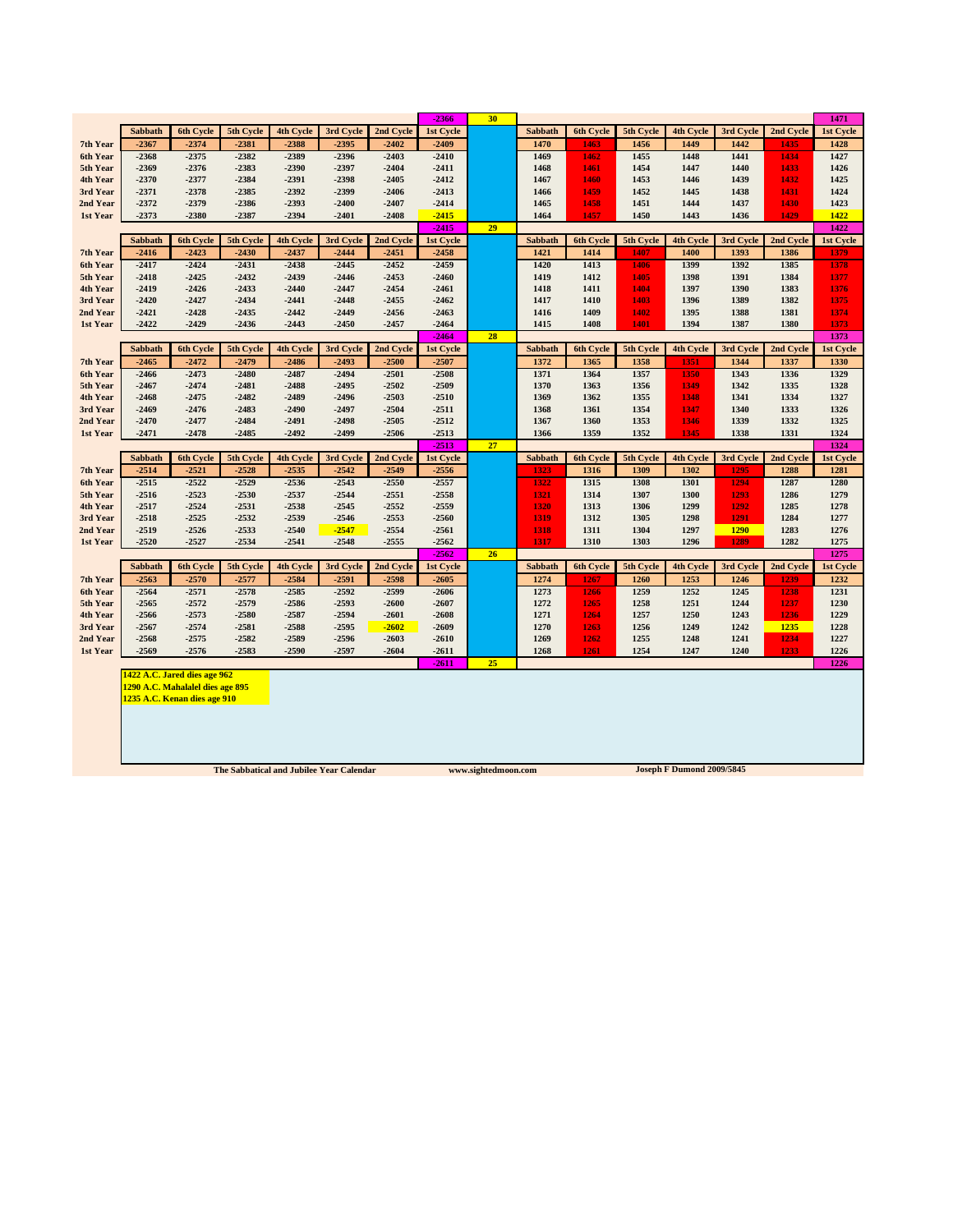|                      |                             |                    |                                       |                    |                    |                    | $-2611$            | 25               |                |                  |              |                  |              |              | 1226             |
|----------------------|-----------------------------|--------------------|---------------------------------------|--------------------|--------------------|--------------------|--------------------|------------------|----------------|------------------|--------------|------------------|--------------|--------------|------------------|
|                      | Sabbath                     | 6th Cycle          | 5th Cycle                             | <b>4th Cycle</b>   | 3rd Cycle          | 2nd Cycle          | <b>1st Cycle</b>   |                  | Sabbath        | <b>6th Cycle</b> | 5th Cycle    | <b>4th Cycle</b> | 3rd Cycle    | 2nd Cycle    | 1st Cycle        |
| 7th Year             | $-2612$                     | $-2619$            | $-2626$                               | $-2633$            | $-2640$            | $-2647$            | $-2654$            |                  | 1225           | 1218             | 1211         | 1204             | 1197         | 1190         | 1183             |
| 6th Year             | $-2613$                     | $-2620$            | $-2627$                               | $-2634$            | $-2641$            | $-2648$            | $-2655$            |                  | 1224           | 1217             | 1210         | 1203             | 1196         | 1189         | 1182             |
| 5th Year             | $-2614$                     | $-2621$            | $-2628$                               | $-2635$            | $-2642$            | $-2649$            | $-2656$            |                  | 1223           | 1216             | 1209         | 1202             | 1195         | 1188         | 1181             |
| 4th Year             | $-2615$                     | $-2622$            | $-2629$                               | $-2636$            | $-2643$            | $-2650$            | $-2657$            |                  | 1222           | 1215             | 1208         | 1201             | 1194         | 1187         | 1180             |
| 3rd Year             | $-2616$                     | $-2623$            | $-2630$                               | $-2637$            | $-2644$            | $-2651$            | $-2658$            |                  | 1221           | 1214             | 1207         | 1200             | 1193         | 1186         | 1179             |
| 2nd Year             | $-2617$                     | $-2624$            | $-2631$                               | $-2638$            | $-2645$            | $-2652$            | $-2659$            |                  | 1220           | 1213             | 1206         | 1199             | 1192         | 1185         | 1178             |
| 1st Year             | $-2618$                     | $-2625$            | $-2632$                               | $-2639$            | $-2646$            | $-2653$            | $-2660$            |                  | 1219           | 1212             | 1205         | 1198             | 1191         | 1184         | 1177             |
|                      |                             |                    |                                       |                    |                    |                    | $-2660$            | 24               |                |                  |              |                  |              |              | 1177             |
|                      | Sabbath                     | 6th Cycle          | 5th Cycle                             | 4th Cycle          | 3rd Cycle          | 2nd Cycle          | 1st Cycle          |                  | Sabbath        | 6th Cycle        | 5th Cycle    | 4th Cycle        | 3rd Cycle    | 2nd Cycle    | 1st Cycle        |
| 7th Year             | $-2661$                     | $-2668$            | $-2675$                               | $-2682$            | $-2689$            | $-2696$            | $-2703$            |                  | 1176           | 1169             | 1162         | 1155             | 1148         | 1141         | 1134             |
| 6th Year             | $-2662$                     | $-2669$            | $-2676$                               | $-2683$            | $-2690$            | $-2697$            | $-2704$            |                  | 1175           | 1168             | 1161         | 1154             | 1147         | 1140         | 1133             |
| 5th Year             | $-2663$                     | $-2670$            | $-2677$                               | $-2684$            | $-2691$            | $-2698$            | $-2705$            |                  | 1174           | 1167             | 1160         | 1153             | 1146         | 1139         | 1132             |
| 4th Year             | $-2664$                     | $-2671$            | $-2678$                               | $-2685$            | $-2692$            | $-2699$            | $-2706$            |                  | 1173           | 1166             | 1159         | 1152             | 1145         | 1138         | 1131             |
| 3rd Year<br>2nd Year | $-2665$<br>$-2666$          | $-2672$<br>$-2673$ | $-2679$<br>$-2680$                    | $-2686$<br>$-2687$ | $-2693$<br>$-2694$ | $-2700$<br>$-2701$ | $-2707$<br>$-2708$ |                  | 1172<br>1171   | 1165<br>1164     | 1158<br>1157 | 1151<br>1150     | 1144<br>1143 | 1137<br>1136 | 1130<br>1129     |
| 1st Year             | $-2667$                     | $-2674$            | $-2681$                               | $-2688$            | -2695              | $-2702$            | $-2709$            |                  | 1170           | 1163             | 1156         | 1149             | 1142         | 1135         | 1128             |
|                      |                             |                    |                                       |                    |                    |                    | $-2709$            | 23               |                |                  |              |                  |              |              | 1128             |
|                      | Sabbath                     | 6th Cycle          | 5th Cycle                             | <b>4th Cycle</b>   | 3rd Cycle          | 2nd Cycle          | 1st Cycle          |                  | Sabbath        | <b>6th Cycle</b> | 5th Cycle    | <b>4th Cycle</b> | 3rd Cycle    | 2nd Cycle    | 1st Cycle        |
| 7th Year             | $-2710$                     | $-2717$            | $-2724$                               | $-2731$            | $-2738$            | $-2745$            | $-2752$            |                  | 1127           | 1120             | 1113         | 1106             | 1099         | 1092         | 1085             |
| 6th Year             | $-2711$                     | $-2718$            | $-2725$                               | $-2732$            | $-2739$            | $-2746$            | $-2753$            |                  | 1126           | 1119             | 1112         | 1105             | 1098         | 1091         | 1084             |
| 5th Year             | $-2712$                     | $-2719$            | $-2726$                               | $-2733$            | $-2740$            | $-2747$            | $-2754$            |                  | 1125           | 1118             | 1111         | 1104             | 1097         | 1090         | 1083             |
| 4th Year             | $-2713$                     | $-2720$            | $-2727$                               | $-2734$            | $-2741$            | $-2748$            | $-2755$            |                  | 1124           | 1117             | 1110         | 1103             | 1096         | 1089         | 1082             |
| 3rd Year             | $-2714$                     | $-2721$            | $-2728$                               | $-2735$            | $-2742$            | $-2749$            | $-2756$            |                  | 1123           | 1116             | 1109         | 1102             | 1095         | 1088         | 1081             |
| 2nd Year             | $-2715$                     | $-2722$            | $-2729$                               | $-2736$            | $-2743$            | $-2750$            | $-2757$            |                  | 1122           | 1115             | 1108         | 1101             | 1094         | 1087         | 1080             |
| 1st Year             | $-2716$                     | $-2723$            | $-2730$                               | $-2737$            | $-2744$            | $-2751$            | $-2758$            |                  | 1121           | 1114             | 1107         | 1100             | 1093         | 1086         | 1079             |
|                      |                             |                    |                                       |                    |                    |                    | $-2758$            | 22               |                |                  |              |                  |              |              | 1079             |
|                      | Sabbath                     | 6th Cycle          | 5th Cycle                             | 4th Cycle          | 3rd Cycle          | 2nd Cycle          | 1st Cycle          |                  | <b>Sabbath</b> | 6th Cycle        | 5th Cycle    | 4th Cycle        | 3rd Cycle    | 2nd Cycle    | 1st Cycle        |
| 7th Year             | $-2759$<br>$-2760$          | $-2766$<br>$-2767$ | $-2773$<br>$-2774$                    | $-2780$<br>$-2781$ | $-2787$<br>$-2788$ | $-2794$<br>$-2795$ | $-2801$<br>$-2802$ |                  | 1078<br>1077   | 1071<br>1070     | 1064<br>1063 | 1057<br>1056     | 1050<br>1049 | 1043<br>1042 | 1036<br>1035     |
| 6th Year<br>5th Year | $-2761$                     | $-2768$            | $-2775$                               | $-2782$            | $-2789$            | $-2796$            | $-2803$            |                  | 1076           | 1069             | 1062         | 1055             | 1048         | 1041         | 1034             |
| 4th Year             | $-2762$                     | $-2769$            | $-2776$                               | $-2783$            | $-2790$            | $-2797$            | $-2804$            |                  | 1075           | 1068             | 1061         | 1054             | 1047         | 1040         | 1033             |
| 3rd Year             | $-2763$                     | $-2770$            | $-2777$                               | $-2784$            | $-2791$            | $-2798$            | $-2805$            |                  | 1074           | 1067             | 1060         | 1053             | 1046         | 1039         | 1032             |
| 2nd Year             | $-2764$                     | $-2771$            | $-2778$                               | $-2785$            | $-2792$            | $-2799$            | $-2806$            |                  | 1073           | 1066             | 1059         | 1052             | 1045         | 1038         | 1031             |
| 1st Year             | $-2765$                     | $-2772$            | $-2779$                               | $-2786$            | $-2793$            | $-2800$            | $-2807$            |                  | 1072           | 1065             | 1058         | 1051             | 1044         | 1037         | 1030             |
|                      |                             |                    |                                       |                    |                    |                    | $-2807$            | 21               |                |                  |              |                  |              |              | 1030             |
|                      | <b>Sabbath</b>              | <b>6th Cycle</b>   | 5th Cycle                             | <b>4th Cycle</b>   | 3rd Cycle          | 2nd Cycle          | 1st Cycle          |                  | Sabbath        | <b>6th Cycle</b> | 5th Cycle    | <b>4th Cycle</b> | 3rd Cycle    | 2nd Cycle    | <b>1st Cycle</b> |
| 7th Year             | $-2808$                     | $-2815$            | $-2822$                               | $-2829$            | $-2836$            | $-2843$            | $-2850$            |                  | 1029           | 1022             | 1015         | 1008             | 1001         | 994          | 987              |
| 6th Year             | $-2809$                     | $-2816$            | $-2823$                               | $-2830$            | $-2837$            | $-2844$            | $-2851$            |                  | 1028           | 1021             | 1014         | 1007             | 1000         | 993          | 986              |
| 5th Year             | $-2810$                     | $-2817$            | $-2824$                               | $-2831$            | $-2838$            | $-2845$            | $-2852$            |                  | 1027           | 1020             | 1013         | 1006             | 999          | 992          | 985              |
| 4th Year             | $-2811$                     | $-2818$            | $-2825$                               | $-2832$            | $-2839$            | $-2846$            | $-2853$            | 2nd              | 1026           | 1019             | 1012         | 1005             | 998          | 991          | 984              |
| 3rd Year             | $-2812$                     | $-2819$            | $-2826$                               | $-2833$            | $-2840$            | $-2847$            | $-2854$            | <b>Millenial</b> | 1025           | 1018             | 1011         | 1004             | 997          | 990          | 983              |
| 2nd Year             | $-2813$                     | $-2820$            | $-2827$                               | $-2834$            | $-2841$            | $-2848$            | $-2855$            | Day              | 1024           | 1017             | 1010         | 1003             | 996          | 989          | 982              |
| 1st Year             | $-2814$                     | $-2821$            | $-2828$                               | $-2835$            | $-2842$            | -2849              | $-2856$            | <b>Starts</b>    | 1023           | 1016             | 1009         | 1002             | 995          | 988          | 981              |
|                      |                             |                    |                                       |                    |                    |                    | $-2856$            | 20               |                |                  |              |                  |              |              | 981              |
|                      | 1140 A.C Enosh dies age 905 |                    | 1056 A.C. Noah Born to Lamech age 182 |                    |                    |                    |                    |                  |                |                  |              |                  |              |              |                  |
|                      | 1042 A.C.Seth dies age 912  |                    |                                       |                    |                    |                    |                    |                  |                |                  |              |                  |              |              |                  |
|                      | 987 A.C. Enosh Dies age 365 |                    |                                       |                    |                    |                    |                    |                  |                |                  |              |                  |              |              |                  |
|                      |                             |                    |                                       |                    |                    |                    |                    |                  |                |                  |              |                  |              |              |                  |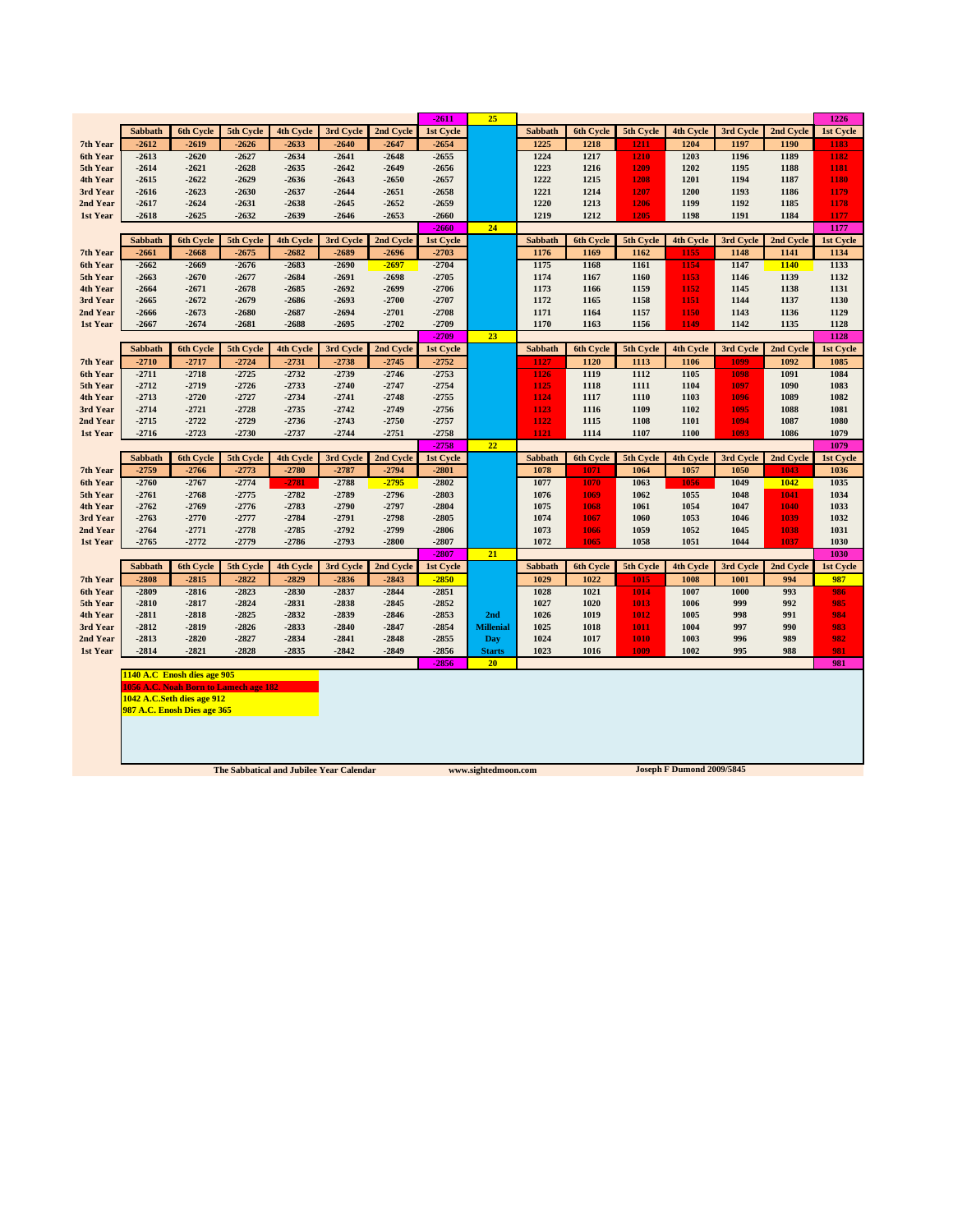|          |                |                                          |                                                                                                                       |                  |           |           | $-2856$            | 20               |                |                  |           |                  |           |           | 981              |
|----------|----------------|------------------------------------------|-----------------------------------------------------------------------------------------------------------------------|------------------|-----------|-----------|--------------------|------------------|----------------|------------------|-----------|------------------|-----------|-----------|------------------|
|          | Sabbath        | <b>6th Cycle</b>                         | 5th Cycle                                                                                                             | <b>4th Cycle</b> | 3rd Cycle | 2nd Cycle | 1st Cycle          | 1st              | Sabbath        | <b>6th Cycle</b> | 5th Cycle | 4th Cycle        | 3rd Cycle | 2nd Cycle | 1st Cycle        |
| 7th Year | $-2857$        | $-2864$                                  | $-2871$                                                                                                               | $-2878$          | $-2885$   | $-2892$   | $-2899$            | <b>Millenial</b> | 980            | 973              | 966       | 959              | 952       | 945       | 938              |
| 6th Year | $-2858$        | $-2865$                                  | $-2872$                                                                                                               | $-2879$          | $-2886$   | $-2893$   | $-2900$            | Day              | 979            | 972              | 965       | 958              | 951       | 944       | 937              |
| 5th Year | $-2859$        | $-2866$                                  | $-2873$                                                                                                               | $-2880$          | $-2887$   | $-2894$   | $-2901$            | <b>Ended</b>     | 978            | 971              | 964       | 957              | 950       | 943       | 936              |
| 4th Year | $-2860$        | $-2867$                                  | $-2874$                                                                                                               | $-2881$          | $-2888$   | $-2895$   | $-2902$            |                  | 977            | 970              | 963       | 956              | 949       | 942       | 935              |
| 3rd Year | $-2861$        | $-2868$                                  | $-2875$                                                                                                               | $-2882$          | $-2889$   | $-2896$   | $-2903$            |                  | 976            | 969              | 962       | 955              | 948       | 941       | 934              |
| 2nd Year | $-2862$        | -2869                                    | $-2876$                                                                                                               | $-2883$          | $-2890$   | -2897     | $-2904$            |                  | 975            | 968              | 961       | 954              | 947       | 940       | 933              |
| 1st Year | $-2863$        | $-2870$                                  | $-2877$                                                                                                               | $-2884$          | -2891     | $-2898$   | $-2905$            |                  | 974            | 967              | 960       | 953              | 946       | 939       | 932              |
|          |                |                                          |                                                                                                                       |                  |           |           | $-2905$            | 19               |                |                  |           |                  |           |           | 932              |
|          | Sabbath        | 6th Cycle                                | 5th Cycle                                                                                                             | <b>4th Cycle</b> | 3rd Cycle | 2nd Cycle | 1st Cycle          |                  | Sabbath        | <b>6th Cycle</b> | 5th Cycle | 4th Cycle        | 3rd Cycle | 2nd Cycle | 1st Cycle        |
| 7th Year | $-2906$        | $-2913$                                  | $-2920$                                                                                                               | $-2927$          | $-2934$   | $-2941$   | $-2948$            |                  | 931            | 924              | 917       | 910              | 903       | 896       | 889              |
| 6th Year | -2907          | $-2914$                                  | $-2921$                                                                                                               | $-2928$          | $-2935$   | $-2942$   | $-2949$            |                  | 930            | 923              | 916       | 909              | 902       | 895       | 888              |
| 5th Year | $-2908$        | $-2915$                                  | $-2922$                                                                                                               | $-2929$          | $-2936$   | $-2943$   | $-2950$            |                  | 929            | 922              | 915       | 908              | 901       | 894       | 887              |
| 4th Year | $-2909$        | $-2916$                                  | $-2923$                                                                                                               | $-2930$          | $-2937$   | $-2944$   | $-2951$            |                  | 928            | 921              | 914       | 907              | 900       | 893       | 886              |
| 3rd Year | -2910          | $-2917$                                  | $-2924$                                                                                                               | $-2931$          | -2938     | $-2945$   | $-2952$            |                  | 927            | 920              | 913       | 906              | 899       | 892       | 885              |
| 2nd Year | $-2911$        | $-2918$                                  | $-2925$                                                                                                               | $-2932$          | $-2939$   | $-2946$   | $-2953$            |                  | 926            | 919              | 912       | 905              | 898       | 891       | 884              |
| 1st Year | $-2912$        | $-2919$                                  | $-2926$                                                                                                               | $-2933$          | $-2940$   | $-2947$   | $-2954$<br>$-2954$ |                  | 925            | 918              | 911       | 904              | 897       | 890       | 883<br>883       |
|          | Sabbath        | 6th Cycle                                | 5th Cycle                                                                                                             | <b>4th Cycle</b> | 3rd Cycle | 2nd Cycle | 1st Cycle          | 18               | Sabbath        | 6th Cycle        | 5th Cycle | <b>4th Cycle</b> | 3rd Cycle | 2nd Cycle | <b>1st Cycle</b> |
| 7th Year | $-2955$        | $-2962$                                  | $-2969$                                                                                                               | $-2976$          | $-2983$   | $-2990$   | $-2997$            |                  | 882            | 875              | 868       | 861              | 854       | 847       | 840              |
| 6th Year | $-2956$        | $-2963$                                  | $-2970$                                                                                                               | $-2977$          | $-2984$   | $-2991$   | $-2998$            |                  | 881            | 874              | 867       | 860              | 853       | 846       | 839              |
| 5th Year | $-2957$        | $-2964$                                  | $-2971$                                                                                                               | $-2978$          | -2985     | $-2992$   | $-2999$            |                  | 880            | 873              | 866       | 859              | 852       | 845       | 838              |
| 4th Year | $-2958$        | $-2965$                                  | $-2972$                                                                                                               | $-2979$          | $-2986$   | $-2993$   | $-3000$            |                  | 879            | 872              | 865       | 858              | 851       | 844       | 837              |
| 3rd Year | $-2959$        | $-2966$                                  | $-2973$                                                                                                               | $-2980$          | $-2987$   | $-2994$   | $-3001$            |                  | 878            | 871              | 864       | 857              | 850       | 843       | 836              |
| 2nd Year | -2960          | $-2967$                                  | $-2974$                                                                                                               | $-2981$          | $-2988$   | $-2995$   | $-3002$            |                  | 877            | 870              | 863       | 856              | 849       | 842       | 835              |
| 1st Year | -2961          | $-2968$                                  | $-2975$                                                                                                               | $-2982$          | $-2989$   | $-2996$   | $-3003$            |                  | 876            | 869              | 862       | 855              | 848       | 841       | 834              |
|          |                |                                          |                                                                                                                       |                  |           |           | $-3003$            | 17               |                |                  |           |                  |           |           | 834              |
|          | <b>Sabbath</b> | 6th Cycle                                | 5th Cycle                                                                                                             | 4th Cycle        | 3rd Cycle | 2nd Cycle | 1st Cycle          |                  | <b>Sabbath</b> | 6th Cycle        | 5th Cycle | 4th Cycle        | 3rd Cycle | 2nd Cycle | 1st Cycle        |
| 7th Year | $-3004$        | $-3011$                                  | $-3018$                                                                                                               | $-3025$          | $-3032$   | $-3039$   | $-3046$            |                  | 833            | 826              | 819       | 812              | 805       | 798       | 791              |
| 6th Year | $-3005$        | $-3012$                                  | $-3019$                                                                                                               | $-3026$          | $-3033$   | $-3040$   | $-3047$            |                  | 832            | 825              | 818       | 811              | 804       | 797       | 790              |
| 5th Year | $-3006$        | $-3013$                                  | $-3020$                                                                                                               | $-3027$          | $-3034$   | $-3041$   | $-3048$            |                  | 831            | 824              | 817       | 810              | 803       | 796       | 789              |
| 4th Year | -3007          | $-3014$                                  | $-3021$                                                                                                               | $-3028$          | $-3035$   | $-3042$   | $-3049$            |                  | 830            | 823              | 816       | 809              | 802       | 795       | 788              |
| 3rd Year | $-3008$        | $-3015$                                  | $-3022$                                                                                                               | $-3029$          | $-3036$   | $-3043$   | $-3050$            |                  | 829            | 822              | 815       | 808              | 801       | 794       | 787              |
| 2nd Year | $-3009$        | $-3016$                                  | $-3023$                                                                                                               | $-3030$          | $-3037$   | $-3044$   | $-3051$            |                  | 828            | 821              | 814       | 807              | 800       | 793       | 786              |
| 1st Year | $-3010$        | $-3017$                                  | $-3024$                                                                                                               | $-3031$          | $-3038$   | $-3045$   | $-3052$            |                  | 827            | 820              | 813       | 806              | 799       | 792       | 785              |
|          |                |                                          |                                                                                                                       |                  |           |           | $-3052$            | 16               |                |                  |           |                  |           |           | 785              |
|          | Sabbath        | <b>6th Cycle</b>                         | 5th Cycle                                                                                                             | <b>4th Cycle</b> | 3rd Cycle | 2nd Cycle | 1st Cycle          |                  | Sabbath        | <b>6th Cycle</b> | 5th Cycle | <b>4th Cycle</b> | 3rd Cycle | 2nd Cycle | <b>1st Cycle</b> |
| 7th Year | $-3053$        | $-3060$                                  | $-3067$                                                                                                               | $-3074$          | $-3081$   | -3088     | $-3095$            |                  | 784            | 777              | 770       | 763              | 756       | 749       | 742              |
| 6th Year | $-3054$        | $-3061$                                  | $-3068$                                                                                                               | $-3075$          | $-3082$   | -3089     | $-3096$            |                  | 783            | 776              | 769       | 762              | 755       | 748       | 741              |
| 5th Year | $-3055$        | $-3062$                                  | $-3069$                                                                                                               | $-3076$          | -3083     | $-3090$   | $-3097$            |                  | 782            | 775              | 768       | 761              | 754       | 747       | 740              |
| 4th Year | $-3056$        | $-3063$                                  | $-3070$                                                                                                               | $-3077$          | $-3084$   | $-3091$   | $-3098$            |                  | 781            | 774              | 767       | 760              | 753       | 746       | 739              |
| 3rd Year | $-3057$        | $-3064$                                  | $-3071$                                                                                                               | $-3078$          | -3085     | $-3092$   | $-3099$            |                  | 780            | 773              | 766       | 759              | 752       | 745       | 738              |
| 2nd Year | -3058          | $-3065$                                  | $-3072$                                                                                                               | $-3079$          | -3086     | -3093     | $-3100$            |                  | 779            | 772              | 765       | 758              | 751       | 744       | 737              |
| 1st Year | $-3059$        | -3066                                    | $-3073$                                                                                                               | $-3080$          | -3087     | $-3094$   | $-3101$            | 15               | 778            | 771              | 764       | 757              | 750       | 743       | 736              |
|          |                | <b>80 A.C. First Millennial Day ends</b> |                                                                                                                       |                  |           |           | $-3101$            |                  |                |                  |           |                  |           |           | 736              |
|          |                |                                          | 930 A.C. Adam dies age 930 Gen 2:17 In the day that you eat of the tree of Knowledge of good and Evil, you shall die. |                  |           |           |                    |                  |                |                  |           |                  |           |           |                  |
|          |                |                                          | 874 A.C. Lamech born to Methuselah age 187                                                                            |                  |           |           |                    |                  |                |                  |           |                  |           |           |                  |
|          |                |                                          |                                                                                                                       |                  |           |           |                    |                  |                |                  |           |                  |           |           |                  |
|          |                |                                          |                                                                                                                       |                  |           |           |                    |                  |                |                  |           |                  |           |           |                  |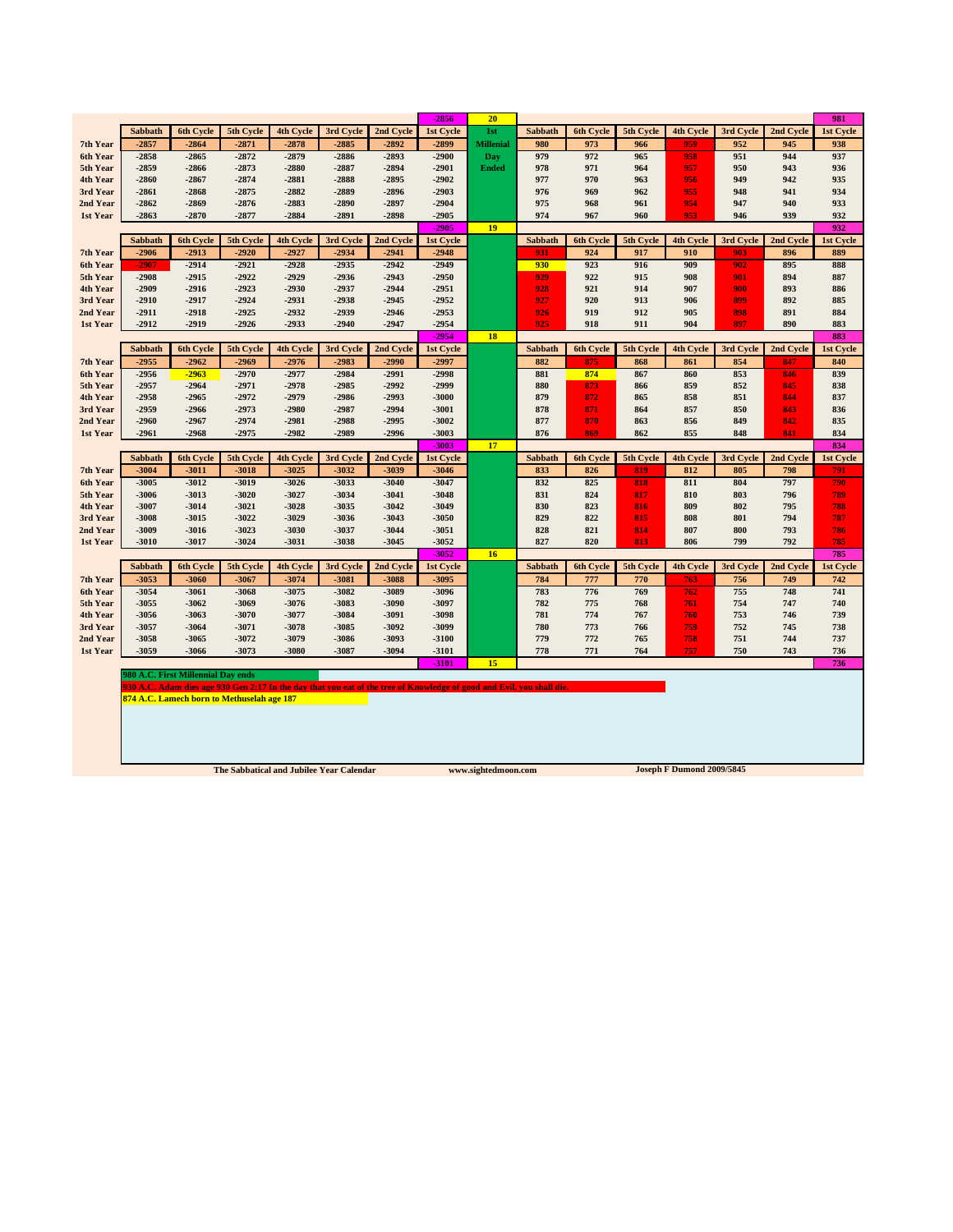|                      |                  |                                          |                    |                    |                                          |                  | $-3101$            | 15                  |                |            |            |                                  |            |            | 736              |
|----------------------|------------------|------------------------------------------|--------------------|--------------------|------------------------------------------|------------------|--------------------|---------------------|----------------|------------|------------|----------------------------------|------------|------------|------------------|
|                      | Sabbath          | <b>6th Cycle</b>                         | 5th Cycle          | 4th Cycle          | 3rd Cycle                                | 2nd Cycle        | 1st Cycle          |                     | Sabbath        | 6th Cycle  | 5th Cycle  | 4th Cycle                        | 3rd Cycle  | 2nd Cycle  | 1st Cycle        |
| 7th Year             | $-3102$          | $-3109$                                  | $-3116$            | $-3123$            | $-3130$                                  | -3137            | $-3144$            |                     | 735            | 728        | 721        | 714                              | 707        | 700        | 693              |
| 6th Year             | $-3103$          | $-3110$                                  | $-3117$            | $-3124$            | $-3131$                                  | $-3138$          | $-3145$            |                     | 734            | 727        | 720        | 713                              | 706        | 699        | 692              |
| 5th Year             | $-3104$          | $-3111$                                  | $-3118$            | $-3125$            | $-3132$                                  | -3139            | $-3146$            |                     | 733            | 726        | 719        | 712                              | 705        | 698        | 691              |
| 4th Year             | $-3105$          | $-3112$                                  | $-3119$            | $-3126$            | -3133                                    | $-3140$          | $-3147$            |                     | 732            | 725        | 718        | 711                              | 704        | 697        | 690              |
| 3rd Year             | $-3106$          | $-3113$                                  | $-3120$            | $-3127$            | $-3134$                                  | $-3141$          | $-3148$            |                     | 731            | 724        | 717        | 710                              | 703        | 696        | 689              |
| 2nd Year             | -3107            | $-3114$                                  | $-3121$            | $-3128$            | -3135                                    | $-3142$          | $-3149$            |                     | 730            | 723        | 716        | 709                              | 702        | 695        | 688              |
| 1st Year             | $-3108$          | $-3115$                                  | $-3122$            | $-3129$            | $-3136$                                  | $-3143$          | $-3150$            |                     | 729            | 722        | 715        | 708                              | 701        | 694        | 687              |
|                      |                  |                                          |                    |                    |                                          |                  | $-3150$            | 14                  |                |            |            |                                  |            |            | 687              |
|                      | Sabbath          | 6th Cycle                                | 5th Cycle          | 4th Cycle          | 3rd Cycle                                | 2nd Cycle        | 1st Cycle          |                     | Sabbath        | 6th Cycle  | 5th Cycle  | 4th Cycle                        | 3rd Cycle  | 2nd Cycle  | 1st Cycle        |
| 7th Year             | $-3151$          | $-3158$                                  | $-3165$            | $-3172$            | $-3179$                                  | -3186            | $-3193$            |                     | 686            | 679        | 672        | 665                              | 658        | 651        | 644              |
| 6th Year             | $-3152$          | $-3159$                                  | $-3166$            | $-3173$            | $-3180$                                  | $-3187$          | $-3194$            |                     | 685            | 678        | 671        | 664                              | 657        | 650        | 643              |
| 5th Year             | $-3153$          | $-3160$                                  | $-3167$            | $-3174$            | $-3181$                                  | $-3188$          | $-3195$            |                     | 684            | 677        | 670        | 663                              | 656        | 649        | 642              |
| 4th Year             | $-3154$          | $-3161$                                  | $-3168$            | $-3175$            | -3182                                    | -3189            | $-3196$            |                     | 683            | 676        | 669        | 662                              | 655        | 648        | 641              |
| 3rd Year             | $-3155$          | $-3162$                                  | $-3169$            | $-3176$            | -3183                                    | $-3190$          | $-3197$            |                     | 682            | 675        | 668        | 661                              | 654        | 647        | 640              |
| 2nd Year<br>1st Year | $-3156$<br>-3157 | $-3163$<br>$-3164$                       | $-3170$<br>$-3171$ | $-3177$<br>$-3178$ | $-3184$<br>-3185                         | $-3191$<br>-3192 | $-3198$<br>$-3199$ |                     | 681<br>680     | 674<br>673 | 667<br>666 | 660<br>659                       | 653<br>652 | 646<br>645 | 639<br>638       |
|                      |                  |                                          |                    |                    |                                          |                  | $-3199$            | 13                  |                |            |            |                                  |            |            | 638              |
|                      | Sabbath          | 6th Cycle                                | 5th Cycle          | 4th Cycle          | 3rd Cycle                                | 2nd Cycle        | 1st Cycle          |                     | <b>Sabbath</b> | 6th Cycle  | 5th Cycle  | 4th Cycle                        | 3rd Cycle  | 2nd Cycle  | 1st Cycle        |
| 7th Year             | $-3200$          | $-3207$                                  | $-3214$            | $-3221$            | $-3228$                                  | -3235            | $-3242$            |                     | 637            | 630        | 623        | 616                              | 609        | 602        | 595              |
| 6th Year             | $-3201$          | $-3208$                                  | $-3215$            | $-3222$            | $-3229$                                  | $-3236$          | $-3243$            |                     | 636            | 629        | 622        | 615                              | 608        | 601        | 594              |
| 5th Year             | $-3202$          | $-3209$                                  | $-3216$            | $-3223$            | $-3230$                                  | $-3237$          | $-3244$            |                     | 635            | 628        | 621        | 614                              | 607        | 600        | 593              |
| 4th Year             | $-3203$          | $-3210$                                  | $-3217$            | $-3224$            | $-3231$                                  | $-3238$          | $-3245$            |                     | 634            | 627        | 620        | 613                              | 606        | 599        | 592              |
| 3rd Year             | $-3204$          | $-3211$                                  | $-3218$            | $-3225$            | $-3232$                                  | -3239            | $-3246$            |                     | 633            | 626        | 619        | 612                              | 605        | 598        | 591              |
| 2nd Year             | $-3205$          | $-3212$                                  | $-3219$            | $-3226$            | $-3233$                                  | $-3240$          | $-3247$            |                     | 632            | 625        | 618        | 611                              | 604        | 597        | 590              |
| 1st Year             | $-3206$          | $-3213$                                  | $-3220$            | $-3227$            | $-3234$                                  | $-3241$          | $-3248$            |                     | 631            | 624        | 617        | 610                              | 603        | 596        | 589              |
|                      |                  |                                          |                    |                    |                                          |                  |                    |                     |                |            |            |                                  |            |            |                  |
|                      |                  |                                          |                    |                    |                                          |                  | $-3248$            | 12                  |                |            |            |                                  |            |            | 589              |
|                      | <b>Sabbath</b>   | 6th Cycle                                | 5th Cycle          | <b>4th Cycle</b>   | 3rd Cycle                                | 2nd Cycle        | 1st Cycle          |                     | Sabbath        | 6th Cycle  | 5th Cycle  | 4th Cycle                        | 3rd Cycle  | 2nd Cycle  | 1st Cycle        |
| 7th Year             | $-3249$          | $-3256$                                  | $-3263$            | $-3270$            | $-3277$                                  | $-3284$          | $-3291$            |                     | 588            | 581        | 574        | 567                              | 560        | 553        | 546              |
| 6th Year             | $-3250$          | $-3257$                                  | $-3264$            | $-3271$            | $-3278$                                  | $-3285$          | $-3292$            |                     | 587            | 580        | 573        | 566                              | 559        | 552        | 545              |
| 5th Year             | $-3251$          | $-3258$                                  | $-3265$            | $-3272$            | $-3279$                                  | $-3286$          | $-3293$            |                     | 586            | 579        | 572        | 565                              | 558        | 551        | 544              |
| 4th Year             | $-3252$          | $-3259$                                  | $-3266$            | $-3273$            | $-3280$                                  | $-3287$          | $-3294$            |                     | 585            | 578        | 571        | 564                              | 557        | 550        | 543              |
| 3rd Year             | $-3253$          | $-3260$                                  | $-3267$            | $-3274$            | $-3281$                                  | $-3288$          | $-3295$            |                     | 584            | 577        | 570        | 563                              | 556        | 549        | 542              |
| 2nd Year             | $-3254$          | $-3261$                                  | $-3268$            | $-3275$            | $-3282$                                  | -3289            | $-3296$            |                     | 583            | 576        | 569        | 562                              | 555        | 548        | 541              |
| 1st Year             | $-3255$          | $-3262$                                  | $-3269$            | $-3276$            | $-3283$                                  | $-3290$          | $-3297$            |                     | 582            | 575        | 568        | 561                              | 554        | 547        | 540              |
|                      | Sabbath          | 6th Cycle                                | 5th Cycle          | 4th Cycle          | 3rd Cycle                                | 2nd Cycle        | $-3297$            | 11                  | Sabbath        | 6th Cycle  | 5th Cycle  | 4th Cycle                        | 3rd Cycle  | 2nd Cycle  | 540<br>1st Cycle |
| 7th Year             | $-3298$          | -3305                                    | $-3312$            | $-3319$            | $-3326$                                  | -3333            | 1st Cycle<br>-3340 |                     | 539            | 532        | 525        | 518                              | 511        | 504        | 497              |
| 6th Year             | -3299            | -3306                                    | $-3313$            | $-3320$            | $-3327$                                  | -3334            | -3341              |                     | 538            | 531        | 524        | 517                              | 510        | 503        | 496              |
| 5th Year             | -3300            | -3307                                    | -3314              | -3321              | -3328                                    | -3335            | $-3342$            |                     | 537            | 530        | 523        | 516                              | 509        | 502        | 495              |
| 4th Year             | $-3301$          | -3308                                    | -3315              | $-3322$            | $-3329$                                  | -3336            | $-3343$            |                     | 536            | 529        | 522        | 515                              | 508        | 501        | 494              |
| 3rd Year             | $-3302$          | -3309                                    | $-3316$            | $-3323$            | -3330                                    | -3337            | $-3344$            |                     | 535            | 528        | 521        | 514                              | 507        | 500        | 493              |
| 2nd Year             | -3303            | -3310                                    | -3317              | $-3324$            | -3331                                    | -3338            | -3345              |                     | 534            | 527        | 520        | 513                              | 506        | 499        | 492              |
| 1st Year             | $-3304$          | $-3311$                                  | -3318              | $-3325$            | -3332                                    | -3339            | -3346              |                     | 533            | 526        | 519        | 512                              | 505        | 498        | 491              |
|                      |                  |                                          |                    |                    |                                          |                  | $-3346$            | 10                  |                |            |            |                                  |            |            | 491              |
|                      |                  | 687 A.C. Methuselah born to Enoch age 65 |                    |                    |                                          |                  |                    |                     |                |            |            |                                  |            |            |                  |
|                      |                  | 622 A.C. Enoch born to Jared age 162     |                    |                    |                                          |                  |                    |                     |                |            |            |                                  |            |            |                  |
|                      |                  |                                          |                    |                    |                                          |                  |                    |                     |                |            |            |                                  |            |            |                  |
|                      |                  |                                          |                    |                    |                                          |                  |                    |                     |                |            |            |                                  |            |            |                  |
|                      |                  |                                          |                    |                    |                                          |                  |                    |                     |                |            |            |                                  |            |            |                  |
|                      |                  |                                          |                    |                    |                                          |                  |                    |                     |                |            |            |                                  |            |            |                  |
|                      |                  |                                          |                    |                    | The Sabbatical and Jubilee Year Calendar |                  |                    | www.sightedmoon.com |                |            |            | <b>Joseph F Dumond 2009/5845</b> |            |            |                  |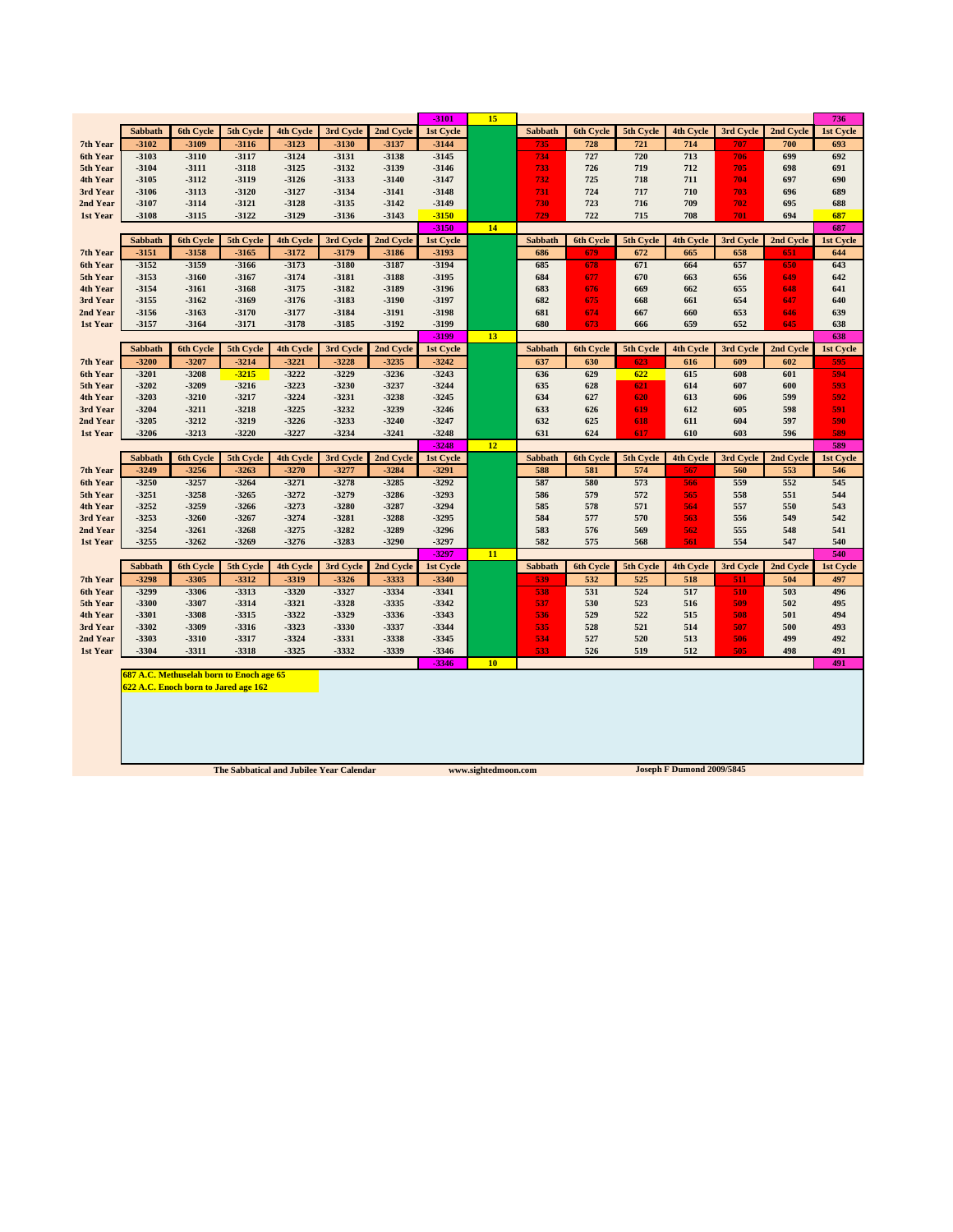|                      |                  |                                         |                    |                    |                    |                | $-3346$            | 10              |                |                  |            |                  |            |            | 491              |
|----------------------|------------------|-----------------------------------------|--------------------|--------------------|--------------------|----------------|--------------------|-----------------|----------------|------------------|------------|------------------|------------|------------|------------------|
|                      | Sabbath          | 6th Cycle                               | 5th Cycle          | 4th Cycle          | 3rd Cycle          | 2nd Cycle      | 1st Cycle          |                 | Sabbath        | 6th Cycle        | 5th Cycle  | 4th Cycle        | 3rd Cycle  | 2nd Cycle  | 1st Cycle        |
| 7th Year             | $-3347$          | -3354                                   | $-3361$            | $-3368$            | -3375              | $-3382$        | -3389              |                 | 490            | 483              | 476        | 469              | 462        | 455        | 448              |
| 6th Year             | $-3348$          | $-3355$                                 | $-3362$            | -3369              | -3376              | -3383          | $-3390$            |                 | 489            | 482              | 475        | 468              | 461        | 454        | 447              |
| 5th Year             | -3349            | -3356                                   | -3363              | -3370              | $-3377$            | -3384          | -3391              |                 | 488            | 481              | 474        | 467              | 460        | 453        | 446              |
| 4th Year             | -3350            | $-3357$                                 | $-3364$            | $-3371$            | $-3378$            | -3385          | $-3392$            |                 | 487            | 480              | 473        | 466              | 459        | 452        | 445              |
| 3rd Year             | $-3351$          | $-3358$                                 | -3365              | $-3372$            | -3379              | -3386          | -3393              |                 | 486            | 479              | 472        | 465              | 458        | 451        | 444              |
| 2nd Year             | -3352            | -3359                                   | -3366              | -3373              | -3380              | -3387          | -3394              |                 | 485            | 478              | 471        | 464              | 457        | 450        | 443              |
| 1st Year             | -3353            | -3360                                   | -3367              | -3374              | $-3381$            | -3388          | -3395              |                 | 484            | 477              | 470        | 463              | 456        | 449        | 442              |
|                      |                  |                                         |                    |                    |                    |                | -3395              | $\overline{9}$  |                |                  |            |                  |            |            | 442              |
|                      | <b>Sabbath</b>   | 6th Cycle                               | 5th Cycle          | 4th Cycle          | 3rd Cycle          | 2nd Cycle      | 1st Cycle          |                 | Sabbath        | 6th Cycle        | 5th Cycle  | 4th Cycle        | 3rd Cycle  | 2nd Cycle  | 1st Cycle        |
| 7th Year             | -3396            | $-3403$                                 | $-3410$            | $-3417$            | $-3424$            | $-3431$        | -3438              |                 | 441            | 434              | 427        | 420              | 413        | 406        | 399              |
| 6th Year             | -3397            | $-3404$                                 | $-3411$            | $-3418$            | $-3425$            | $-3432$        | $-3439$            |                 | 440            | 433              | 426        | 419              | 412        | 405        | 398              |
| 5th Year             | -3398            | $-3405$                                 | $-3412$            | $-3419$            | $-3426$            | -3433          | $-3440$            |                 | 439            | 432              | 425        | 418              | 411        | 404        | 397              |
| 4th Year<br>3rd Year | -3399<br>$-3400$ | $-3406$<br>$-3407$                      | $-3413$<br>$-3414$ | $-3420$<br>$-3421$ | $-3427$<br>$-3428$ | -3434<br>-3435 | $-3441$<br>$-3442$ |                 | 438<br>437     | 431<br>430       | 424<br>423 | 417<br>416       | 410<br>409 | 403<br>402 | 396<br>395       |
| 2nd Year             | $-3401$          | $-3408$                                 | $-3415$            | $-3422$            | $-3429$            | $-3436$        | $-3443$            |                 | 436            | 429              | 422        | 415              | 408        | 401        | 394              |
| 1st Year             | $-3402$          | $-3409$                                 | $-3416$            | $-3423$            | $-3430$            | -3437          | $-3444$            |                 | 435            | 428              | 421        | 414              | 407        | 400        | 393              |
|                      |                  |                                         |                    |                    |                    |                | $-3444$            | $\bf{8}$        |                |                  |            |                  |            |            | 393              |
|                      | <b>Sabbath</b>   | 6th Cycle                               | 5th Cycle          | <b>4th Cycle</b>   | 3rd Cycle          | 2nd Cycle      | 1st Cycle          |                 | <b>Sabbath</b> | <b>6th Cycle</b> | 5th Cycle  | <b>4th Cycle</b> | 3rd Cycle  | 2nd Cycle  | 1st Cycle        |
| 7th Year             | $-3445$          | $-3452$                                 | $-3459$            | $-3466$            | $-3473$            | $-3480$        | $-3487$            |                 | 392            | 385              | 378        | 371              | 364        | 357        | 350              |
| 6th Year             | $-3446$          | $-3453$                                 | $-3460$            | $-3467$            | $-3474$            | $-3481$        | $-3488$            |                 | 391            | 384              | 377        | 370              | 363        | 356        | 349              |
| 5th Year             | $-3447$          | $-3454$                                 | $-3461$            | $-3468$            | $-3475$            | $-3482$        | $-3489$            |                 | 390            | 383              | 376        | 369              | 362        | 355        | 348              |
| 4th Year             | $-3448$          | $-3455$                                 | $-3462$            | $-3469$            | $-3476$            | $-3483$        | $-3490$            |                 | 389            | 382              | 375        | 368              | 361        | 354        | 347              |
| 3rd Year             | $-3449$          | $-3456$                                 | $-3463$            | $-3470$            | $-3477$            | $-3484$        | $-3491$            |                 | 388            | 381              | 374        | 367              | 360        | 353        | 346              |
| 2nd Year             | $-3450$          | $-3457$                                 | $-3464$            | $-3471$            | $-3478$            | -3485          | $-3492$            |                 | 387            | 380              | 373        | 366              | 359        | 352        | 345              |
| 1st Year             | $-3451$          | $-3458$                                 | $-3465$            | $-3472$            | $-3479$            | -3486          | $-3493$            |                 | 386            | 379              | 372        | 365              | 358        | 351        | 344              |
|                      |                  |                                         |                    |                    |                    |                | -3493              | $7\phantom{.0}$ |                |                  |            |                  |            |            | 344              |
|                      | Sabbath          | 6th Cycle                               | 5th Cycle          | 4th Cycle          | 3rd Cycle          | 2nd Cycle      | 1st Cycle          |                 | Sabbath        | <b>6th Cycle</b> | 5th Cycle  | 4th Cycle        | 3rd Cycle  | 2nd Cycle  | 1st Cycle        |
| 7th Year             | $-3494$          | $-3501$                                 | -3508              | $-3515$            | $-3522$            | $-3529$        | -3536              |                 | 343            | 336              | 329        | 322              | 315        | 308        | 301              |
| 6th Year             | $-3495$          | $-3502$                                 | -3509              | $-3516$            | $-3523$            | $-3530$        | -3537              |                 | 342            | 335              | 328        | 321              | 314        | 307        | 300              |
| 5th Year             | $-3496$          | -3503                                   | $-3510$            | $-3517$            | $-3524$            | -3531          | -3538              |                 | 341            | 334              | 327        | 320              | 313        | 306        | 299              |
| 4th Year<br>3rd Year | -3497<br>-3498   | $-3504$<br>$-3505$                      | $-3511$<br>$-3512$ | -3518<br>$-3519$   | $-3525$<br>$-3526$ | -3532<br>-3533 | -3539<br>$-3540$   |                 | 340<br>339     | 333<br>332       | 326<br>325 | 319<br>318       | 312<br>311 | 305<br>304 | 298<br>297       |
| 2nd Year             | -3499            | -3506                                   | $-3513$            | $-3520$            | $-3527$            | $-3534$        | $-3541$            |                 | 338            | 331              | 324        | 317              | 310        | 303        | 296              |
| 1st Year             | -3500            | -3507                                   | -3514              | $-3521$            | $-3528$            | -3535          | $-3542$            |                 | 337            | 330              | 323        | 316              | 309        | 302        | 295              |
|                      |                  |                                         |                    |                    |                    |                | $-3542$            | 6 <sup>2</sup>  |                |                  |            |                  |            |            | 295              |
|                      | <b>Sabbath</b>   | <b>6th Cycle</b>                        | 5th Cycle          | <b>4th Cycle</b>   | 3rd Cycle          | 2nd Cycle      | 1st Cycle          |                 | <b>Sabbath</b> | <b>6th Cycle</b> | 5th Cycle  | <b>4th Cycle</b> | 3rd Cycle  | 2nd Cycle  | <b>1st Cycle</b> |
| 7th Year             | $-3543$          | $-3550$                                 | $-3557$            | $-3564$            | $-3571$            | $-3578$        | -3585              |                 | 294            | 287              | 280        | 273              | 266        | 259        | 252              |
| 6th Year             | $-3544$          | $-3551$                                 | -3558              | $-3565$            | $-3572$            | -3579          | -3586              |                 | 293            | 286              | 279        | 272              | 265        | 258        | 251              |
| 5th Year             | $-3545$          | $-3552$                                 | -3559              | -3566              | $-3573$            | -3580          | -3587              |                 | 292            | 285              | 278        | 271              | 264        | 257        | 250              |
| 4th Year             | $-3546$          | $-3553$                                 | -3560              | $-3567$            | $-3574$            | $-3581$        | -3588              |                 | 291            | 284              | 277        | 270              | 263        | 256        | 249              |
| 3rd Year             | $-3547$          | -3554                                   | $-3561$            | -3568              | -3575              | -3582          | -3589              |                 | 290            | 283              | 276        | 269              | 262        | 255        | 248              |
| 2nd Year             | $-3548$          | -3555                                   | $-3562$            | -3569              | $-3576$            | -3583          | -3590              |                 | 289            | 282              | 275        | 268              | 261        | 254        | 247              |
|                      |                  | $-3556$                                 | $-3563$            | $-3570$            | $-3577$            | -3584          | $-3591$            |                 | 288            | 281              | 274        | 267              | 260        | 253        | 246              |
| 1st Year             | $-3549$          |                                         |                    |                    |                    |                | $-3591$            | 5               |                |                  |            |                  |            |            | 246              |
|                      |                  |                                         |                    |                    |                    |                |                    |                 |                |                  |            |                  |            |            |                  |
|                      |                  | 460 A.C. Jared born to Mahalalel age 65 |                    |                    |                    |                |                    |                 |                |                  |            |                  |            |            |                  |
|                      |                  | 395 A.C. Mahalalel born to Kenan age 70 |                    |                    |                    |                |                    |                 |                |                  |            |                  |            |            |                  |
|                      |                  | 325 A.C. Kenan born to Enosh age 90     |                    |                    |                    |                |                    |                 |                |                  |            |                  |            |            |                  |
|                      |                  |                                         |                    |                    |                    |                |                    |                 |                |                  |            |                  |            |            |                  |
|                      |                  |                                         |                    |                    |                    |                |                    |                 |                |                  |            |                  |            |            |                  |
|                      |                  |                                         |                    |                    |                    |                |                    |                 |                |                  |            |                  |            |            |                  |
|                      |                  |                                         |                    |                    |                    |                |                    |                 |                |                  |            |                  |            |            |                  |